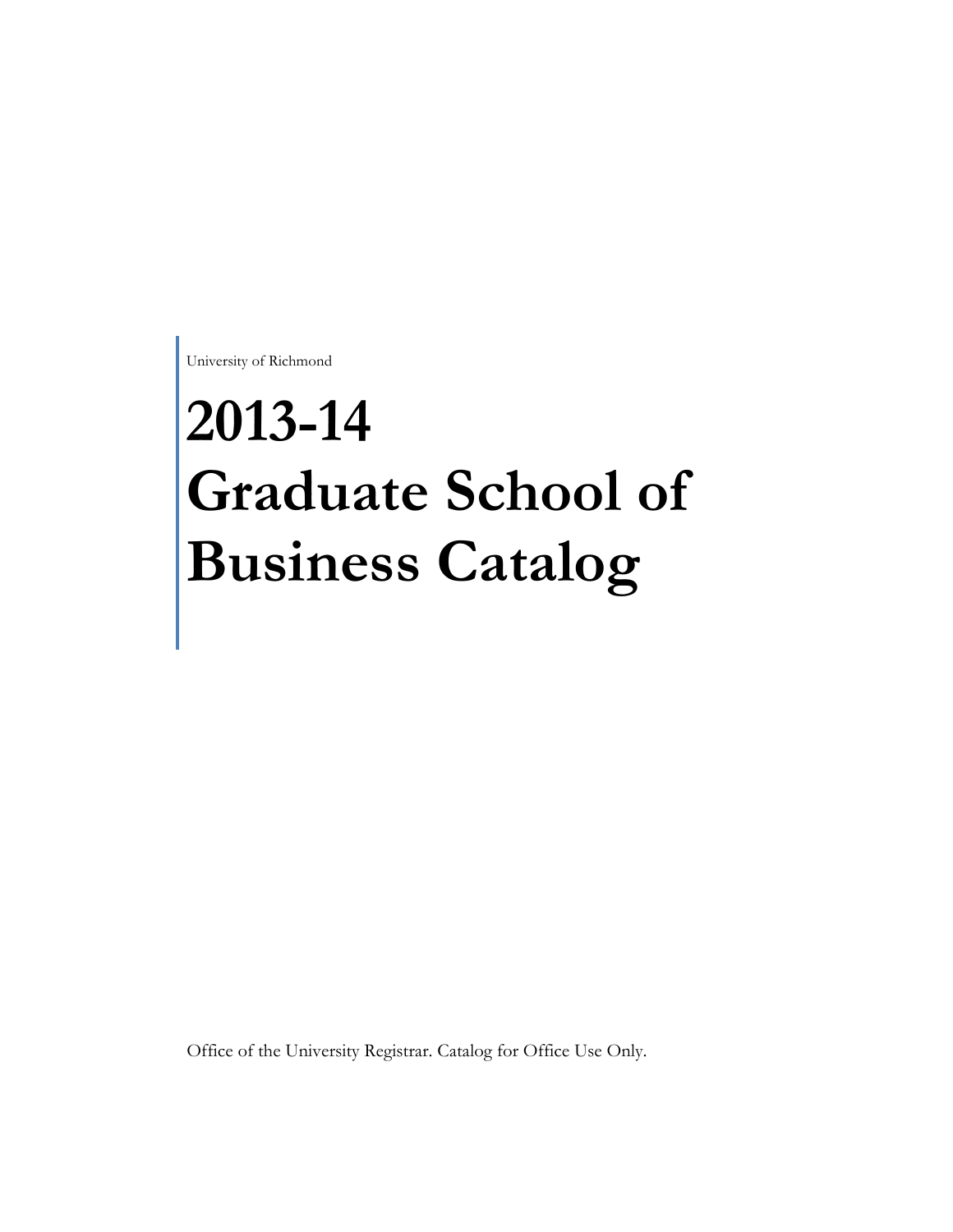# **To Potential MBA Applicants**

Thank you for your interest in the Richmond MBA. We hope you will consider joining our talented and motivated student body, which includes professionals from a variety of organizations across central Virginia. Our MBA students hold undergraduate degrees from leading universities and have an average of five years full-time work experience prior to enrolling in the program. The average Graduate Management Admission Test score of recently admitted classes was 610 and the average undergraduate grade-point average exceeded 3.20.

In addition to the MBA program, we offer a JD/MBA program in conjunction with the University of Richmond School of Law.

Each course in the MBA curriculum is designed to help students develop a strategic mindset. Our classrooms are filled with rich discussion focused on the major challenges of businesses today. All classes take place during the evening in the Robins School's state-of-the-art classrooms on our picturesque campus. The faculty of the Richmond MBA includes award-winning teachers and scholars who provide individualized attention in small-class settings.

The Richmond MBA includes many innovative features not found in most part-time programs. These include an opening residency that centers on a live case study, a full-semester international experience that includes a consulting project with a foreign firm, and a capstone project that allows students to conduct meaningful research in conjunction with a local organization just before graduation. These features, coupled with core and elective courses across the business disciplines, equip the Richmond MBA student with the decision-making tools necessary to become an effective leader.

Please feel free to contact the MBA Office if you have any questions.

# **Richard Coughlan, Ph.D.**

*Senior Associate Dean, Robins School of Business Director, Richard S. Reynolds Graduate School of Business*

# **Non-Discrimination Policy**

The University of Richmond prohibits discrimination and harassment against applicants, students, faculty or staff on the basis of race, religion, national or ethnic origin, age, sex, sexual orientation, gender identity, gender expression, disability, status as a veteran or any classification protected by local, state or federal law. Copies of the complete "Harassment and Discrimination Policy (including Sexual Harassment)" are included in student handbooks, faculty handbooks and in the published guidelines for University of Richmond support staff. Copies are also available at the dean's office of each college and school and the Department of Human Resource Services. For further information, students should contact the dean of their school or residential college; staff should contact the director of Human Resource Services; and faculty should contact the dean of their school. Any inquiries regarding the University's policies in these areas should be directed to the Office of the Vice President for Student Development, University of Richmond, Virginia 23173. Telephone: (804) 289-8032.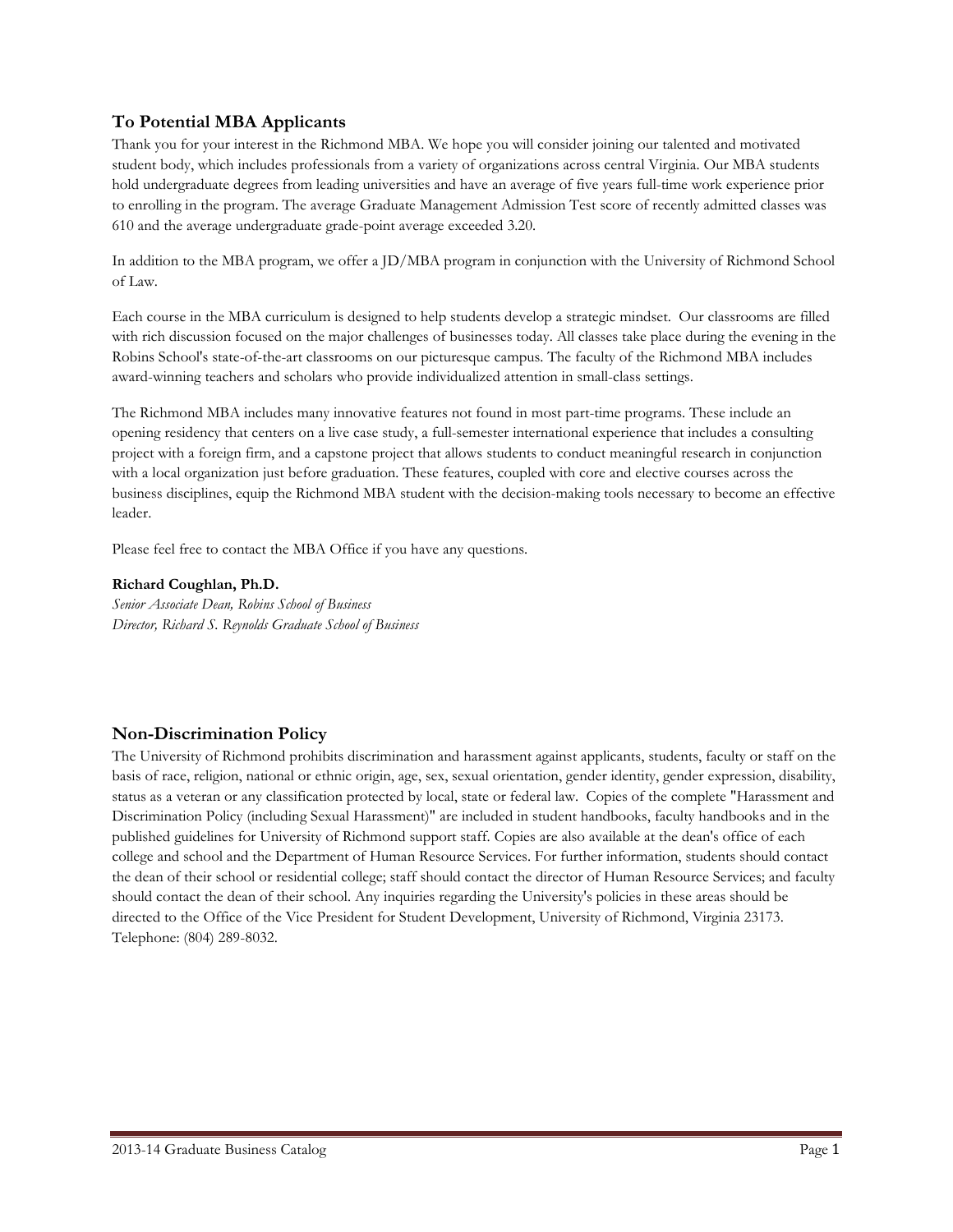# **Table of Contents**

| $Course.$ 40 |  |
|--------------|--|
|              |  |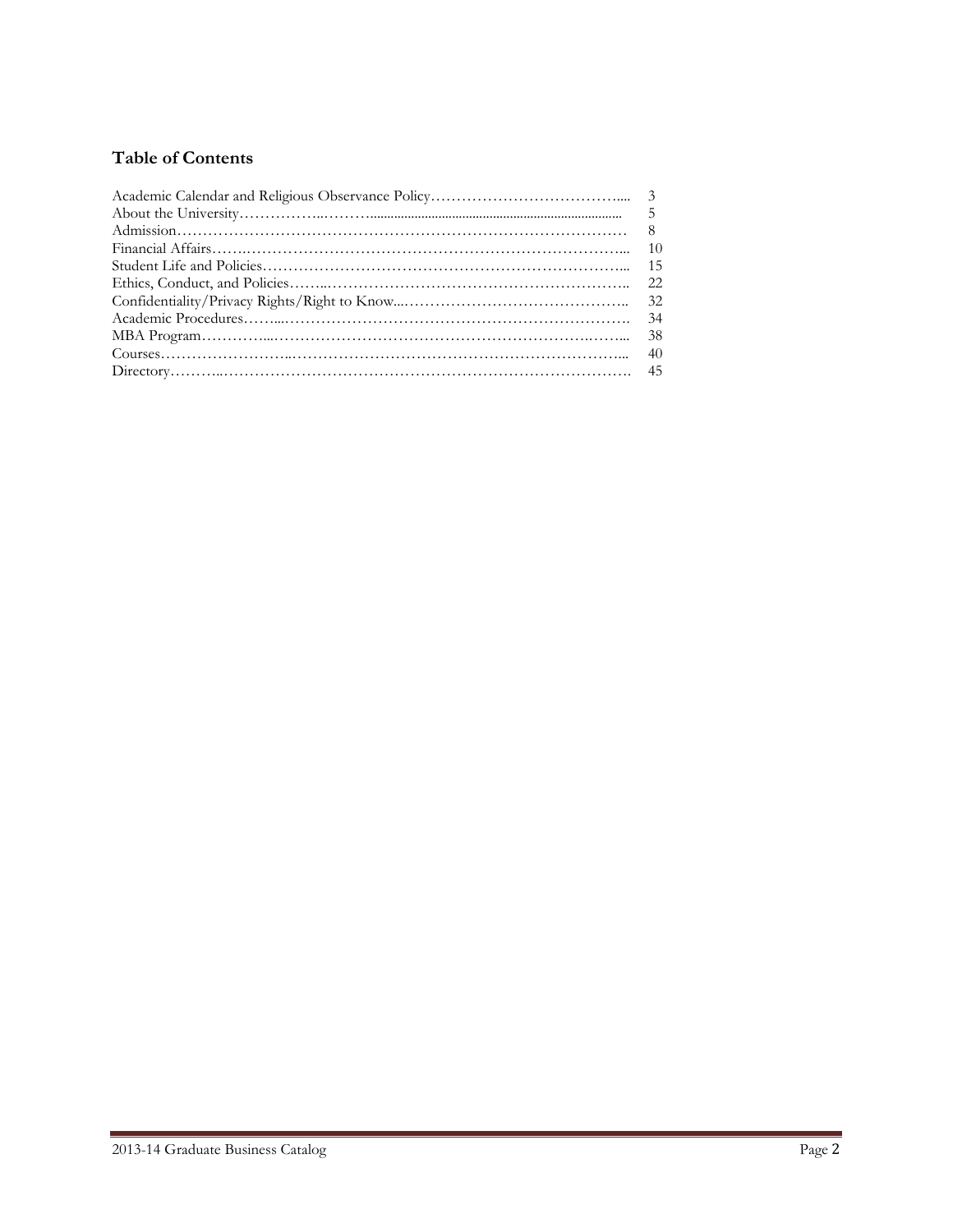# **Academic Calendar**

#### **Fall Semester 2013**

Classes begin - Monday, August 26, 2013 Labor Day (classes meet) - Monday, September 2, 2013 Last day to file for May/August graduation - Friday, September 27, 2013 Fall break begins after last class - Friday, October 11, 2013 Classes resume - Wednesday, October 16, 2013 Thanksgiving break begins after classes - Tuesday, November 26, 2013 Classes resume - Monday, December 2, 2013 Examination period - Monday, December 9, 2013 through Tuesday, December 17, 2013 Term ends - Tuesday, December 17, 2013

#### **Spring Semester 2014**

Classes begin - Monday, January 13, 2014 Last day to file for December graduation - Friday, February 7, 2014 Spring break begins after classes - Friday, March 7, 2014 Classes resume - Monday, March 17, 2014 Examination period - Monday, April 28, 2014 through Saturday, May 3, 2014 Term ends - Saturday, May 3, 2014 Commencement - Sunday, May 11, 2014 Baccalaureate Service - Sunday, May 11, 2014

#### **University of Richmond Religious Observance Calendar**

#### **Religious Observance Policy**

The University is a secular institution that values a diversity of religious expression. The University is also an active community with a wide range of personal commitments and academic and extracurricular activities.

Planning for academic and extracurricular activities should be done with sensitivity to the diverse religious commitments of the community and an awareness of religious holidays. Scheduling large-scale, one-time academic or extra-curricular events on a religious holiday should be avoided whenever possible.

Any student may be excused from class or other assignments because of religious observance. A student who will miss an academic obligation because of religious observance is responsible for contacting his or her professor within the first two weeks of the semester. The student is responsible for completing missed work in a timely manner.

Faculty are expected to be mindful of potential conflicts with religious observances and should make reasonable accommodations when students' religious practices conflict with their academic responsibilities.

The religious observance calendar is meant to serve as a scheduling guide. It lists significant holidays from the five largest global faith traditions. However, it is not comprehensive and students may choose to observe a holiday not included on the calendar.

The holidays listed are those which occur during the academic year when the University is open.

#### **Buddhist 2013-14**

Buddha's Enlightenment Day - Sunday, December 8, 2013 Buddha's Birthday - Tuesday, April 8, 2014

#### **Christian 2013-14**

Ash Wednesday - Wednesday, March 5, 2014 Good Friday - Friday, April 18, 2014 Easter - Sunday, April 20, 2014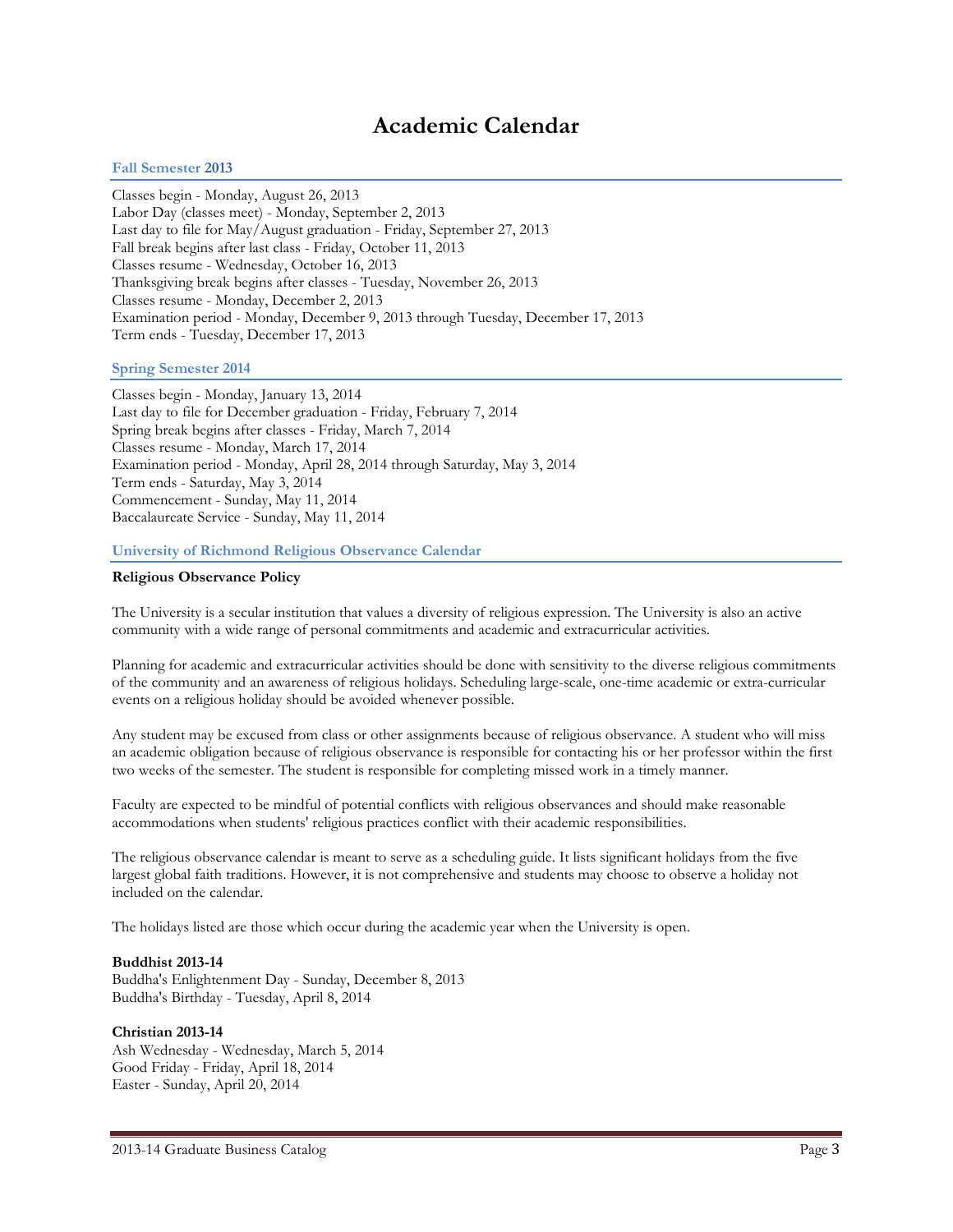#### **Eastern Orthodox 2013-14**

Christmas - Tuesday, January 7, 2014 Good Friday - Friday, April 18, 2014 Easter - Sunday, April 20, 2014

#### **Jewish - 2013-14**

Rosh Hashanah - Thursday, September 5, 2013 Yom Kippur - Saturday, September 14, 2013 First day of Sukkot - Thursday, September 19, 2013 First day of Passover - Tuesday, April 15, 2014

#### **Muslim - 2013-14**

Eid al-Fitr - Friday, August 9, 2013 Eid al-Adha - Wednesday, October 16, 2013 Ashura - Thursday, November 14, 2013

#### **Hindu 2013-14**

Diwali - Sunday, November 3, 2013

#### **Buddhist**

Buddha's Enlightenment Day -- Also called Rohatsu or Bodhi Day. The day many Buddhist traditions celebrate the enlightenment of the Buddha.

Buddha's Birthday -- The birthday of the Buddha.

#### **Christian**

Ash Wednesday -- This day marks the beginning of Lent, a six week period of prayer and fasting in anticipation of Easter.

Good Friday -- The day Jesus was crucified.

Easter Sunday -- The celebration of Jesus being raised from the dead.

# **Hindu**

Diwali -- Festival of Lights. This holiday is typically celebrated by families sharing various traditional rituals in their homes.

# **Jewish**

Rosh Hashanah -- Jewish New Year. It is the beginning of a ten-day period of introspection and reflection. Yom Kippur -- Day of Atonement. It is the holiest day of the Jewish calendar marked with fasting, worship, and repentance.

Sukkot -- Festival of Booths. Commemorates the wandering in the desert of the Israelites as well as the fall harvest. While the festival of Sukkot lasts for 8 days, the first day is considered a day of rest.

Passover -- Festival of Passover. It commemorates the Exodus of Jews from slavery in Egypt. While the Passover lasts for 8 days, the first night is the most significant and the first day is considered a day of rest.

#### **Muslim**

Eid al-Fitr -- Marks the end of Ramadan, the month of fasting, and the holiest month in Islamic tradition. It literally means "breaking the fast."

Eid al-Adha -- Festival of Sacrifice. Commemorates the willingness of Abraham to sacrifice his son Ishmael. God provided a sheep to sacrifice in Ishmael's place

Ashura -- Shi'a Muslims commemorate the martyrdom of Husayn ibn Ali, Muhammad's grandson. According to Sunni Muslims, Muhammad fasted and asked others to do so on this day as well.

#### **Summer Session 2014**

The Summer School Calendar for 2013 will be announced during the fall 2013 term.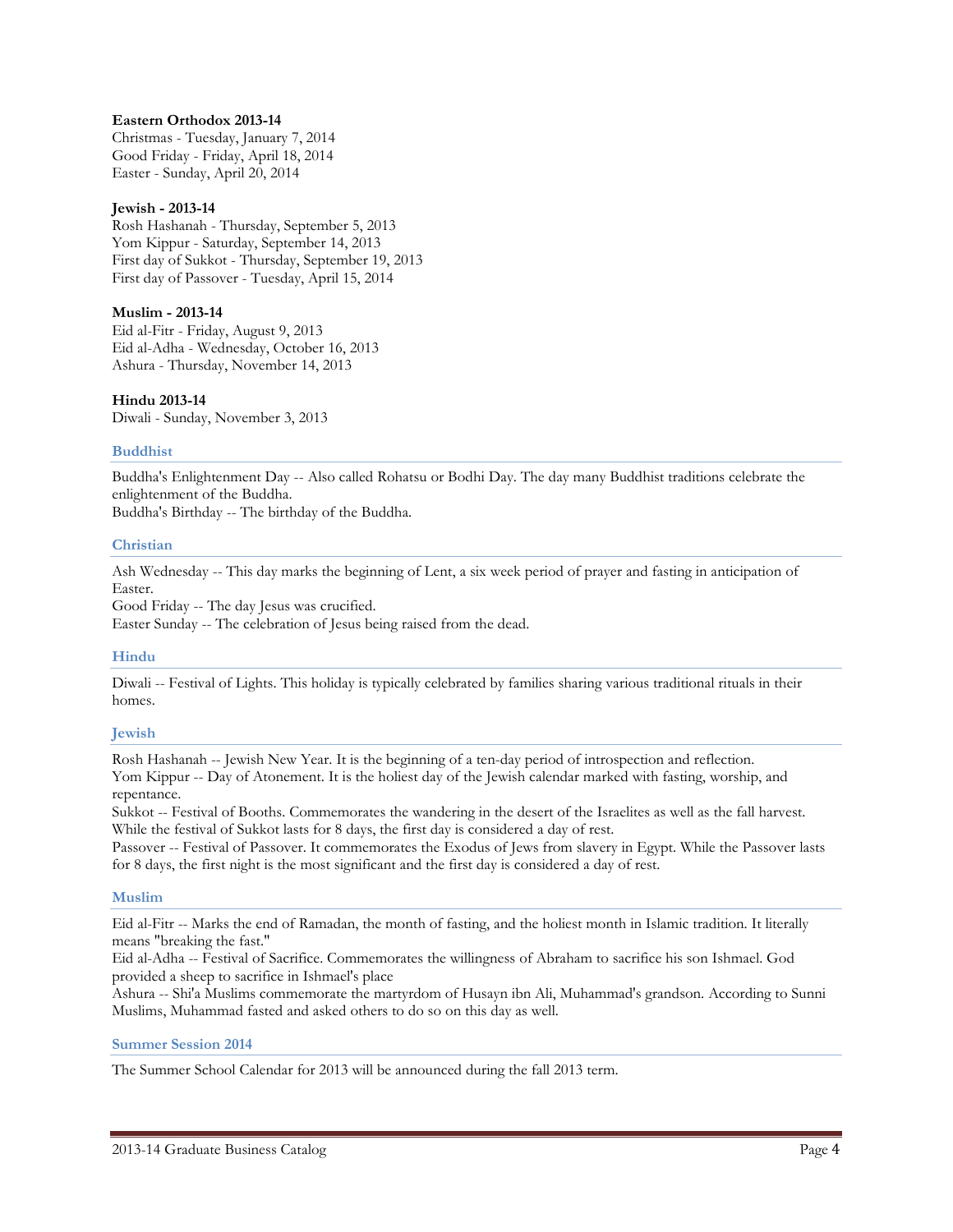# **About the University**

# **University Mission Statement**

The mission of the University of Richmond is to sustain a collaborative learning and research community that supports the personal development of its members and the creation of new knowledge. A Richmond education prepares students to live lives of purpose, thoughtful inquiry, and responsible leadership in a global and pluralistic society.

# **Robins School of Business**

The Robins School of Business is among a select group of business schools that are fully accredited by The Association to Advance Collegiate Schools of Business (AACSB International). The University of Richmond also is accredited by the Commission on Colleges of the Southern Association of Colleges and Schools.

The Robins School of Business offers the following graduate programs Master of Business Administration (MBA) degree through two options

- 1. The Master of Business Administration program
- 2. The Juris Doctor/Master of Business Administration program (offered jointly with the University of Richmond School of Law)

These programs are administered by the faculty of the Robins School of Business. There are 51 full-time school of business faculty members, 96 percent of whom possess terminal degrees.

# **Robins School of Business Mission Statement**

The mission of the Robins School of Business is to develop an active learning community in which teaching, scholarship, and service are integrated to stimulate intellectual inquiry as the foundation for responsible leadership in the global business environment. In order to teach in the graduate business programs, faculty members are required to hold a terminal degree, such as the Ph.D., D.B.A. or, in certain cases, the J.D. or a master's degree with professional certification, such as the C.P.A., and to demonstrate a record of scholarly productivity in their area of competency. The director of the program and the chair of the department must approve each faculty member teaching a course in the department's area. The Robins School is advised by the executive advisory council, which is composed of business executives occupying policy-level positions in their organizations. The corporations represented in the executive advisory council are a cross-section of firms located in central Virginia. Through the merger of thought among business academicians and business practitioners, the graduate business programs are dynamic, challenging, and practical.

# **Organization and Accreditation**

Five academic schools and two coordinate colleges form the University of Richmond, with authority and responsibility vested legally in the Board of Trustees and the president of the University. The several colleges and schools award no degrees individually, but all degrees for work done in any one of them are conferred by the University of Richmond.

The University enrolls approximately 2,900 full-time undergraduates, 92 percent of whom live on campus; 600 full-time law and graduate students; and 1,300 part-time students, largely from Richmond and the surrounding community.

# **SACS Accreditation**

The University of Richmond is accredited by the Commission on Colleges of the Southern Association of Colleges and Schools to award associate, baccalaureate, masters, and juris doctor degrees. Contact the Commission on Colleges at 1866 Southern Lane, Decatur, Georgia 30033-4097 or call 404-679-4500 for questions about the accreditation of the University of Richmond.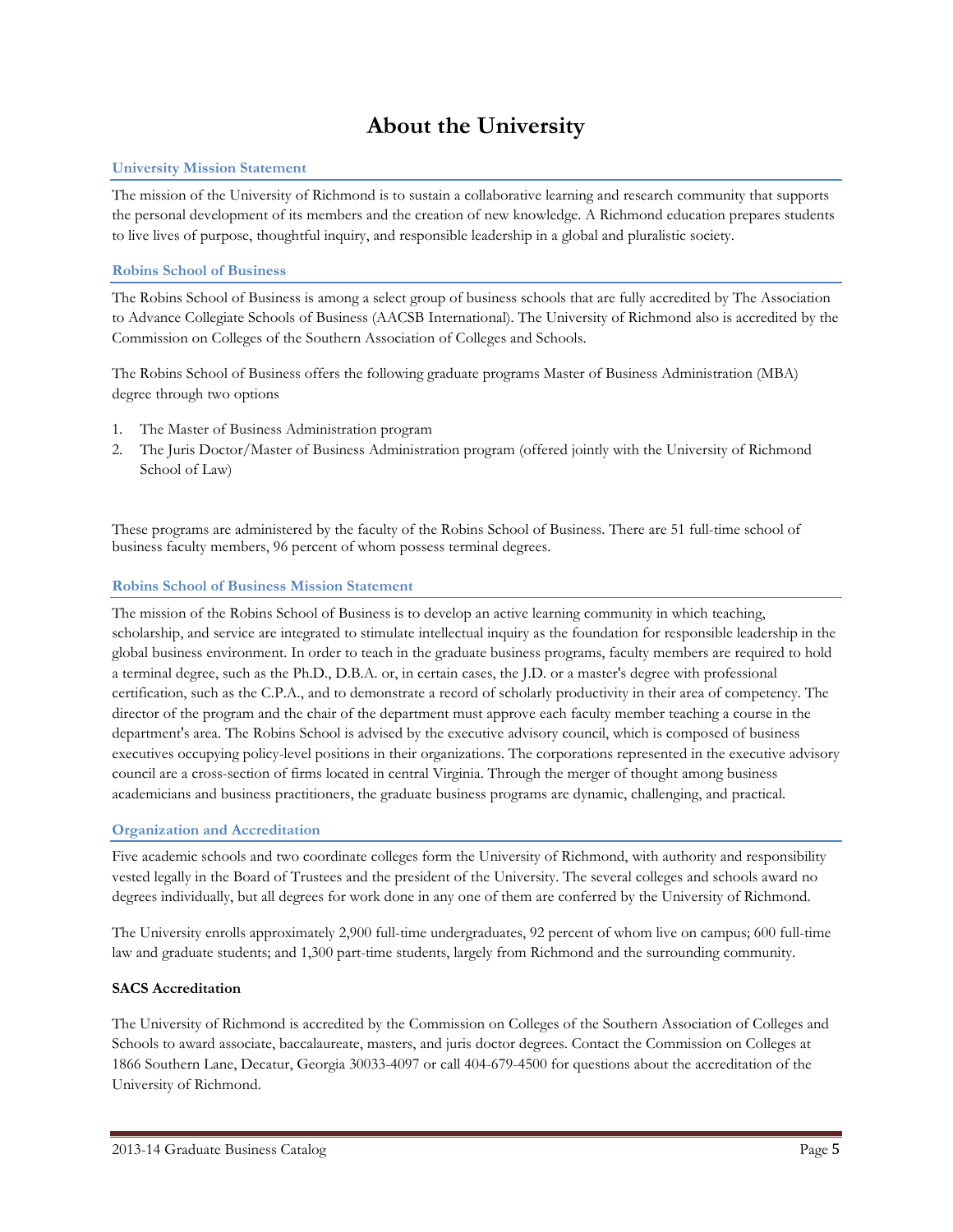# **AACSB Accreditation**

The Robins School of Business is fully accredited at the undergraduate and graduate levels in Business and Accounting by the Association for the Advancement of Collegiate Schools of Business International (AACSB).

#### **ABA Accreditation**

The T.C. Williams School of Law is fully accredited by the recognized standardizing agencies in the United States. It is a member of the Association of American Law Schools; it is on the approved lists of the American Bar Association and the Virginia State Board of Bar Examiners; and its Juris Doctor degree is fully accredited by the Regents of the University of the State of New York. Although each state has its own requirements for admission to the bar, a law degree from the School of Law qualifies the holder to seek admission to the bar in any state in the nation and in the District of Columbia. Additional information about accreditation may be found at abanet.org/legaled/resources/contactus.html.

#### **Virginia State Board of Education Certification**

The University also is certified by the Virginia State Board of Education to offer teacher licensure programs.

#### **Teacher Education Accreditation Council Accreditation**

The University of Richmond's education program is accredited by the Teacher Education Accreditation Council.

#### **American Chemical Society Accreditation**

The University of Richmond's chemistry program is accredited by the American Chemical Society.

# **Environment and History**

The University of Richmond campus consists of about 50 major buildings of Collegiate Gothic architectural style set amid 350 acres of lawns, lake, and woodlands. The beautiful and harmonious setting has been recognized nationally by college guides. Richmond's history began almost two centuries ago with Richmond College, founded in 1830 by Virginia Baptists as a college of liberal arts and sciences for men. Around this nucleus were established the T.C. Williams School of Law (1870); Westhampton College, a college of liberal arts and sciences for women (1914); the Graduate School of Arts and Sciences, for advanced study in the liberal arts and sciences (1921-2009); the E. Claiborne Robins School of Business, for undergraduate and graduate study in business (1949); University College, University College, now known as the School of Professional and Continuing Studies, for evening, summer, and continuing education (1962); and the Jepson School of Leadership Studies, the first school of leadership studies in the United States (1992). In 1992, the academic missions of Richmond College and Westhampton College were combined in a separate school, the School of Arts and Sciences. Richmond College and Westhampton College are the coordinate colleges for men and women respectively, providing special programming and leadership opportunities in student life.

Richmond benefits from a heritage of ethical and religious values, a residential character, and a commitment to liberal and general education through intimate schools and colleges joined into a substantial whole.

#### **Library Resources**

Boatwright Memorial Library, facing Westhampton Lake, is the main library. It includes collections and services for the humanities, social sciences, sciences, and business. Boatwright is also home to the Media Resource Center and the Digital Scholarship Lab. The Parsons Music Library is in the Modlin Center for the Arts. The Science Reading Room in the Gottwald Science Center holds a small collection of key science reference books, offers access to online resources, and provides opportunities for consultations with the science librarian. The Muse Law Library in the Richmond School of Law serves the special needs of law students and faculty. The libraries' collections have been developed to meet the needs of students and faculty. Those collections, not including those in the Law Library, consist of more than 500,000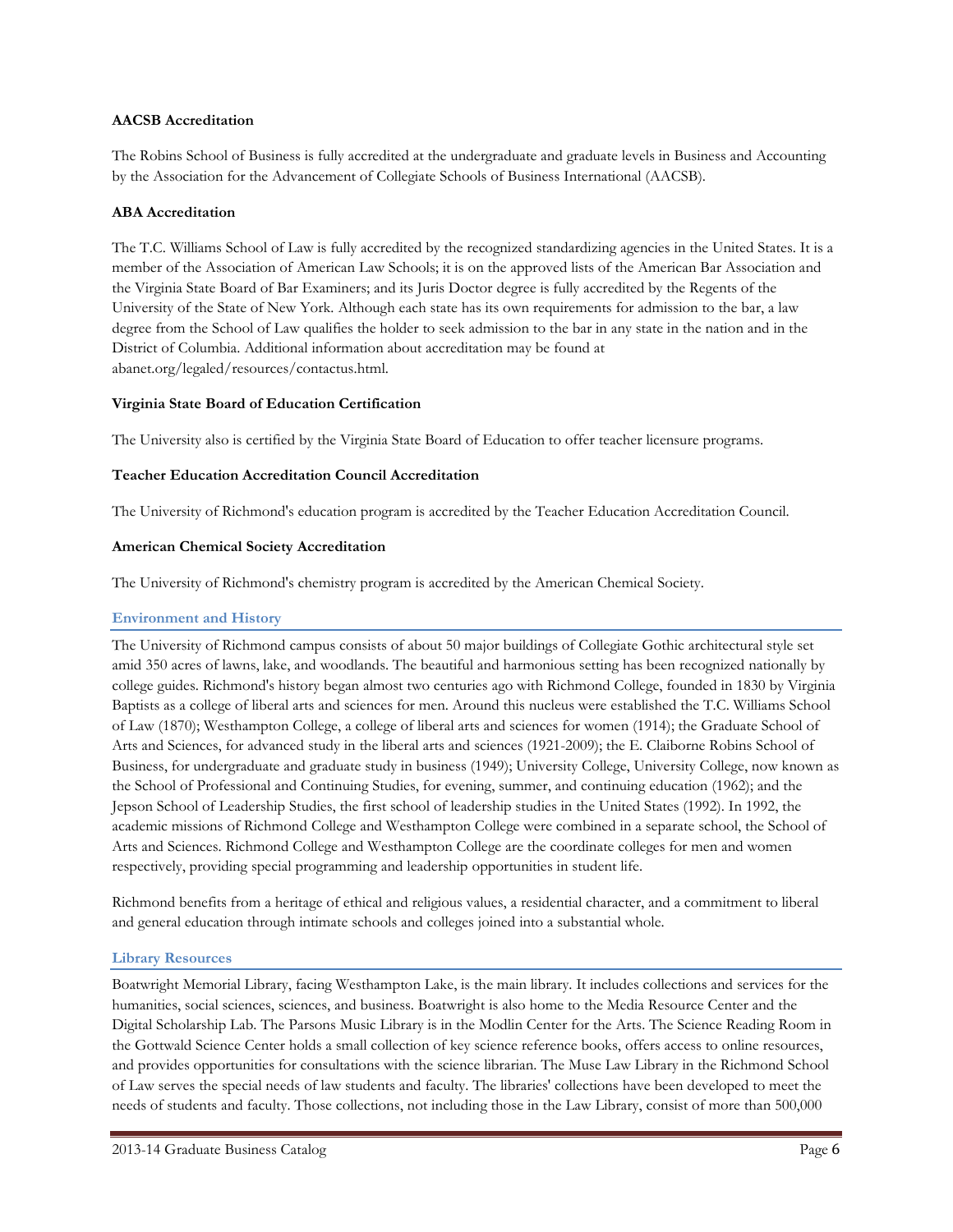volumes, access to more than 30,000 print and online journals, 65,000 electronic books, more than 230 online databases and a wealth of resources in media such as sheet music, DVD, audio CD, microfilm and audio books. Since 1900, the University of Richmond has enjoyed status as a depository for U.S. government publications. Boatwright Memorial Library holds more than 500,000 government documents in print and microform and provides electronic access to thousands more. The Galvin Rare Book Room contains nearly 25,000 rare books, first editions, maps, photographs and manuscripts. The online library catalog (library.richmond.edu) provides access to the collections. The libraries participate in local and state consortia as well as national networks to obtain access to databases and to borrow items not held in the University's collections. The University's libraries are open to the entire University community.

The libraries offer group and individual instruction in how to use these resources effectively. Group instruction is offered in the Boatwright Computer Classroom and other locations. A formal introduction to library services and resources is a part of every First Year seminar. Individual assistance is available in person and online through various means described at library.richmond.edu/help/ask.html.

Boatwright Memorial Library offers a mix of study space suitable for individuals working alone or in groups as well as AV viewing/listening carrels and rooms and more than 120 public computer workstations. Laptop computers are loaned for in-building use and connect to the University's wireless network. When classes are in session, the first and second floors of Boatwright Library are open 24 hours a day.

A separate wing of Boatwright Memorial Library houses the Virginia Baptist Historical Society, a memorial to the Virginia Baptists who struggled to secure religious liberty in America. The library holds thousands of books, church records, manuscripts, and personal papers related to Virginia Baptist history and heritage. The Society also manages the University's archives, a large collection of books, photos, and memorabilia related to the University's rich history. Boatwright Library is also home to the Eight Fifteen at Boatwright coffee shop.

# **Computing Facilities**

The University of Richmond has a strong commitment to prepare students to work in technology- and informationcentered environments. The University provides computers, software, and specialized equipment for student use in labs, public areas, classrooms, and residence hall lounges. All students in the residence halls have their own wired network connections, and the entire campus is blanketed with a high-speed wireless network that provides students, faculty, staff, and guests with secure access to a wealth of resources.

The University maintains a robust network infrastructure. A wireless network supports mobile computing in every building on campus, and provides coverage in most outdoor locations and public gathering spaces. Information Services maintains University-owned systems loaded with up-to-date versions of the latest software tools and anti-virus software. All users must have an active University computer account to log into any lab machine. To help ensure the security of the University systems and network, the University requires all users to change passwords regularly in order to maintain an active account. Policies regarding the use of technology and information resources are posted on the Information Services Policies website.

The ground floor of Jepson Hall houses many computing resources, including a general purpose computer lab; five PC classrooms with full multimedia capabilities; and two computer classrooms running Windows, Linux, and Unix designated for use by the math and computer science department. When classes are not in session, the Jepson Hall computer classrooms are open for student use. Jepson Hall is also the location of the Computer Help Desk, a resource that provides assistance with computing-related issues for the entire campus. A listing of the current hours of operation for all of these resources may be found on the Information Services website.

The Center for Technology Learning Center (CTLC) is a unique resource located on the third floor of Boatwright Memorial Library. It is devoted to servicing the multimedia needs of students, faculty, and staff. This area offers PC and Mac workstations equipped with high-end Web development, multimedia, animation, 3-D modeling, and audio-video recording and editing software. Scanners, high quality printers, large-format plotters, digitizers, and digital video and still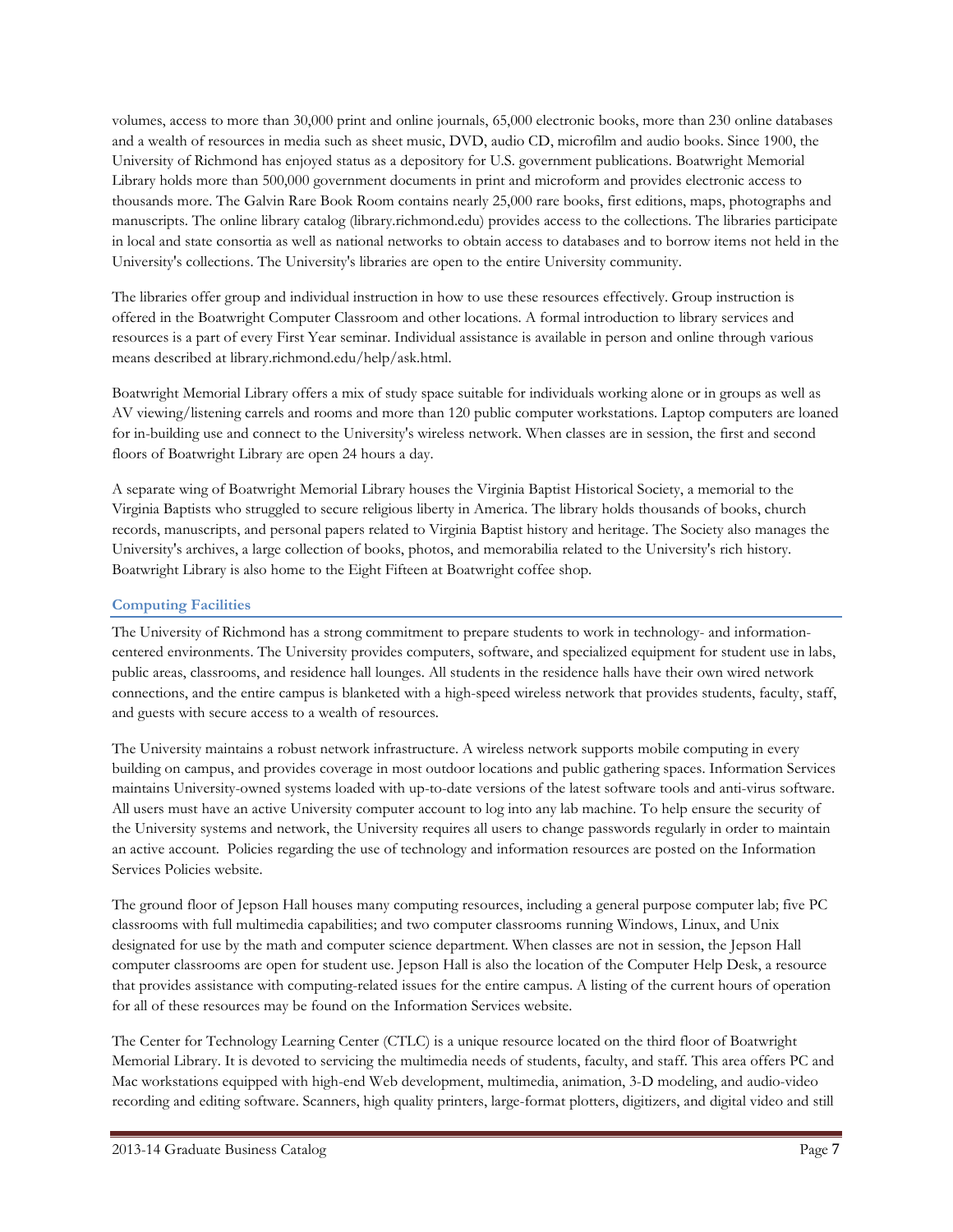cameras also are available. In addition, the CTLC contains a photography studio and a small recording studio. The CTLC also supports media production in the Media Resource Center on the second floor of Boatwright Library. Most importantly, the CTLC is staffed by professionals and well-trained student assistants are available to assist students, faculty and staff. Students not only have access to the hardware and software, but also to experts who can help them effectively use the specialized tools.

Technology training for students, faculty, and staff is available in a variety of formats, including books and CDs available in the CTLC and searchable through the Library catalog; online video tutorials; technology training classes offered throughout the school year; and one-on-one training sessions available through appointments at the CTLC. CTLC hours of operation and current technology training classes may be found on the Information Services website.

# **Spiritual Life**

This mission of the Office of the Chaplaincy is Inspiring Generous Faith; Engaging the Heart of the University.

The Office of the Chaplaincy consists of five full-time staff members and eighteen affiliated campus ministers. Together, we focus on five strategic goals to advance our mission:

- Creating structures of inclusion for the diversity of faith traditions present on campus.
- Including our eighteen partner campus ministries more robustly in the mainstream of campus life.
- Providing pastoral care to all members of the university community, particularly students.
- Developing programming for students to pursue spiritual renewal, reflection, and critical engagement with their own experience and that of others.
- Animating conversations of meaning across many lines of difference to cultivate our highest ideals of responsible living and learning.

Some of our yearly highlights include the Pilgrimage program to Israel; our Multifaith Student Council; the Weinstein-Rosenthal Forum on Faith, Ethics, and Global Society; our One Book, One Campus program; our Consider This dinner series; the annual Iftar, Seder, Thanksgiving, and December Candlelight services.

In addition, a wide range of worship and fellowship opportunities are offered such as weekly Catholic Mass; Kairos, a Christian contemplative service; Shabbat services; Muslim prayer; and Zen Meditation. Additional worship and study opportunities are offered through our campus ministry team.

Visit our website for detailed information: chaplaincy.richmond.edu.

The Office of the Chaplaincy is located in the Wilton Center, between Cannon Memorial Chapel and Tyler Hanes Commons. We look forward to meeting you.

# **Admission**

Applicants must meet the specified admission requirements to be eligible for admission to one of the programs offered by the Robins School of Business. However, meeting these requirements does not ensure acceptance. Acceptance is determined by the graduate council of the Robins School of Business. Equal opportunity for admission is assured to all applicants subject to qualifications, space, and class-size limitations.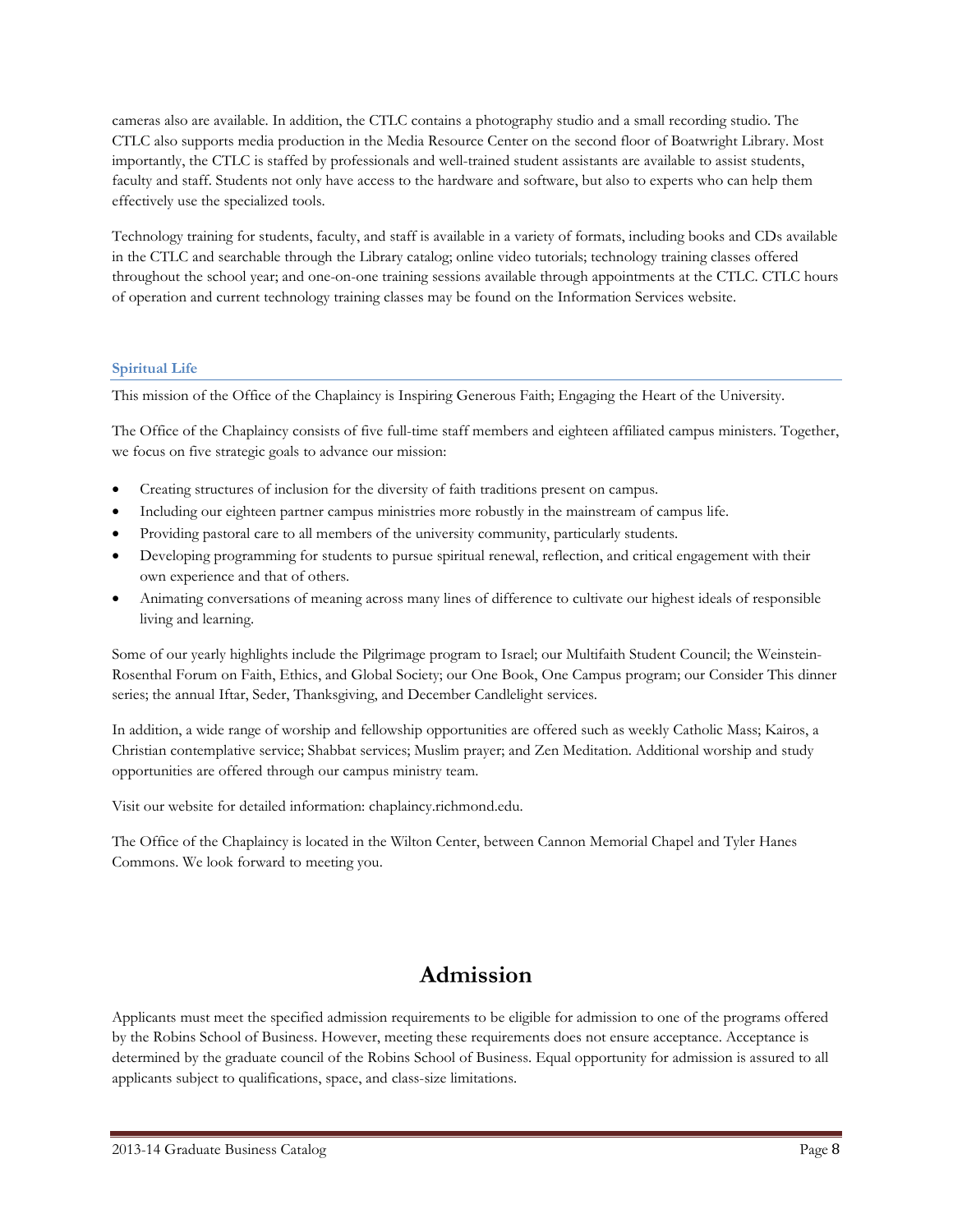Application for admission to the MBA Program or the JD/MBA program must be made on the MBA application form. A \$50 nonrefundable fee must be submitted with the application.

Applicants for the JD/MBA program are required to meet the admission standards of both the MBA program (as set forth in this bulletin) and the University of Richmond School of Law. Applications must be made separately to the MBA program and to the school of law. A bulletin and application form for the school of law may be obtained from: Director of Admissions, University of Richmond School of Law, University of Richmond, Virginia 23173.

# **Admission Requirements**

To be considered for admission to the MBA program, an applicant must:

- Hold a baccalaureate degree from an accredited college or university
- Have an acceptable grade point average (GPA) on all college and university work
- Have a score on the Graduate Management Admission Test (GMAT) that meets current admission standards. The GMAT score must be no more than five years old at the time of application. Information on the GMAT may be obtained at mba.com.

**Note:** Students whose native language is not English, or whose collegiate-level instruction was not in English, must also earn a score of at least 600 on the paper-based, 250 on the computer-based, or 100 on the Internet-based Test of English as a Foreign Language (TOEFL). Information about the TOEFL may be obtained from the Educational Testing Service, Princeton, New Jersey 08541 or ets.org/toefl.

Applicants for the MBA are expected to have at least two years of relevant work experience after completion of the baccalaureate degree. The two-year work experience requirement is waived for JD/MBA students. Before an applicant will be considered for admission, the following documents must be on file in the graduate business office:

- 1. A completed application form
- 2. Official transcripts of all college and university work attempted from each college and university attended. An applicant whose prior experience in higher education includes work taken at a non-United States college or university may be required to have the academic record evaluated by an independent credentials evaluation service. In addition, non-United States citizens are required to submit additional documents to meet U.S. Citizenship and Immigration Service requests. Such students should contact the director at least six months prior to the application deadline to determine if a transcript evaluation will be required and/or what additional documents must be submitted.
- 3. Official GMAT score report
- 4. Current resume

Official documents verifying college and university work and test scores must be sent from the institution or agency responsible for the information directly to the MBA Office.

Students are admitted in both the spring and fall semesters. All application materials must be in the MBA Office by the deadline posted on the MBA website to be considered for admission for the upcoming spring or fall semester. The address for all application materials is:

Director MBA Program Robins School of Business University of Richmond, Virginia 23173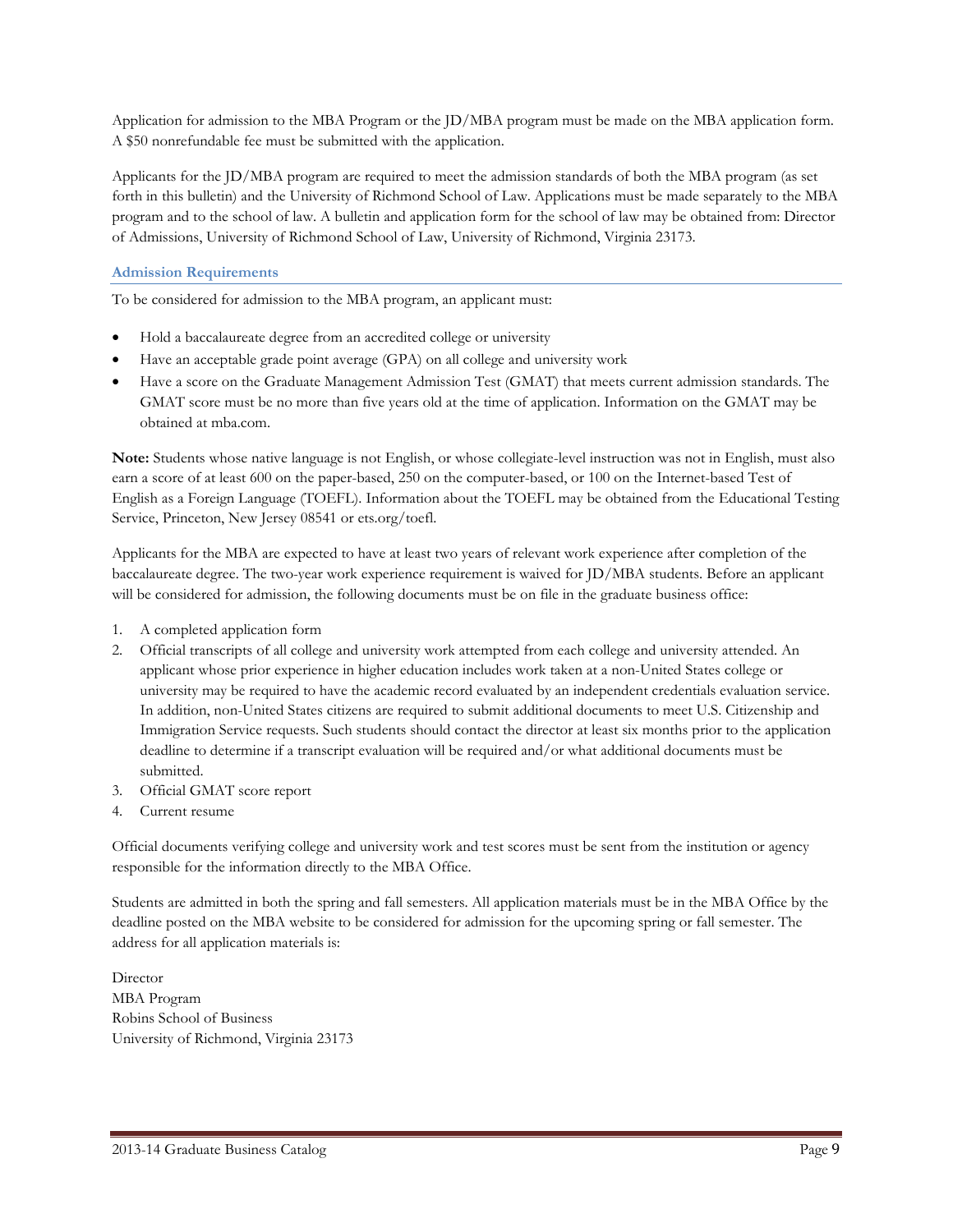# **Financial Affairs**

# **Tuition, Room and Board**

#### **Tuition**

For 2013-2014, the tuition for graduate business program students is \$1,325.00 per credit hour. The University reserves the right to increase the fees listed herein if conditions should make such changes necessary or advisable. The changes will be announced as far in advance as possible.

Note: Regardless of the University division in which a course is taken, the student pays the tuition and fees of the school to which he or she has been admitted and which is considered the school of record. Any special fee associated with a particular course, such as a laboratory fee, is charged based on registration in the course.

#### **Payments**

Inquiries concerning payment should be directed to the Office of Student Accounts, phone (804) 289-8147 or (866) 241- 8893 (toll free) or email at bursar@richmond.edu. Payment in full is due by the end of the first week of classes each term, whether or not an invoice has been received.

Fees are electronically invoiced. To avoid incurring a late-payment fee, delays in registration and other areas, individuals are urged to pay fees when due.

Students receive monthly e-mail notifications to their UR email address with the subject line "University of Richmond Electronic Invoice/Statement" and a link to QuikPAY. The student's University of Richmond ID number is used for authentication. Students can also access their account through BannerWeb. Upon login, students may view invoices, set up and store bank account or credit card information, set up authorized payers, pay invoices electronically, and print paper copies.

The student may authorize others to view the invoice as an authorized payer. Each invoice cycle, the student and the authorized payer will receive an e-mail notification that the electronic invoice has been sent with a link to the QuikPAY login page.

Tuition payment options include:

- 1. Cash
- 2. Check, payable to the University of Richmond
- 3. The University of Richmond accepts MasterCard, Visa, Discover and American Express via QuikPAY. A vendor fee of 2.75% of the amount charged will be charged to your credit card account for this service. Electronic checks, at no cost to the payer, are also accepted at this site.
- 4. e-Check is an optional feature. Checking and savings account information from a bank within the United States can be entered at the QuikPAY website and payments will be transferred electronically to the University of Richmond for no fee. You will have the option to have the site retain your bank account information or you may enter it each time you make an e-Payment.
- 5. tuitionpay.salliemae.com/richmond

The University offers an installment plan administered by Sallie Mae This tuition installment plan provides students with a low cost plan for budgeting tuition. The monthly plan is NOT a loan program, therefore no debt is incurred. There is no interest or finance charge assessed on the unpaid balance due to the college. The only fee to participate in the payment plan is a \$30 per semester nonrefundable enrollment fee. You will automatically receive monthly electronic statements.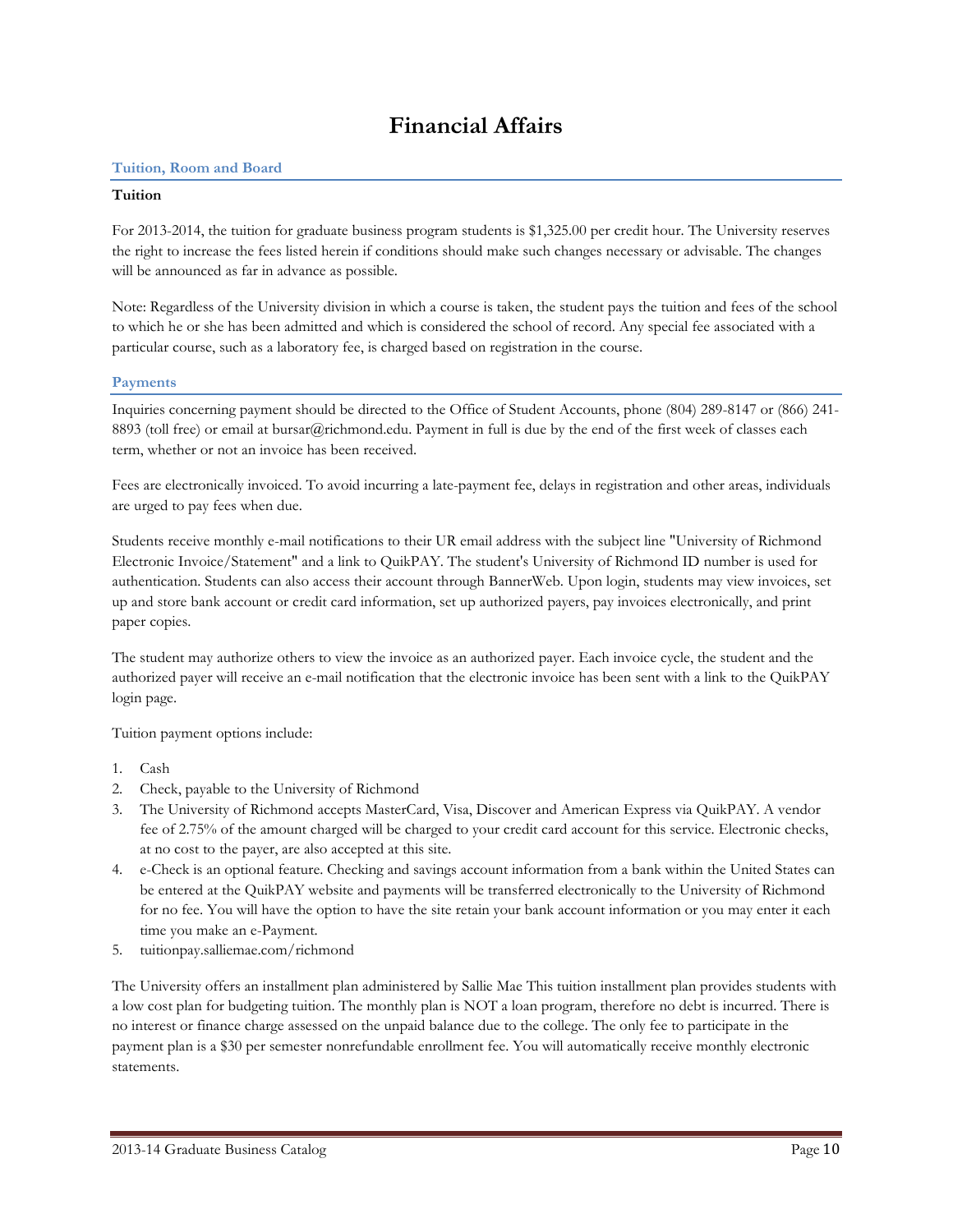To participate in the three- or four-month payment plans, student applications must be received by Sallie Mae by August 10 for the fall (date is approximate) and December 10 for the spring (date is approximate). The budget period is August through October for the fall three-month plan; August through November for the four-month plan; January through February for the spring three-month plan; January through April for the four-month plan. The Monthly Plan is not available for courses offered during the summer terms.

To enroll in a plan go to the website and click on Enroll Now.

Only authorized payers are able to view their own payment and bank information. Each authorized payer is assigned a separate PIN number for added security and privacy.

Electronic payment is the preferred payment method, but is optional. Payment may be mailed or made in person at the Cashier's Office in Sarah Brunet Hall. To send a check or money order through the mail to the university, please print a copy of the PDF invoice detach the bottom portion of the statement and mail with the payment (payable to the University of Richmond with your UR ID number printed clearly on the check) to: University of Richmond, Box R, University of Richmond, VA 23173.

No credit is given for a term's work nor a degree conferred until all charges have been satisfactorily settled. Failure to make satisfactory financial arrangements can result in delay of graduation, denial of registration privileges, removal from classes, and/or the withholding of transcripts.

If the University deems it necessary to engage the services of a collection agency or attorney to collect or to settle any dispute in connection with an unpaid balance on a student account, the student will be liable for all collection agency and/or attorney's fees, reasonable expenses, and costs incurred. Accounts referred to a collection agency are reported to a credit bureau. By registering for classes you are acknowledging receipt of this information and your acceptance of the associated responsibilities.

# **Direct Deposit**

With Direct Deposit, your refund check will be automatically deposited to the bank account you specify, eliminating trips to the bank and the risk of your check being lost or stolen. It may take up to two business days for a direct deposit to post to your bank account. To participate, return the completed Student Authorization Form available on the Controller website controller.richmond.edu/common/pdf/payroll/direct-deposit-student.pdf along with a voided check to Accounts Payable. The mailing address is on the direct deposit form.

Mail all correspondence regarding your student account to the Bursar's Office:

*Bursar's Office, Box R, University of Richmond, Virginia 23173*

# **Refund of Tuition and Fees**

Students are matriculated by semester. If a student withdraws from classes or is dropped from the University for whatever cause, a refund of fees for a fall or spring semester shall be made in accordance with the University's refund policy, based on the following schedule. Failure to attend class does not constitute a withdrawal. This schedule is adapted for summer terms. Students who withdraw from the University and who are receiving any financial assistance may be required to return such assistance per Public Law 668.22 and institutional policy. The University of Richmond complies with all federal regulations governing recipients of federal Title IV funds. Information regarding financial aid refund policies is available in the Office of Financial Aid.

The amount of the refund is based on the date that the written withdrawal notification is received in the Office of the Dean. Any special fee associated with a particular course is non-refundable after the first day of term.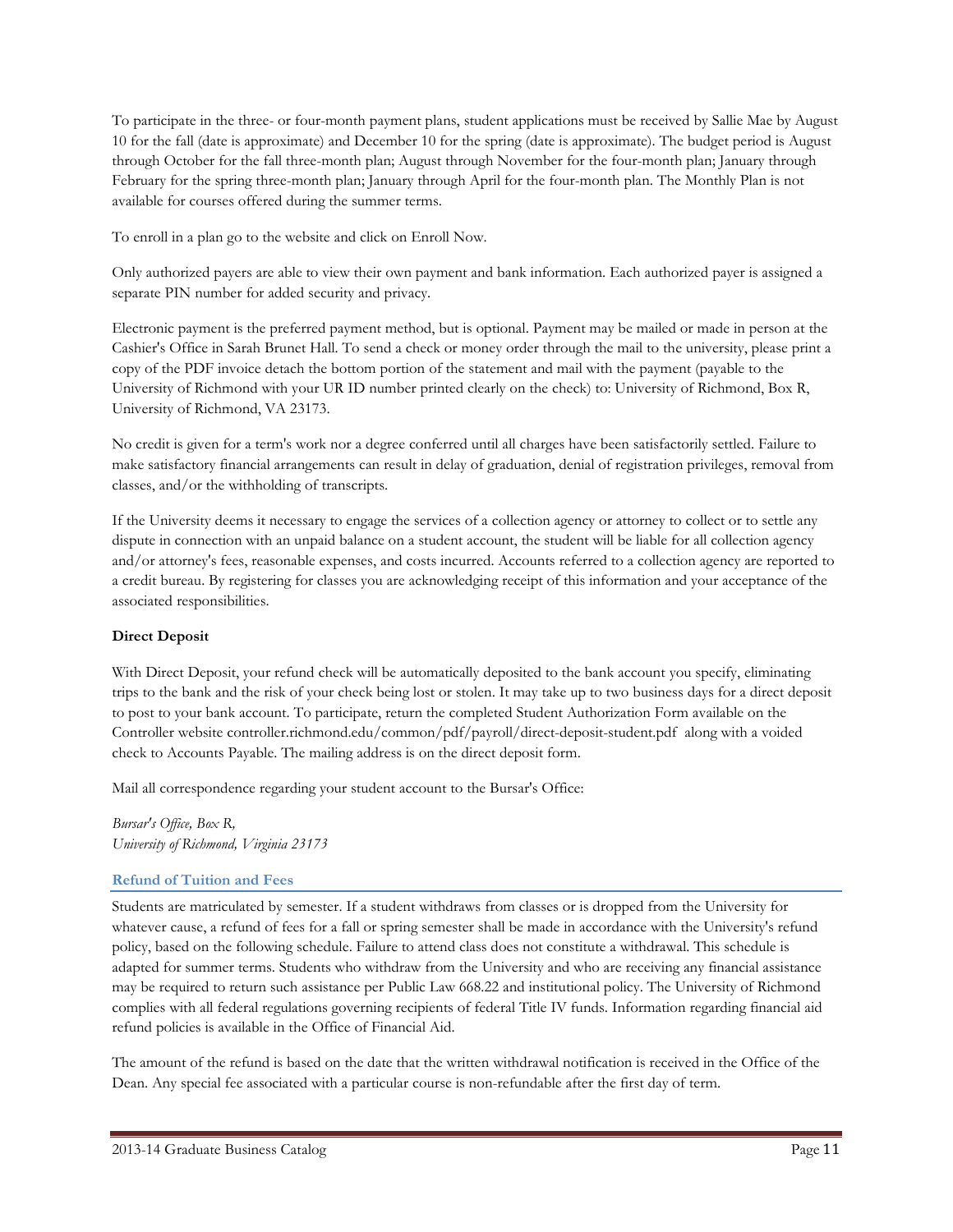# **Refund Schedule (Spring and Fall Semesters Only)**

| Withdrawal on or before the first day of<br>term | $100\%$ less<br>deposits |
|--------------------------------------------------|--------------------------|
| Withdrawal during the first week of term         | 100%                     |
| Withdrawal during the second week of<br>term     | 70%                      |
| Withdrawal during the third week of term 50%     |                          |
| Withdrawal during the fourth week of<br>term     | 25%                      |
| Withdrawal during the fifth week of term 25%     |                          |
| Withdrawal during the sixth week of term 25%     |                          |
| Withdrawal after the sixth week of term          | None                     |

#### **Refund Schedule (Summer Sessions Only)**

| Withdrawal on or before the first day of term 100% |      |
|----------------------------------------------------|------|
| Withdrawal during the first week of term           | 50%  |
| Withdrawal during the second week of term 25%      |      |
| Withdrawal during the third week of term           | 25%  |
| Withdrawal after the third week                    | None |

#### **Deferred Payments**

The University of Richmond has an appeals process for students and parents who believe individual circumstances warrant exceptions from published policy. A student or parent has six weeks from the time of withdrawal to appeal the University's refund policy.

All appeals must be in writing and directed to:

*Annemarie Weitzel Bursar's Office, Box R, University of Richmond, Virginia 23173.*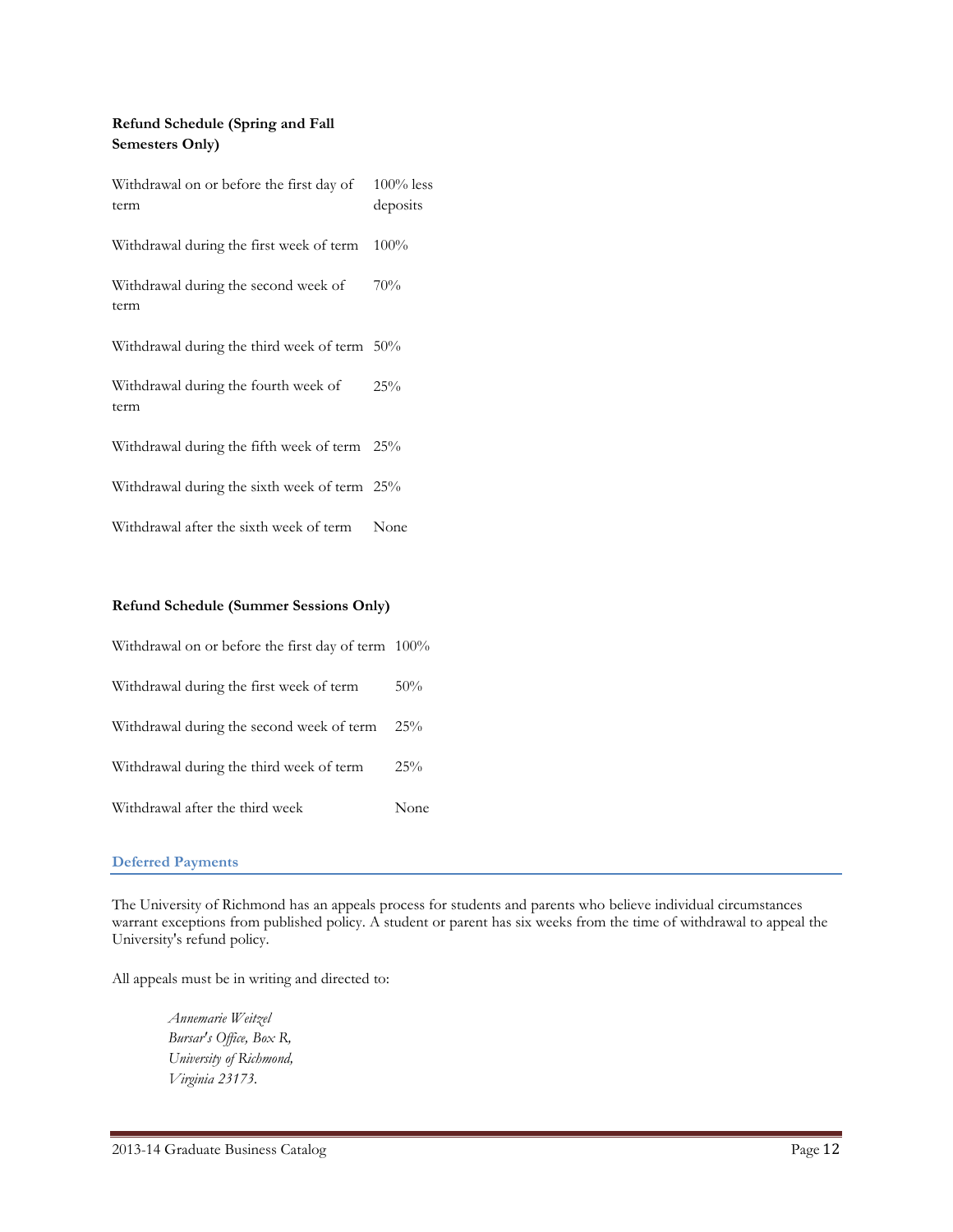#### *bursar@richmond.edu*

#### **Financial Aid**

#### **Financial Aid Overview**

The University of Richmond offers graduate students various forms of financial assistance from federal and institutional resources. Financial aid recipients must be enrolled or unconditionally accepted for enrollment on at least a half-time basis in a degree program at the University. Details on the specific aid programs are outlined below. For more information, contact the Financial Aid Office (telephone: (804) 289-8438, email: finaid@richmond.edu, or financialaid.richmond.edu/grad/index.html).

#### **Federal Loans**

The Federal Direct Loan program allows graduate students to borrow federal loans to assist with educational expenses. Students must be U.S. citizens or permanent residents, be enrolled at least half-time, and be making satisfactory academic progress.

The Free Application for Federal Student Aid (FAFSA) and the appropriate Federal Direct Loan application must be filed at least six weeks prior to the start of the term. Visit financialaid.richmond.edu/grad/loans.html or contact the Financial Aid Office at (804) 289-8438 or finaid@richmond.edu for more information and applications.

#### **Student Employment**

On-campus employment opportunities may be available to graduate students enrolled at least half-time through the Federal Work-Study program (FWS) or the University Work Program (UWP). FWS is a need-based program. Students interested in this program must complete the FAFSA and demonstrate eligibility for need-based aid. The UWP program is available to students who do not apply for or qualify for need-based aid. For more information and for job opportunities, please visit the student employment website at studentjobs.richmond.edu or contact the Financial Aid Office at (804) 289-8438 for more information.

# **Veterans Benefits**

Students eligible to receive tuition benefits administered by the U.S. Department of Veterans Affairs (VA) must apply for benefits through the VA. Students should forward Certificates of Eligibility to the Veterans Certifying Official, Registrar's Office, University of Richmond, VA 23173 to have enrollment certified. In addition to the tuition benefits offered under the Post 9/11 GI Bill program, the University participates in the Yellow Ribbon program. For details regarding eligibility for the Yellow Ribbon program at Richmond, go to financialaid.richmond.edu/yellowribbon.html.

#### **Satisfactory Academic Progress**

According to federal regulations and University of Richmond (UR) policy, students must maintain Satisfactory Academic Progress (SAP) to receive federal and institutional financial aid. Some private loan programs also require SAP. Evaluation of students' progress for financial aid purposes is made annually at the end of the spring term to determine financial aid eligibility for the following year (summer term, fall term, and spring term). When assessing SAP, the University will review all terms of enrollment at UR as well as transfer work accepted toward UR degree requirements, whether or not the student received financial aid during those terms.

The standards of academic progress outlined here are solely for the purpose of evaluating eligibility to continue receiving federal financial aid. They do not replace or modify academic standards required for continued enrollment at the University of Richmond. The effect of incomplete coursework, withdrawals, and course repetitions impacts SAP in the following ways: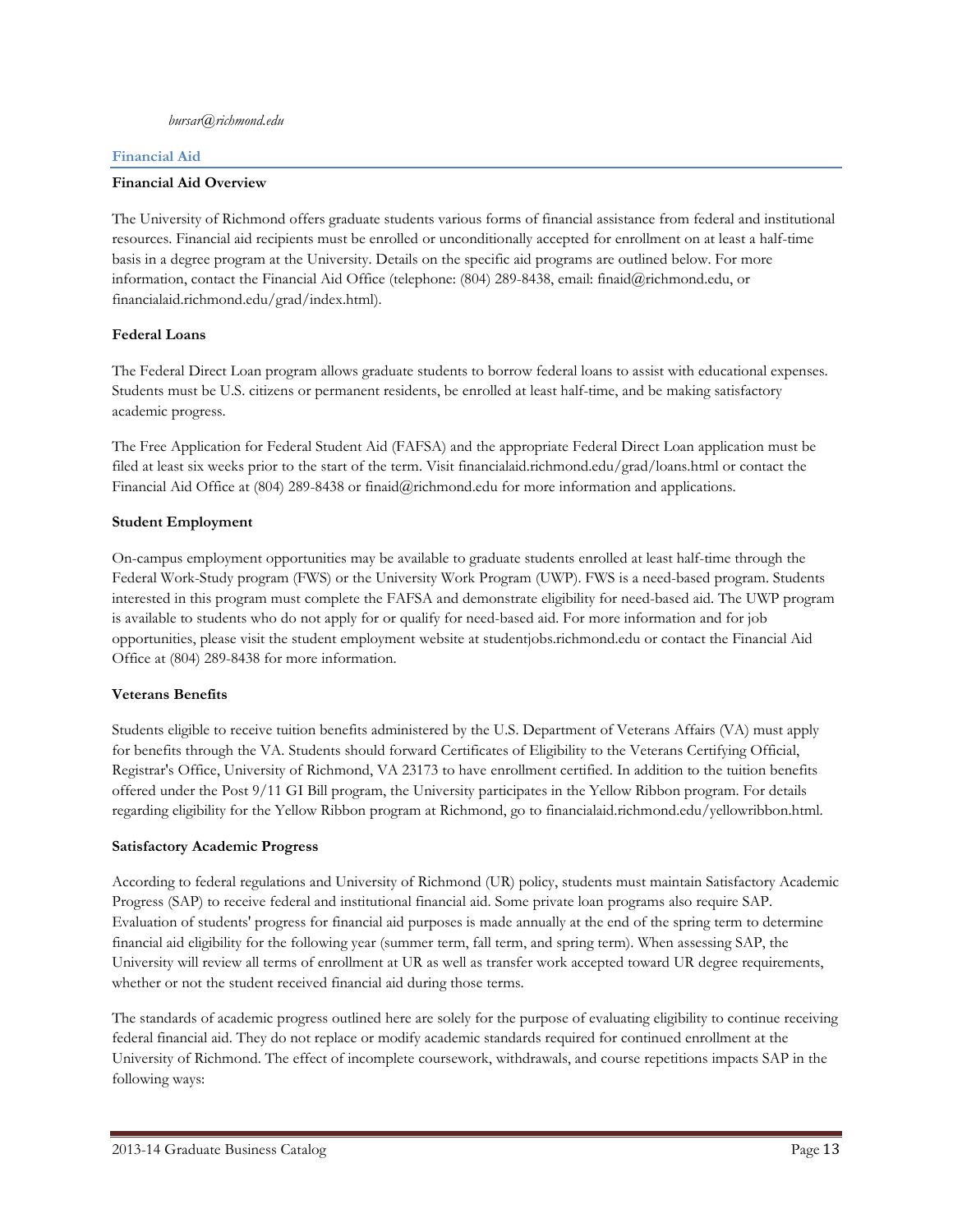- Incomplete coursework is not included in the GPA or in the number of credits earned but is counted as attempted credit.
- Courses from which a student withdraws are not included in the GPA or in the number of credits earned but are counted as attempted credit.
- Repeated courses are counted only one time as earned credits. However, credits for each course taken, including all repeated courses, are counted as attempted credit. Both grades will be calculated in the cumulative GPA.

At the end of the spring term, Graduate Business students must meet both of the following requirements:

- Have completed 67% of all attempted coursework, (including transfer work and pass/fail courses) AND
- Have achieved a cumulative grade point average of at least a 3.0

In addition, students must complete degree requirements within the 150% maximum timeframe allowed. That is, as the MBA degree program requires 54 hours to complete, the maximum number of hours attempted to complete the program cannot exceed 81 hours, including transfer work and pass/fail courses. Successful completion of a class means receiving one of the following grades for the class: A, B, C, D.

Students not meeting the SAP requirements for federal financial aid at the end of the spring term will not be eligible for any additional federal financial aid until the standards are met. Denial of aid under this policy may be appealed by the student, in writing, to the Director of Financial Aid within 30 days of notification that the student is no longer eligible for aid. Appeals will be considered for the following circumstances: the death of a relative of the student; an injury or illness to the student; or other special circumstances. A student's request must include information regarding why the student is not meeting the SAP standards and what factors have changed that will allow the student's academic progress to improve by the next evaluation.

Successful appeals will lead to one of two SAP statuses: Financial Probation or Eligible for Financial Aid. A student may be placed on 'Financial Probation' for the subsequent term if it is determined that he/she can regain eligibility after one term. A student may be found 'Eligible for Financial Aid' based on an academic plan that outlines future academic progress for the student as established by the Director of Financial Aid. The student will be notified of their SAP status based on the merits of the appeal. If the appeal is not granted, the student will be notified of the decision and will be financially responsible for their educational expenses.

# **Return of Financial Aid When a Student Withdraws**

A student who withdraws during a semester may be entitled to a refund of certain charges as outlined in the Refund Policy. Withdrawal may also affect a student's financial aid eligibility for the semester as outlined in the federal Return of Title IV Program Funds Policy and the Return of Non-Title IV Program Funds Policy.

# **Return of Title IV Program Funds Policy**

The 1998 amendments to the Higher Education Act (HEA) of 1965 and subsequent regulations issued by the Department of Education (43 CFR 668.22) establish a policy for the return of Title IV grant and loan funds for a student who withdraws. Title IV grant and loan funds include the following programs: Federal Direct Loans, Federal Pell Grant, Federal Supplemental Educational Opportunity Grant, Federal Perkins Loan, Federal Work-Study, Federal Stafford Loans, Federal PLUS Loans, Federal Teach Grant and the Iraq and Afghanistan Service Grant.

The amount of Title IV funds the student earns, up to the withdrawal date, is based on a daily proration determined by dividing the total number of calendar days completed by the total number of calendar days in the semester (excluding breaks of five or more consecutive days). Adjustments must only be done up to and including the 60 percent point in time for the semester. After the 60 percent point in time, the student is considered to have earned all of the Title IV funds awarded for that semester.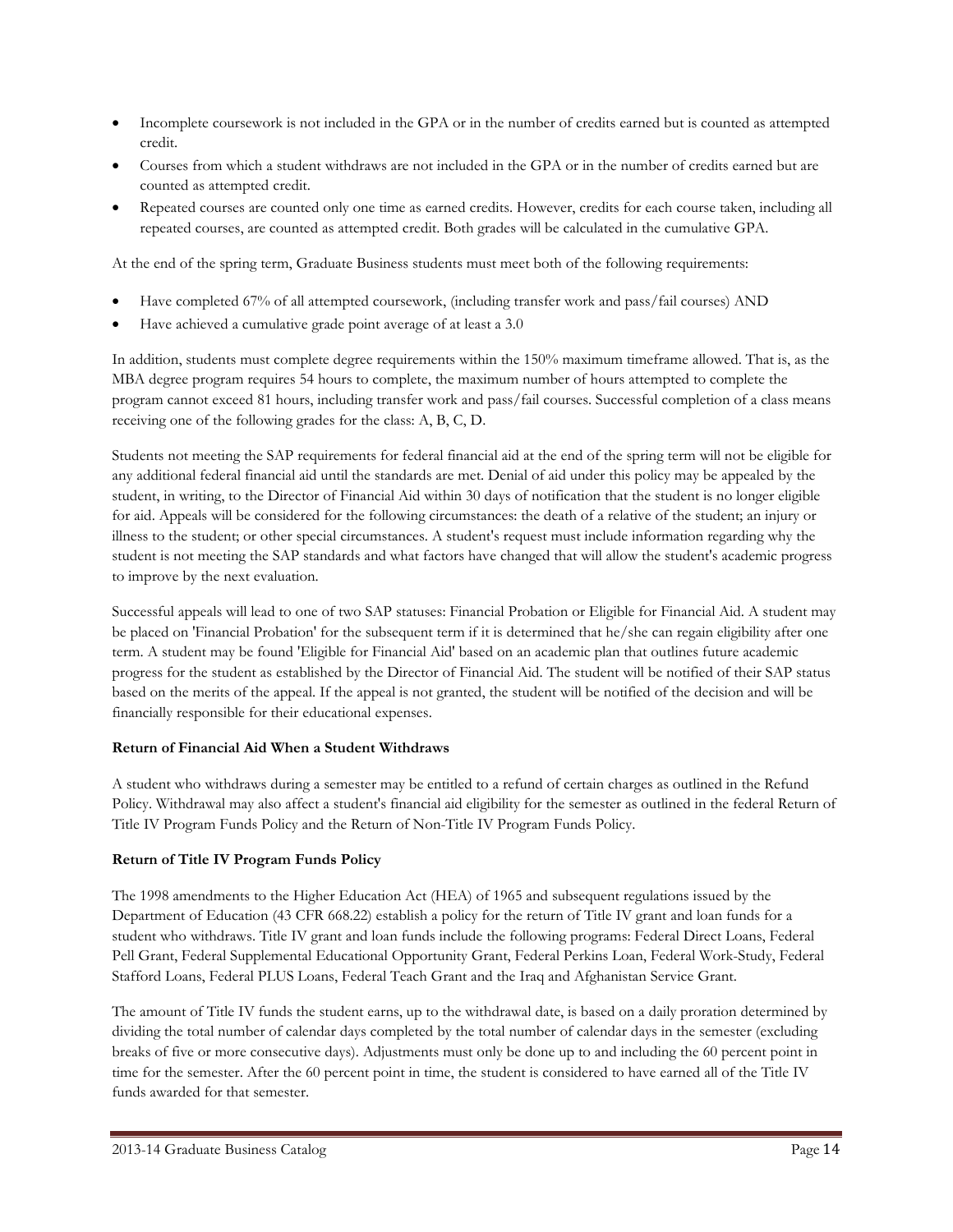Unearned Title IV funds must be returned to the Title IV programs. If the amount earned is greater than the amount that has been disbursed, the difference is treated as a late disbursement to the student. Unearned funds, up to the amount of total institutional charges (tuition, room, and board) multiplied by the unearned percentage of funds, are returned to the Title IV programs by the University of Richmond. The student must return any portion of unearned funds not returned by the school. For grants, regulations limit the amount a student must repay to the amount by which the original overpayment amount exceeds 50 percent of the total grant funds received by the student. Title IV loan funds that must be returned by the student are repaid per the loan terms. Unearned Title IV funds are returned to the Title IV programs in the following order: Unsubsidized Direct Stafford Loans, Subsidized Direct Stafford Loans, Perkins Loans, Direct PLUS Loans, Federal Pell Grants for which a return of funds is required, Federal Supplemental Educational Opportunity Grants for which a return of funds is required, TEACH Grant for which a return of funds is required, and the Iraq and Afghanistan Service Grant for which a return of funds is required.

# **Return of Non-Title IV Program Funds Policy**

Non-Title IV financial aid will be adjusted for a withdrawing student based upon the University's Refund Policy. Adjustments will be made through the sixth week of classes. The amount to be returned to the non-Title IV financial aid program is the same percentage that will be refunded to the student for tuition and room charges. After the sixth week, the student is considered to have earned all of the non-Title IV aid. Non-Title IV financial aid funds are returned in the following order: institutional grants/scholarships, nonfederal loans, agency scholarships.

Students who are receiving financial aid and who are planning to withdraw from the University during a semester are strongly encouraged to meet with a financial aid advisor to review the impact that their withdrawal will have on their institutional charges and on their financial aid for the semester.

# **Student Life and Policies**

# **Dining Services**

University of Richmond Dining Services is a multi-operation department consisting of dining locations, snack shops, and retail stores. The E. Bruce Heilman Dining Center is a state-of-the-art facility overlooking Westhampton Lake that serves approximately 3,000 students and guests daily. A retail market is located off the main lobby and the upper level of the facility houses the Department of Food and Auxiliary Services and the campus post office.

The centrally located Tyler Haynes Commons (THC) houses Tyler's Grill, an eat-in or carry-out operation with a dining area that faces Westhampton Lake and gazebo. The campus smoothie bar, Freshens, and the Cellar, a late-night gathering space, are also located in THC. For late-night studying at Boatwright Library, gourmet coffee, hot drinks, and snacks are available at Eight Fifteen at Boatwright. Sodas, snacks, and grocery items also are available at the Dean's Den, located in the Whitehurst building near the Richmond Dean's office.

# **Meal Plans**

Off campus and commuting students have meal plan options including the Spider Flex and the Spider Blue. Both plans offer on-campus convenience, meal discounts, and flexibility. Meal plan information is available on the Dining Services website at dining.richmond.edu.

# **Hours of Operation and Other Services**

Students can find something to eat somewhere on campus whenever classes are in session, from 7:15 a.m. to midnight Monday through Thursday, Fridays from 7:15 a.m. until 1:00 a.m. and Saturday and Sunday from 10:30 a.m. until 1:00 a.m. Dining services maintains an up-to-date schedule of menus and operational hours for all campus locations on its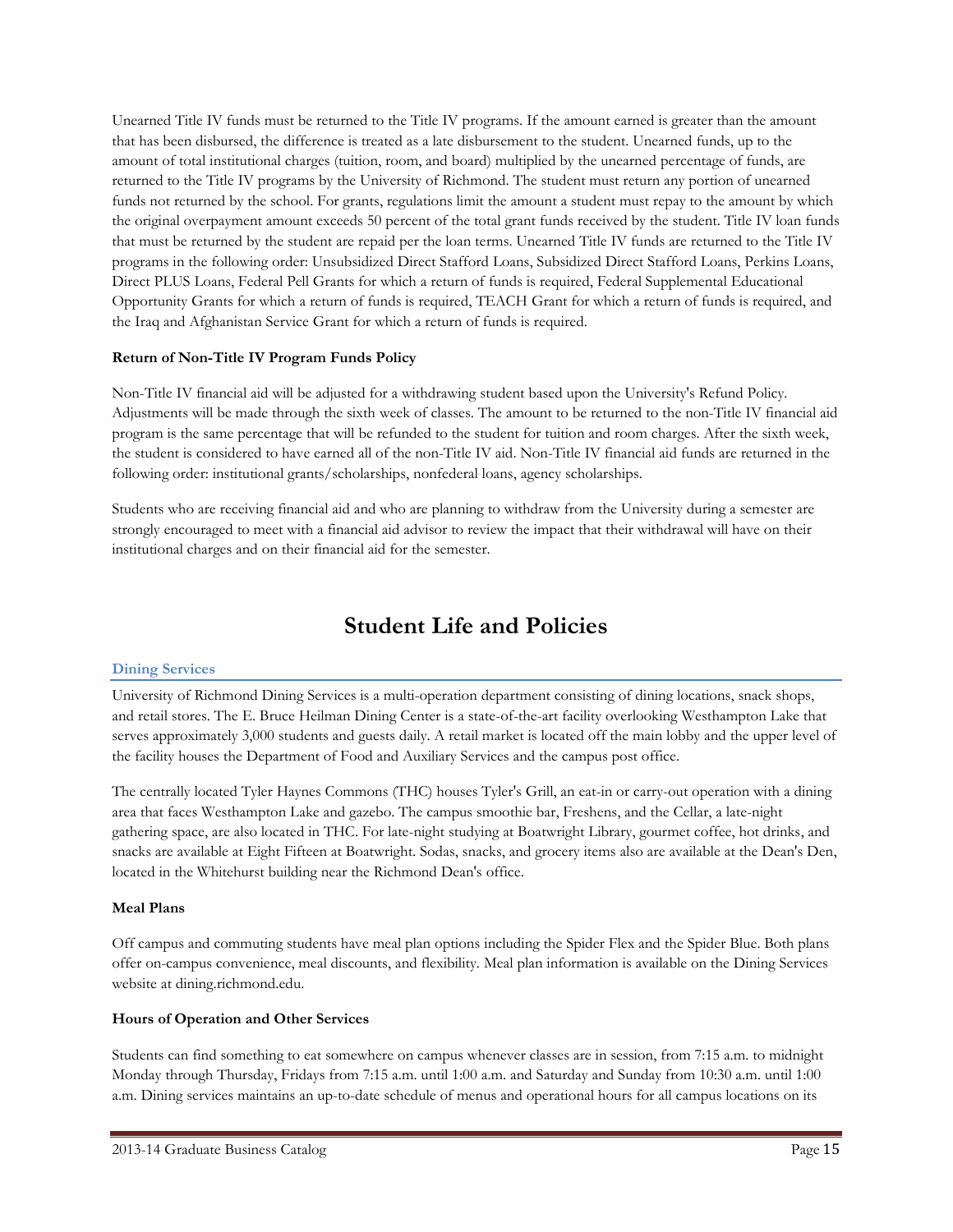Web page. Meal plans follow the undergraduate academic calendar, and service and hours may be limited during academic breaks and holidays.

Catering and a wide variety of additional services, including nutrition counseling and meals-to-go, are also available through University Dining Services. Additional information is available upon request or can be viewed at [dining.richmond.edu.](http://dining.richmond.edu/)

# **Special Dietary Needs**

With a registered dietician as a member of the University dining services team, every effort is made to support special dietary needs that are medically based. Medical documentation is required, and students with dietary restrictions or special needs are asked to make an appointment to see our nutrition professional. Students will be required to sign an informational release so that their situation can be discussed with their physician or medical professional as needed. In addition, dining services may require that students consult the University's physicians regarding their dietary requests.

The University does not have designated facilities to accommodate religion-based dietary needs on a daily basis. However, we do work closely with the campus ministry to provide kosher meals for Passover selections and carry-out meals during Ramadan. Please contact the associate director of dining services if you have questions regarding available services.

# **Emergency Information**

To report an emergency, call 911 or 289-8911 (cell phone). The non-emergency number is 289-8715

# **Getting Information**

During an emergency, UR will distribute information to the campus community via:

- Audio–Tornado siren and PA system
- Web–This website, alert.richmond.edu
- Email–Blast email to '@richmond.edu' accounts
- Text/voice messages–UR Alert text messages and/or voice messages to faculty, staff, and students who register a cell or home phone through BannerWeb
- Campus phones–Telephone messages to campus telephones
- TV–UR TV channel 16 broadcasts
- People–Resident assistants and area coordinators
- Hotline–UR Emergency Hotline: (804) 289-8760 or toll free at (866) 386-0403

# **Emergency Terms**

Shelter in Place: Choose an interior room or one with as few doors and windows as possible. Remain there until the danger has passed. Examples: Tornado or other severe weather, nuclear alert, or hazardous materials spill.

Seek Secure Shelter: Get into a lockable space, like an office or classroom, and remain there. Lock and barricade doors, turn off lights, and turn cell phones to silent or vibrate mode. Get under a desk or other surface to hide. Wait for further instruction from law enforcement. If the threat is in your building and you can safely flee, then do so. Examples: Active shooter or dangerous person immediately threatening the campus.

Evacuate: Immediately leave the building that you are in, exiting through the nearest and safest exit. If the fire alarm has not been activated, do so. Examples: Fire, smoke.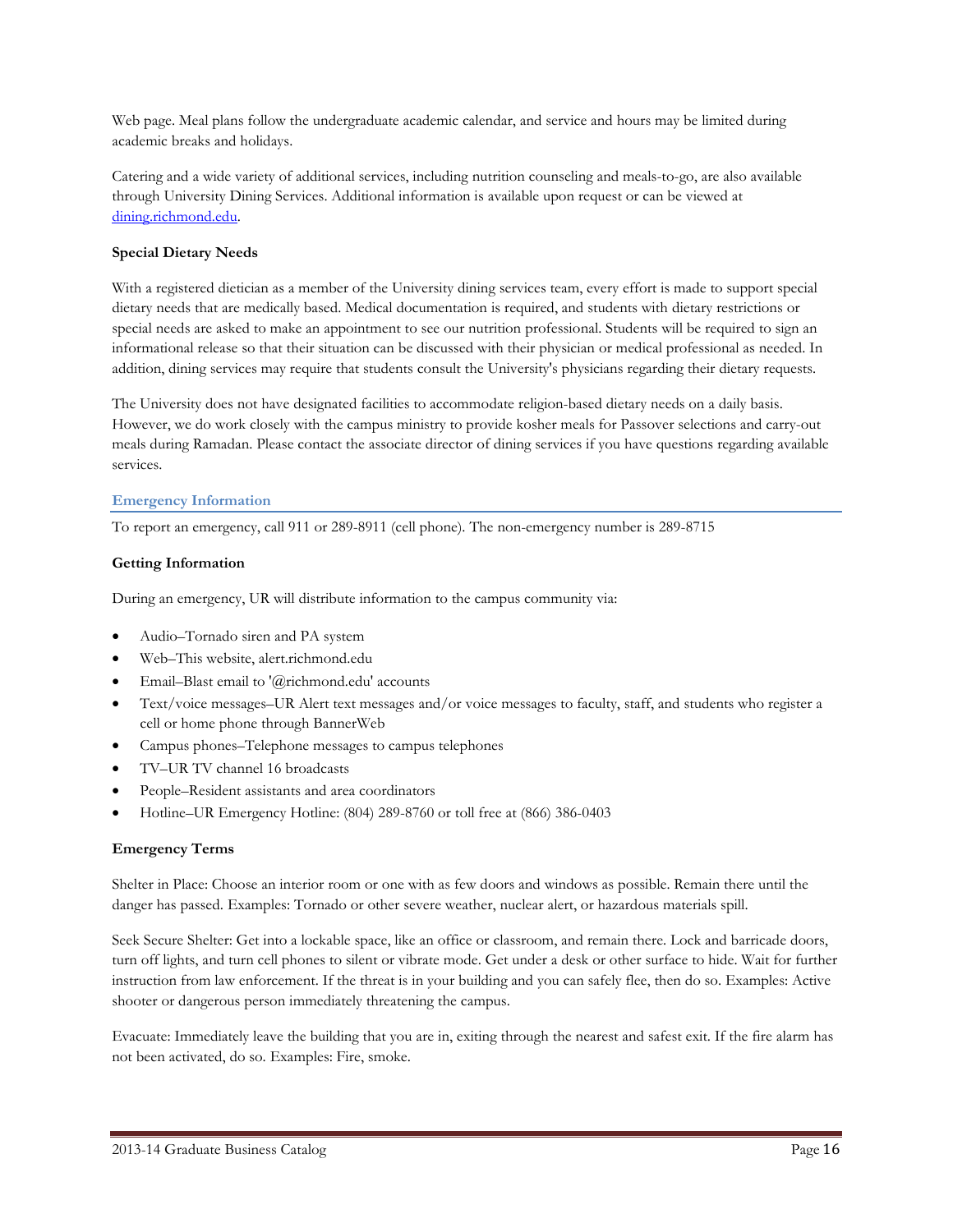Avoid Area, Warn Others: In these types of incidents, the emergency is localized on campus. University officials do not want anyone near the area and want you to alert others of the emergency. Examples: Hazardous materials spill, flooded roads, aircraft accident, bomb threat, civil disturbance, fire, gas leak, or power lines down.

# **What to Do**

# Tornado

- Listen for the tornado siren. A single siren blast will sound continuously until the danger has passed.
- Seek shelter inside a building until notified by University officials that it is safe to leave.
- Stay away from electrical lines and devices.
- There is no "all-clear." The danger has passed when the siren silences.

# Fire

- Activate the nearest fire alarm and call 289-8911 if possible to report the location and cause of the fire.
- Everyone must leave immediately when a fire alarm is activated, even if there are no obvious signs of an emergency.
- Do not use the elevator.
- Remain calm and assist others in safely getting out.
- Confine the fire by closing all doors and windows if possible. Follow directions given by emergency personnel and go to the location designated by your building coordinator to await further instructions.

# Earthquake

- Stay inside the building until the shaking stops. Don't run downstairs or rush outside while the building is shaking.
- Stay away from glass, windows, outside doors and walls, and anything that could fall.
- A sturdy table or desk can provide cover.
- Once the building stops shaking, exit the building calmly and check for others in need.
- Do not use elevators.
- If outdoors, stay in the open until the shaking stops, avoid any falling debris fields such as buildings, power lines, etc.

# Active Shooter/Dangerous Person

- Remain calm, do not engage the intruder.
- A quick and quiet escape is suggested, if it can be done safely.
- If attempting to escape, keep your hands elevated with open palms visible, especially if encountering law enforcement officers. Follow all instructions officers may give you.
- If you cannot safely exit the building, seek secure shelter.
- Close and lock windows, lower blinds, remain out of sight, and turn off lights.
- Once secured inside, take cover behind concrete walls, thick desks, and filing cabinets that are away from windows and doors.
- Remain quiet, and turn off cell phone ringers.
- Only one person from the room should call police at 289-8911 and tell them where you are, where the dangerous person is, and the condition of others with you. Follow their instructions. If you cannot speak, leave the line open so the dispatcher can hear what is going on.
- Assist others if they are injured.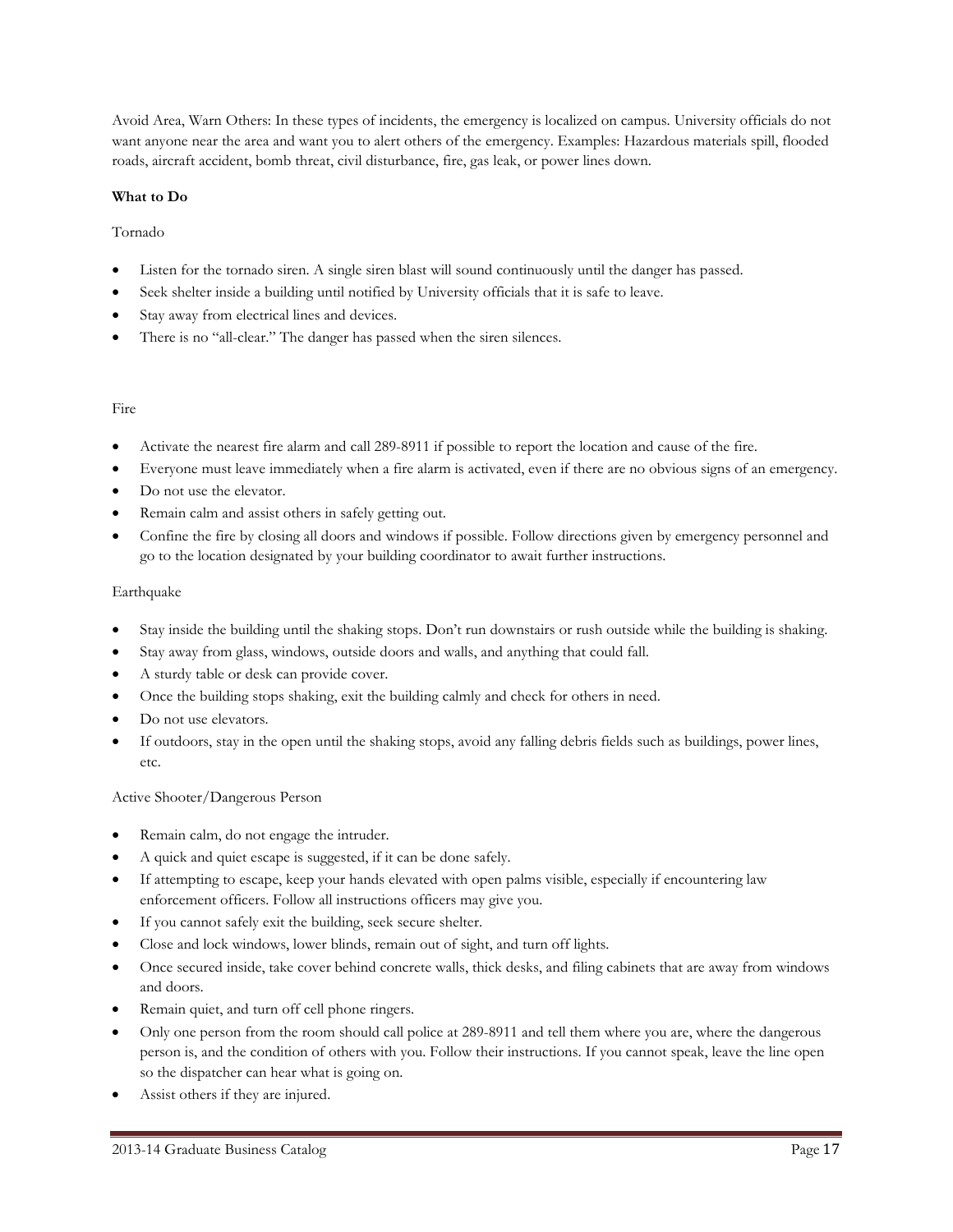• Do not respond to any unfamiliar voice commands until you can be sure they are coming from a police officer.

# **Housing**

The University does not provide on-campus housing for graduate students.

# **International Students and Study Abroad**

The Office of International Education, located in Puryear Hall, serves all students, undergraduate and graduate, in arts and sciences, business, leadership studies, continuing studies, and law. It offers advising on opportunities and procedures for study, internships, and work abroad; a wide variety of services for international students such as orientation, visas, work, health insurance, and taxes; and a broad range of cultural and social activities focused on cultures and countries around the world as well as cross-cultural issues.

# **Multicultural Affairs**

The mission of the Office of Multicultural Affairs is to support the ongoing enrollment and retention of ethno-culturally and socio-culturally diverse American students and promote a campus climate that celebrates diversity. Working in collaboration with a variety of other offices and departments campus-wide, the Office of Multicultural Affairs develops, implements, and advocates for programs that are designed to enhance the overall personal development and growth of University students.

# **Official University Communications**

The University of Richmond uses email as an official means of communication within the University. Examples include notification of financial aid, tuition bills, academic or disciplinary action, instructor feedback, and correspondence from University offices. Students are required to activate their @richmond.edu email account and to check it regularly. Students are responsible for reading the content of University communications sent to their email account. If students choose to forward their University emails to an external email provider, they are responsible for ensuring that the external email account remains active.

# **Recreation and Wellness**

The mission of the Department of Recreation and Wellness is to enhance the lives of its members by providing quality recreational and educational programs in an environment that promotes healthy lifestyles, academic productivity, and personal growth.

The Weinstein Center for Recreation and Wellness provides a comprehensive facility that includes a two-level fitness and wellness center, three-court gymnasium with an elevated walking and jogging track, two multipurpose rooms, pool, game room, and racquetball and squash courts, as well as locker room and sauna facilities. Participants have the opportunity to experience a full range of cardio and strength equipment, in addition to a wellness resource center and computer lab. Outdoor playing fields and lighted basketball and sand volleyball courts are available for recreational use. Thirteen tennis courts, a 400-meter track, and cross country trails are also available for recreational use when not scheduled for intramurals, intercollegiate athletics, or special events. The campus recently added an 18 hole disc golf course available for recreational use.

The fitness and wellness program offers group exercise, indoor cycling, and other fitness programs throughout the day. In addition, special screenings, assessments, and services are offered to address health and wellness topics. Services often include massage therapy, personal training, cholesterol screenings, blood pressure checks, and fitness assessments.

The intramural sports program offers a wide range of major and minor sports at a variety of skill levels. More than 25 sport clubs provide student leadership opportunities as well as competitive options for students who are not part of the varsity athletic program. The Natural High and Outdoor Adventure programs offer activities and trips throughout the year, often including whitewater tubing and rafting, camping, skiing, rock climbing and hiking. The Odyssey high ropes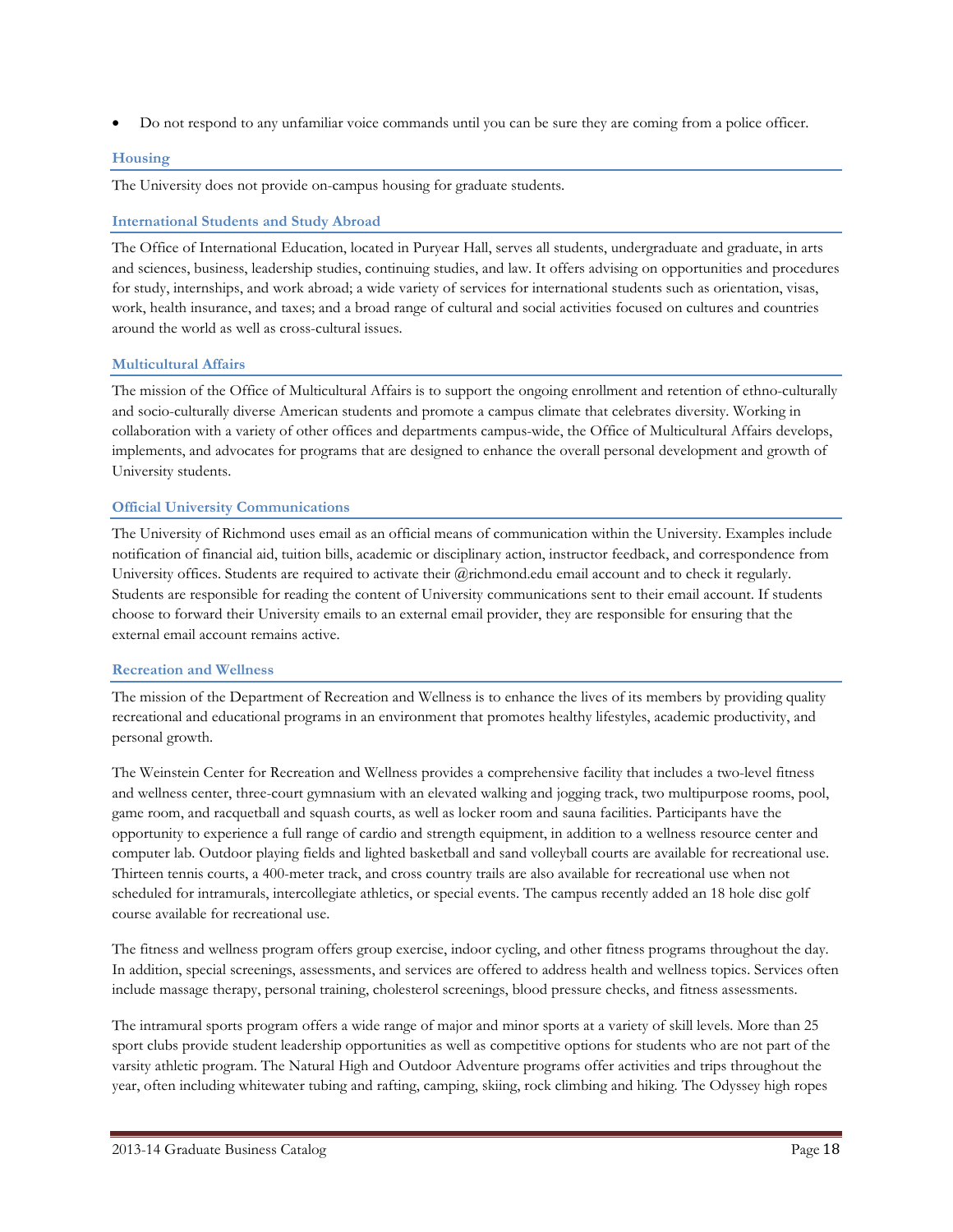course is one component of a much larger and long term departmental goal for developing a comprehensive Outdoor Experiential Education program.

For more information about recreation and wellness programs or the Weinstein Center, please visit recreation.richmond.edu or call Member Services at (804) 289-8361.

# **Student Health Center**

The Student Health Center offers a comprehensive program in health education and health maintenance, as well as treatment for illness and injury. The Health Center staff includes board-certified family practice physicians and registered nurses. Services include acute care for illness and injury, general medical care, women's health, men's health, allergy shots, and immunizations. The telephone number is (804) 289-8064 and FAX is (804) 287-6466. Students and parents are encouraged to visit the Health Center's website for general information and timely messages: healthcenter.richmond.edu and the Health Center can be reached by email at healthcenter@richmond.edu.

Rather than walking in without an appointment, students are encouraged to call and speak with a registered nurse about their concerns through the Dial-A-Nurse system (call 804-289-8700 for the Dial-A-Nurse). After evaluating the history and symptoms of the illness, the nurse will advise the most appropriate treatment. If indicated after the Dial-A-Nurse evaluation, an appointment will be made. Appointments may be made for annual gynecological examinations, doctorrequested follow-up visits, allergy shots, immunizations, and PPD tests by calling (804) 289-8064.

All full time students are eligible for the services provided by the Student Health Center. (School of Professional and Continuing Studies students are not eligible.) The cost of prescription drugs, some laboratory tests, hospital emergency room treatment, hospitalization, x-rays, and referral off campus for consultation with medical specialists are not covered by any student fees. These costs will be billed separately by the provider.

The Student Health Center does not accept insurance assignments. This means we will not bill a patient's insurance company. Any charges incurred at the time of visit will be billed through student accounts or may be paid by check, cash, or Spider Card. The patient will be provided with a medical encounter form itemizing all charges and containing all necessary information to submit for insurance reimbursement.

Information regarding hours of operation, descriptions of services, details of allergy shot procedure, billing and insurance questions, medical information, community facilities, medical referrals, and helpful links can be found on the Health Center's website.

Virginia law mandates that each student submit an immunization record and tuberculosis screening status prior to enrollment. In compliance with this requirement, the immunization record is included in the health history form provided to entering students and is to be returned to the Student Health Center.

All communications between student and Health Center staff are strictly confidential. Information will not be released from the Student Health Center without the patient's prior approval except in an emergency or by court order.

# **Student Identification Number**

In an effort to better protect the privacy of each member of the University of Richmond community, the University uses randomly generated ID numbers of each student, employee, faculty member, and alumnus/a.

A student will be assigned a University of Richmond ID number as the primary identification for University records when he/she enters the University. This eight-digit number will be printed on each student's One-Card (unless the student requests that it not be printed). This ID number also will be used in conjunction with a confidential PIN for students to register for classes and access their academic records through the Web using the University of Richmond's Student Information System (BannerWeb). A Social Security number will still be required to be on file with the University to fulfill IRS and federal reporting requirements.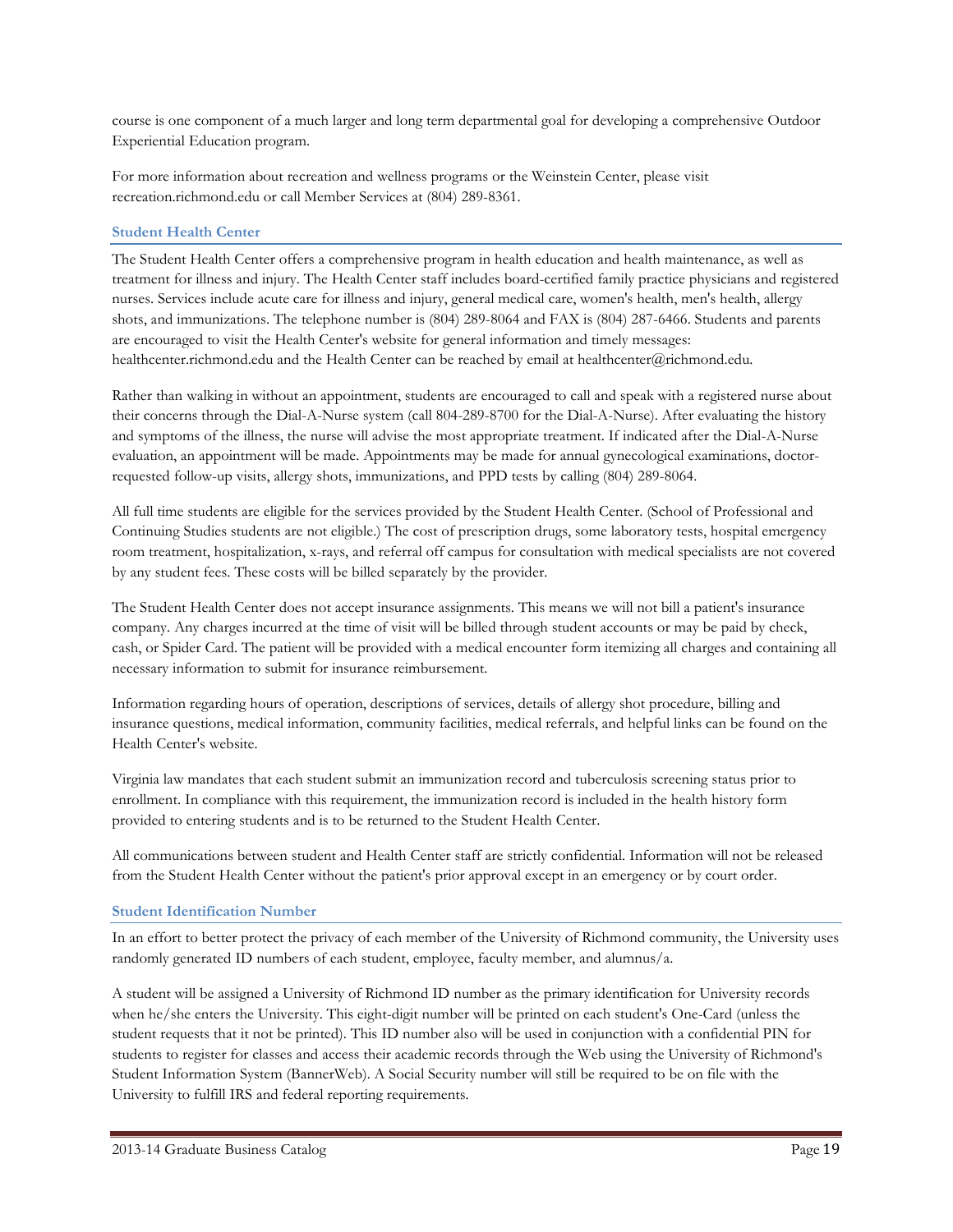#### **Arts and Cultural Events**

The Modlin Center for the Arts presents more than 35 world-class performing arts events as part of the Modlin Great Performances Series, four main-stage productions presented by the University Players and Dancers, and another 22 music performances as part of the Department of Music's annual free concert series. Located throughout campus, University Museums presents more than 20 exhibitions of national and international art and artifacts as well as student work. In addition to arts events, the Jepson School of Leadership Studies, the WILL program, and many academic departments sponsor lecture series.

#### **Bonner Center for Civic Engagement**

The Bonner Center for Civic Engagement (CCE) helps students, faculty, and staff get involved in the Greater Richmond community. The CCE brings together its campus constituents and community members to address social issues in context and to respond to community-identified needs through community-based learning and research, advocacy work, deepened awareness of current events, service, alternative breaks, and city tours. Located in Tyler Haynes Commons, the CCE works with faculty and students to integrate academic learning with the pressing social issues facing the Richmond region and beyond. The CCE also sponsors educational programming on important local, national, and international issues.

#### **Bookstore**

The University Bookstore carries textbooks for all courses scheduled for a given term at the University. A comprehensive selection of reference books and general reading materials is also available. The store offers academically priced software, computer and office supplies, greeting cards, gifts, clothing, and health and beauty aids. Services include faxing and UPS shipping. The bookstore's website is urspidershop.com.

#### **Counseling and Psychological Services**

CAPS staff members are licensed doctoral-level mental health professionals who help students derive the greatest benefit from the educational opportunities at UR. Services offered include short-term individual psychotherapy, crisis intervention, outreach, training, consultation, and referral to other on- or off-campus resources as needed. Services are offered from about mid-August to about mid-June and are available to full-time students. Common reasons students come to CAPS include stress, anxiety, depression, relationship concerns, academic difficulties, grief, family concerns, traumatic events, eating problems, substance abuse, and sleep disturbance. Appointments can be made by visiting the CAPS office (201 Richmond Hall) Monday through Friday from 8:30 a.m. to 12 noon and 1 to 5 p.m. Confidentiality is assured to the full extent allowed by law. The CAPS Web site (caps.richmond.edu) has additional information on CAPS services, links to anonymous online screening surveys, and a variety of other mental health information. Phone: (804) 289-8119; FAX: (804) 287-1227.

#### **Disability Accommodations**

The University seeks to comply with all applicable federal, state, and local laws regarding the rights of individuals with disabilities. To facilitate such compliance, the vice president for student development serves as the University's disability coordinator. The University does not discriminate on the basis of disability in admission. Therefore, applicants are not required to provide information about their physical condition or disability status prior to admission. Individuals with disabilities are invited to contact the disability coordinator regarding any accommodations they may require in visiting the campus or upon matriculation. The University provides reasonable adjustments or accommodations in its academic programs as necessary for equal opportunity and participation for qualified students with disabilities.

# **Identification Card/One-Card**

Each degree- or certificate-seeking student will be issued a picture identification card (One-Card) upon request. This card verifies that the holder is eligible to receive University library and certain other campus privileges. A campus ID is required for check cashing and access to athletic facilities and serves as your meal card if applicable and library card. Neither the card nor its privileges is transferable.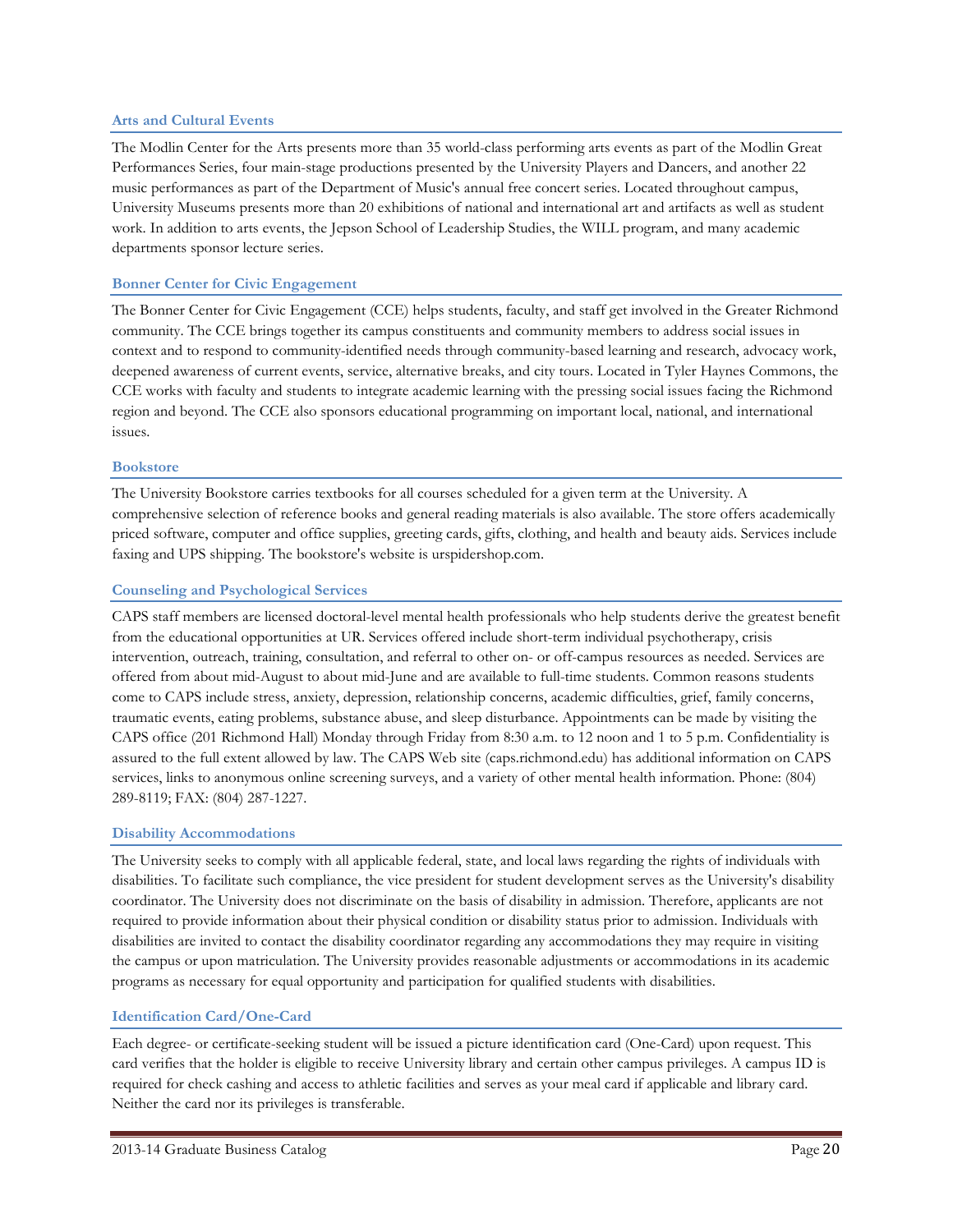All University students may sign up for the University's SpiderCard Account, a declining balance program which allows students to access previously deposited funds via their University One-Card. The SpiderCard Account allows students the ability to make purchases without carrying cash and can be used at the bookstore, the Student Health Center, most vending machines, for on-campus pizza delivery, in One Card Services for passport photos, for concessions in Robins Stadium/ Robins Center, and all campus dining locations. Students will be mailed information before the fall semester regarding SpiderCard sign up. Complete information on the One-Card is available at onecard.richmond.edu.

# **Office of Alumni and Career Services**

The Office of Alumni and Career Services, advises and supports undergraduate students and alumni throughout the career development process. The office approaches career development as a continuous learning experience that begins during a student's first year at Richmond. Staff members work with undergraduate students in all majors to assist them in discovering their individual paths for success. Richmond students achieve a high rate of success after graduation. They are employed in a diverse range of industries and are accepted at some of the best graduate and professional schools in the world. In fall 2008, the office relocated to a newly renovated space located on the third floor of Tyler Haynes Commons.

The Office of Alumni and Career Services assists students in:

- Exploring interests and abilities
- Choosing majors
- Connecting with internships and learning experiences
- Investigating graduate and professional school options
- Landing their first jobs

Programs & Events include:

- Individual career advising
- Industry expos
- Career workshops and panels
- Spider Road Trips to explore industries in various metropolitan areas
- "Evening of Etiquette"
- Mock interviews
- On-campus interviews
- Off-campus recruiting events

# **Exclusive Search Engines**

Richmond students and alumni have access to the University's exclusive job opportunity database, SpiderConnect, which allows them to search for internships and full-time position postings, apply for interviews and register to attend organizational information sessions. Career15 gives Richmond students access to opportunities open to students from Virginia's colleges and universities. The University Career Action Network (UCAN) allows Richmond students access to internship postings throughout the world.

The UR Career Network allows students to search for and connect with Richmond alumni in varying industries and geographic areas for career networking.

# **Recruiting Programs & Events**

Every year, the Office of Alumni and Career Services hosts organizations for information sessions and on-campus interviews. Organization representatives, professionals and alumni also attend five industry-focused expos held throughout the academic year. In addition to bringing employers on campus to recruit Richmond students, the office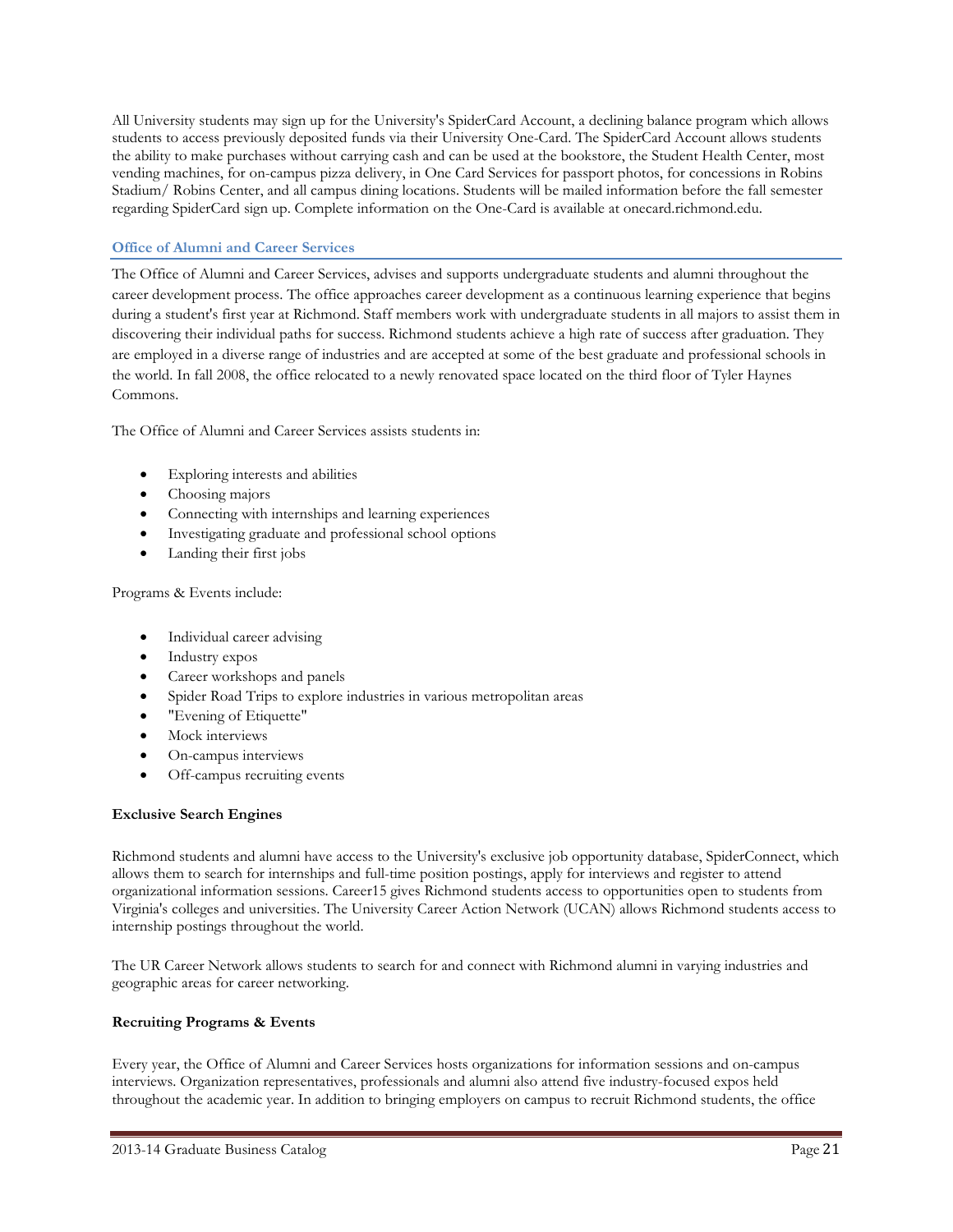works to bring students to major metropolitan areas through Spider Road Trips. The office also assists students in applying for and attending regional and national career fairs.

For more information, visit careerservices@richmond.edu.

# **Office of Common Ground**

Common Ground supports the University's core principles of diversity and inclusion. Offering signature programs such as Safe Zone, the Cultural Advisors, Diversity Roundtable and an annual social justice retreat, Common Ground invites all students to join in the work of building a truly inclusive community.

Through workshops, diversity trainings for student leaders, all-campus programs, private consultation, and resources on numerous issues of difference, the staff of Common Ground is ready and willing to work with any student or group who wishes to explore topics of diversity, community, inclusion, or social justice.

# **Parking Services**

The University of Richmond's Parking and Transportation Office strives to provide adequate, safe, convenient, and accessible parking for faculty, staff, students, and visitors to the University. To accomplish this, Parking Services will:

- Continuously assess the parking needs of the campus community.
- Create effective rules and regulations.
- Collaborate with other departments to better serve the campus community.
- Provide 24-hour police patrols of all parking lots.

# **Ethics, Conduct, and Policies**

# **Alcoholic Beverages and Other Drugs**

The legal age for the consumption and possession of beverage alcohol is 21 in the Commonwealth of Virginia; the law governs all sites within the Commonwealth and all persons including temporary visitors from other places. The University supports the laws of the Commonwealth and has policies to educate and regulate its campus constituencies regarding the consumption of alcohol. Similarly, statutes as well as University policies prohibit the possession, distribution, sale, or use of illegal drugs or narcotics, including marijuana and hallucinogens. Moreover, each person is responsible for his or her destructive, obstructive, or otherwise inappropriate behavior, whether under the influence of any substance or not. Persons in violation of the law are subject to prosecution by law

enforcement agencies as well as disciplinary proceedings by the University.

More information about the University's alcohol and drug policy can be found online at studentdevelopment.richmond.edu/common/PDF/UR\_Alcohol\_Policy.pdf

# **Harassment & Discrimination**

Every University employee and student has the right to work and study in an environment free from discrimination and harassment and should be treated with dignity and respect. The University prohibits discrimination and harassment against applicants, students, and employees on the basis of race, religion, national or ethnic origin, age, sex, sexual orientation, gender identity, gender expression, disability, status as a veteran or any classification protected by local, state or federal law.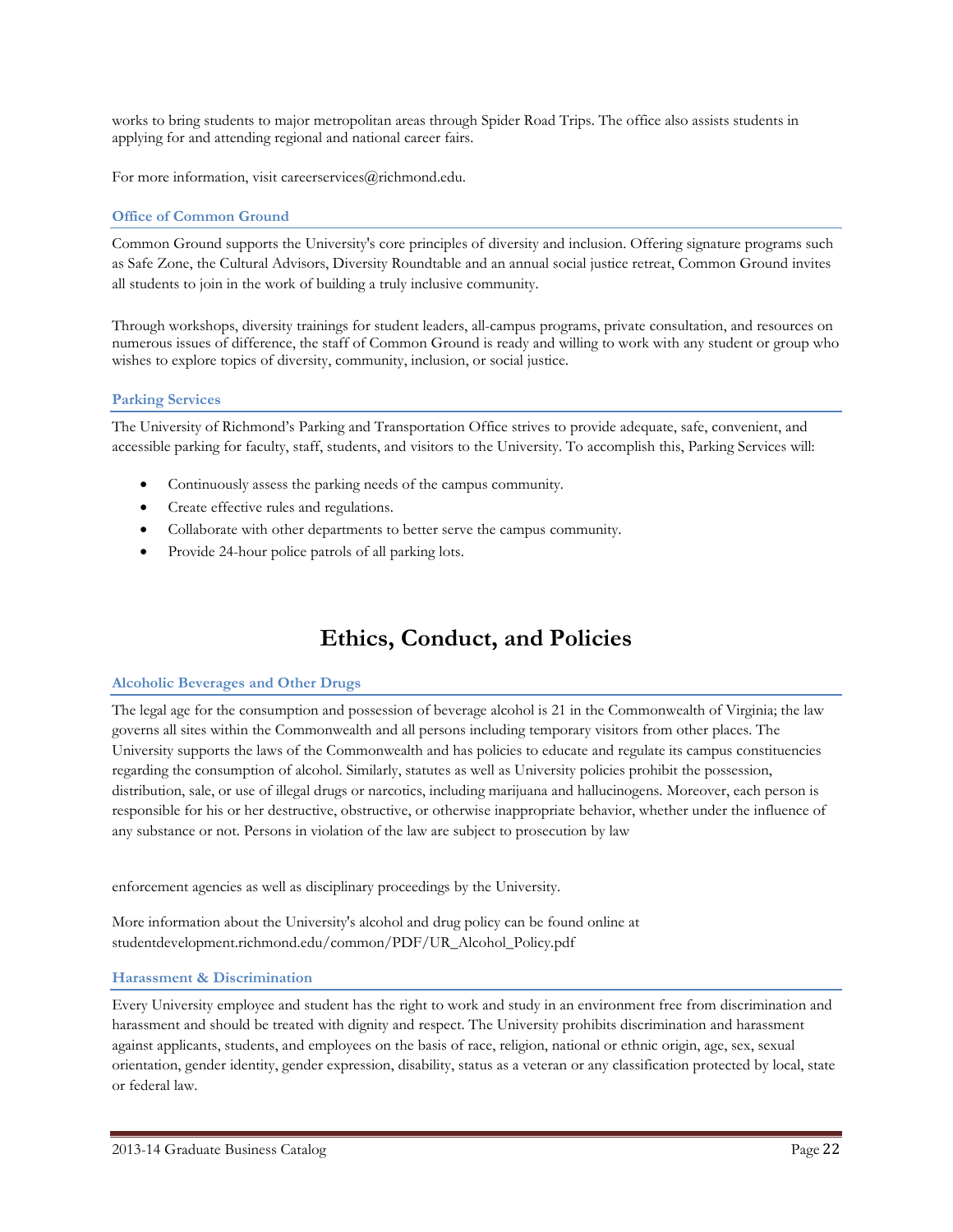The University's policy against discrimination and harassment (Policy) incorporates protections afforded by Title IX of the Educational Amendments of 1972, which prohibits discrimination in educational programs and activities based on gender. This Policy also incorporates all other local, state and federal laws, including Title VII of the Civil Rights Act of 1964. Any individual whose conduct violates the Policy will be subject to disciplinary action up to and including termination for employees and expulsion for students.

Harassment is the creation of a hostile or intimidating environment, in which verbal or physical conduct, because of its severity and/or persistence, is likely to interfere significantly with an individual's work or education, or affect adversely an individual's living conditions on campus.

Illegal and improper harassment based on any of the classifications in paragraph 1, may include:

- Any suggestion that sexual favors, race, religion, national or ethnic origin, age, sex, sexual orientation, gender identity, gender expression, disability, status as a veteran or any protected classification would affect one's job, promotion, performance evaluations, grades, working or educational conditions;
- Making unwelcome or offensive comments about a person's clothing, body or personal life;
- Offensive jokes or unwelcome innuendoes;
- Other conduct that creates a work or educational environment that may be considered offensive or hostile, even though some staff or students might not find them objectionable;
- Use of unwelcome or offensive nicknames or terms of endearment.

Sexual harassment, in particular, may consist of unwelcome sexual advances, requests for sexual favors, or other verbal or physical conduct of a sexual nature when one or more of the following occur:

- Submission to or rejection of such conduct is made a term or condition of an individual's employment or academic success;
- Submission to or rejection of such conduct is used as the basis for employment or academic decisions;
- Such conduct has the purpose or effect of interfering with an individual's work or academic performance or creates a hostile, intimidating or offensive work or educational environment.

The University has designated the Associate Vice President for the Department of Human Resource Services (located in Weinstein Hall), as the University's representative to handle issues arising under the Policy, including Title IX. Individuals who need further information or clarification of the Policy should contact the Associate Vice President directly. employees and students who feel they have suffered discrimination or harassment in violation of the Policy should follow the Complaint Resolution Procedure described below.

The Policy also applies to complaints of harassment or discrimination involving applicants for admission or employment, or persons aggrieved by third parties such as contractors or vendors serving the University.

# **Complaint Resolution Procedure**

For ease in identifying individuals, the person making the complaint is referred to as the Complainant, and the person for whom the complaint is being made is referred to as the Respondent.

The University will endeavor to respond to and resolve all complaints quickly and effectively. Individuals who believe they have been harassed or discriminated against in violation of the Policy are encouraged to take action in any of the ways described in the Complaint Resolution Procedure (Procedure).

Although none of the actions listed under the options for Informal Resolution, below, are required before an individual may file a Formal Complaint, the University favors informal resolution of these claims whenever possible. Except as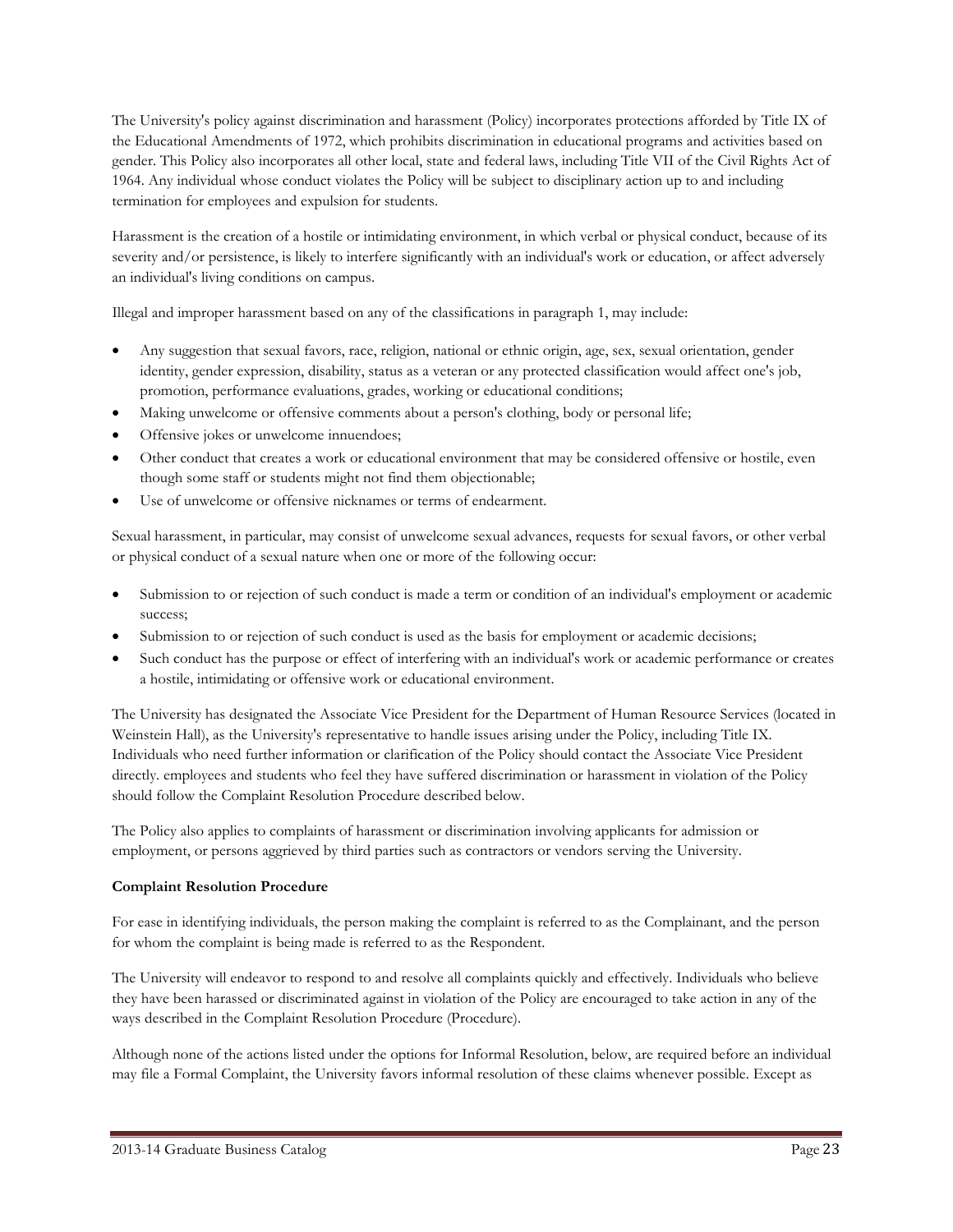expressly provided herein, the Procedure is the only grievance practice available to staff, faculty, students or other parties for violations of the Policy. No other grievance practices otherwise available at the University are applicable.

Through the Procedure, the University will take necessary steps to prevent recurrence of any harassment and/or discrimination determined to have occurred, and will take necessary steps to correct the discriminatory effects of the conduct on the Complainant and others, if appropriate. During all stages of the Procedure, every effort will be made to ensure fundamental fairness to all parties involved in the complaint process. The University will make good faith efforts to protect the confidentiality of those involved in the Procedure to the extent permitted by law and to the extent that continued protection does not interfere with the University's ability to investigate allegations or to take corrective action.

The University prohibits retaliation against any individual who files a complaint (informal or formal) in good faith or participates in a harassment or discrimination inquiry. Disciplinary action will be taken against any individual who retaliates against a Complainant or participant in a harassment or discrimination inquiry, or who files a discrimination or harassment complaint in bad faith, or who maliciously or knowingly files false charges.

# **A. Procedures for Informal Resolution**

The Informal Resolution process provides an effective means of resolving most disputes. However, the Complainant may terminate the Informal Resolution process at any time and initiate a Formal Complaint without prejudice.

# **1. Informal Discussion with Respondent**

Prior to the involvement of other parties or University officers, the Complainant may choose to discuss the concerns directly with the Respondent. The Respondent may not realize that his or her conduct is offensive or unwelcome. Many disputes can be resolved quickly and effectively with such direct communication. A complaint brought to the attention of the Respondent shortly after the alleged offensive behavior occurs (e.g.: immediately or in a few days) will usually result in more effective resolution.

# **2. Informal Discussion with University Officials**

Understanding that a Complainant may discuss concerns with a friend, confidant, advisor or counselor in the Counseling and Psychological Services office, etc., it is nonetheless the case that to initiate an informal discussion with University officials, a Complainant should contact one of the following individuals in a timely manner, ordinarily within thirty (30) days of the offending conduct:

Students should contact the dean of their school or residential college as follows:

- Arts and Sciences, Business or Leadership Studies undergraduate students should contact the dean of their residential college
- Graduate School of Business: Senior Associate Dean, Richard Coughlan at (804) 289-8553
- Law School: Dean, Wendy Purdue at (804) 289-8183
- Richmond College: Dean, Joseph Boehman at (804) 289-8061
- School of Professional and Continuing Studies: Dean, James Narduzzi at (804) 287-6684
- Westhampton College: Dean, Juliette Landphair at (804) 289-8468

# Staff should contact:

• Executive Assistant to the President: Carolyn Martin at (804) 289-8088

Faculty should contact the dean of their school:

• Arts and Sciences: Dean, Kathleen Skerrett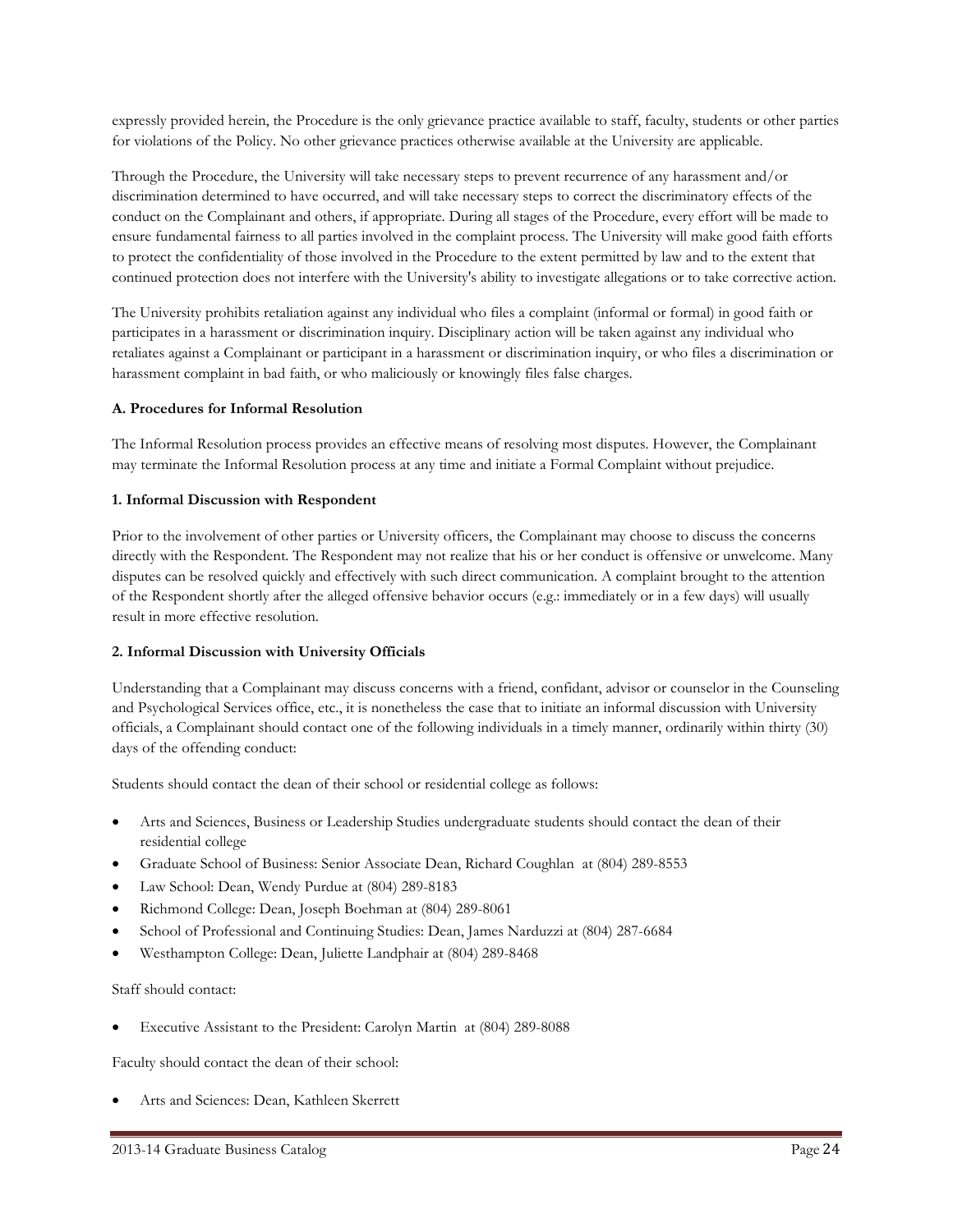- Business: Dean, Nancy Bagranoff
- Professional and Continuing Studies: Dean, James Narduzzi
- Law: Dean, Wendy Perdue
- Leadership Studies: Dean, Sandra J. Peart

If the complaint is against one of the designated University officials, the Complainant should contact the President of the University, who will designate a representative of the University to handle the matter. If the complaint is against the dean of a student's residential college, then the Complainant should contact the Associate Vice President for the Department of Human Resource Services.

The Informal Discussion can help with any or all of the following options:

- Assisting the Complainant to determine if the behavior violates the Policy, or to learn more about the Policy;
- Conducting an informal investigation with the effect and goal of ending the alleged behavior in an effective and expeditious manner;
- Contacting the supervisor of the alleged offender and requesting assistance to stop the behavior;
- Meeting with the individual whose behavior is alleged to be offensive or unwelcome, and discussing the situation to make it clear that the behavior is offensive or unwelcome and should cease.

Based on the Informal Discussion, the University official will determine what additional action, if any, is necessary.

The Informal Discussion process will last as long as the Complainant deems it desirable to continue to meet with University officials, but usually the University will try to resolve the problem at this early stage within ten (10) working days. Most complaints can be resolved at this stage. If not satisfied with the resolution from the Informal Discussion, then the Complainant may proceed to the Formal Complaint process described below.

# **B. Procedures for Formal Resolution**

A Complainant may omit the Informal Discussion process entirely and file a Formal Complaint with the Associate Vice President for the Department of Human Resource Services (hereafter the Associate Vice President). Formal Complaints alleging violation of the Policy must be filed in the Associate Vice President's office in a timely manner, ordinarily within thirty (30) days of the offending conduct, or shortly after the conclusion of the Informal Discussion process, usually within ten (10) working days.

The Formal Complaint must be in writing and must set forth:

- 1. A statement that the Complainant intends that this document shall constitute a Formal Complaint;
- 2. Date or approximate date on which the alleged behavior occurred;
- 3. Identity of the person(s) purportedly responsible;
- 4. Specific descriptions of the alleged behavior;
- 5. All witnesses and evidence supporting the complaint, including attaching any tangible evidence or documentation;
- 6. Complainant's name and signature.

The Respondent will have ten (10) working days after receiving the Formal Complaint to file a written Response in the Associate Vice President's office.

The Associate Vice President, or her/his designee, will review the Formal Complaint and Response. An investigation, including relevant interviews, will be conducted. The Associate Vice President, or her/his designee, will prepare a written report of the Formal Complaint Findings (Findings) as expeditiously as possible, usually within forty-five (45) days from the date that the Formal Complaint was filed, and will deliver the Findings to the Complainant and Respondent. The written report will include the Associate Vice President's or her/his designee's conclusions with respect to the Formal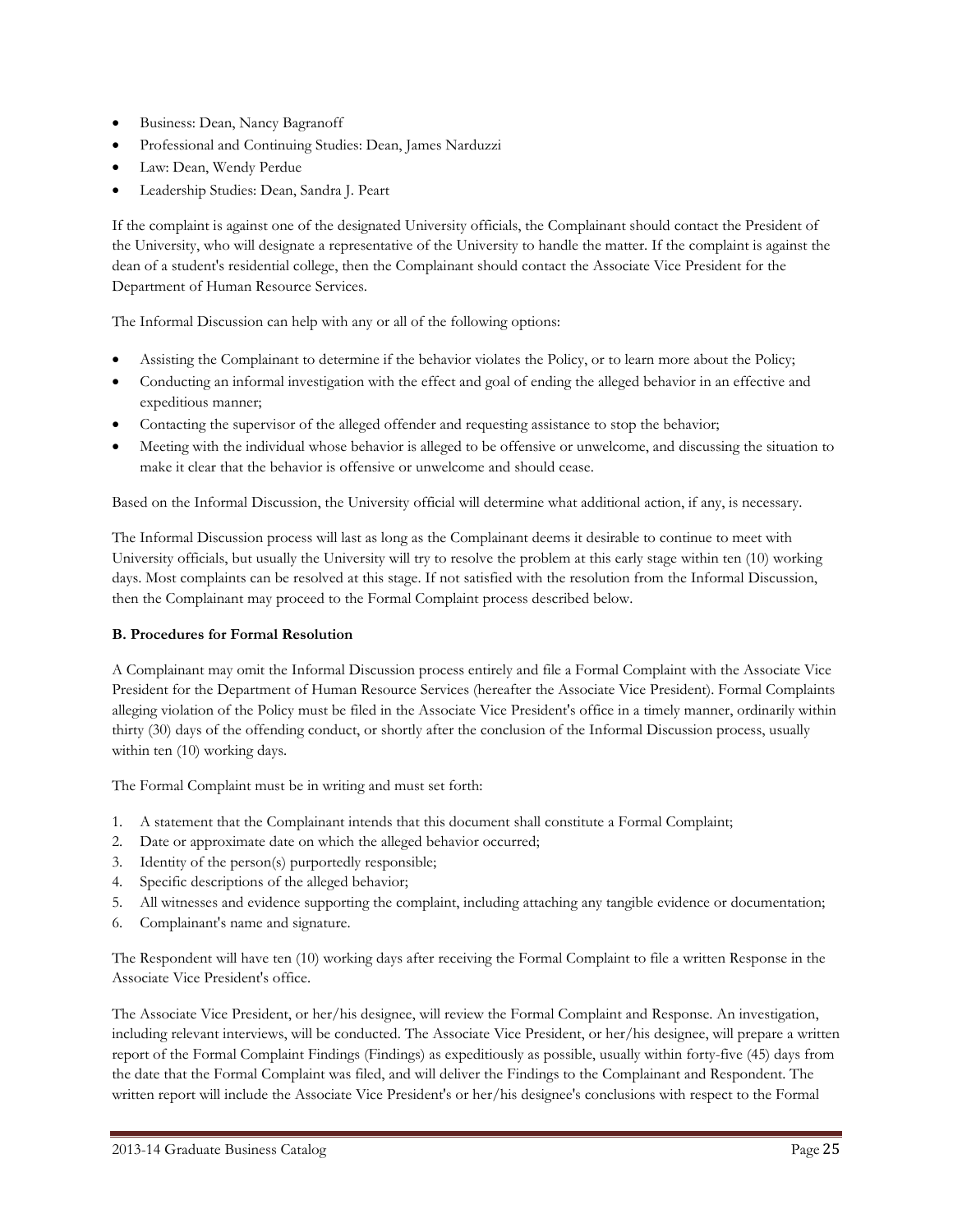Complaint and will make a final determination as to what action, if any, is necessary. Either party may appeal from the Findings within the time period and in the method described below.

All provisions in this Grievance Procedure for notifying all parties of Findings and recommendations will be followed so long as the University determines that there are no violations of state or federal privacy laws, including, but not limited to, the Family Educational Rights and Privacy Act.

If no appeal is filed within the designated time period, then the Findings will be final. The Associate Vice President will then work with other University officials to enforce the Findings. If no appeal is filed, then no party will have a right to pursue any other University grievance procedures.

# **C. Appeal from Formal Complaint Decision**

Either the Complainant or the Respondent may initiate an appeal from the Formal Complaint Findings. The appeal must be filed with the Associate Vice President's office within ten (10) working days from the date of the Findings.

The appeal must be in writing and must set forth:

- 1. Substantive reason(s) for the appeal;
- 2. The identity of all witnesses;
- 3. Any new information.

The responding party must file a written response to the appeal with the Associate Vice President's office within five (5) working days after receiving the appeal, and must set forth:

- 1. A response to the appeal allegations;
- 2. The identity of all witnesses.

Within five working days after receiving the appeal, the Associate Vice President will assemble the Resolution Committee, which will be formed solely for the purpose of resolving disputes alleging violations of the Policy. The Resolution Committee members will be chosen by the President, who will select two students, two staff members and two faculty members from the Judicial Pool.

The Judicial Pool is constituted at the beginning of each year to provide a pool of faculty, staff and students to serve on the Resolution Committee (defined in this document for the purpose of this Policy) and Hearing Boards for matters of Policy violations. The faculty members are elected each year by their respective schools, two each from Arts and Sciences, Business, Leadership Studies, Law and Continuing Studies. Five staff members are designated by the Associate Vice President at the beginning of each year as part of the pool. Student members of the pool are the chairs of the Richmond College Judicial Council, the Westhampton College Judicial Council, and the chairs of the Honor Councils for Richmond and Westhampton Colleges, the Business and Law Schools and the School of Professional and Continuing Studies.

The Resolution Committee will be charged with the responsibility of conducting a fair and unbiased hearing within fifteen (15) working days after being assembled. It will have access to all available information pertaining to the complaint. The Resolution Committee will accept and review written statements submitted by the Complainant and Respondent and other relevant individuals. At its discretion, it may also entertain oral testimony from witnesses.

The general outline of the hearing, which will be tape recorded, will be as follows:

The Resolution Committee will review the Formal Complaint, if applicable, Response, Written Appeal and all other available information;

The Complainant will have the opportunity to present the complaint and any attending circumstances;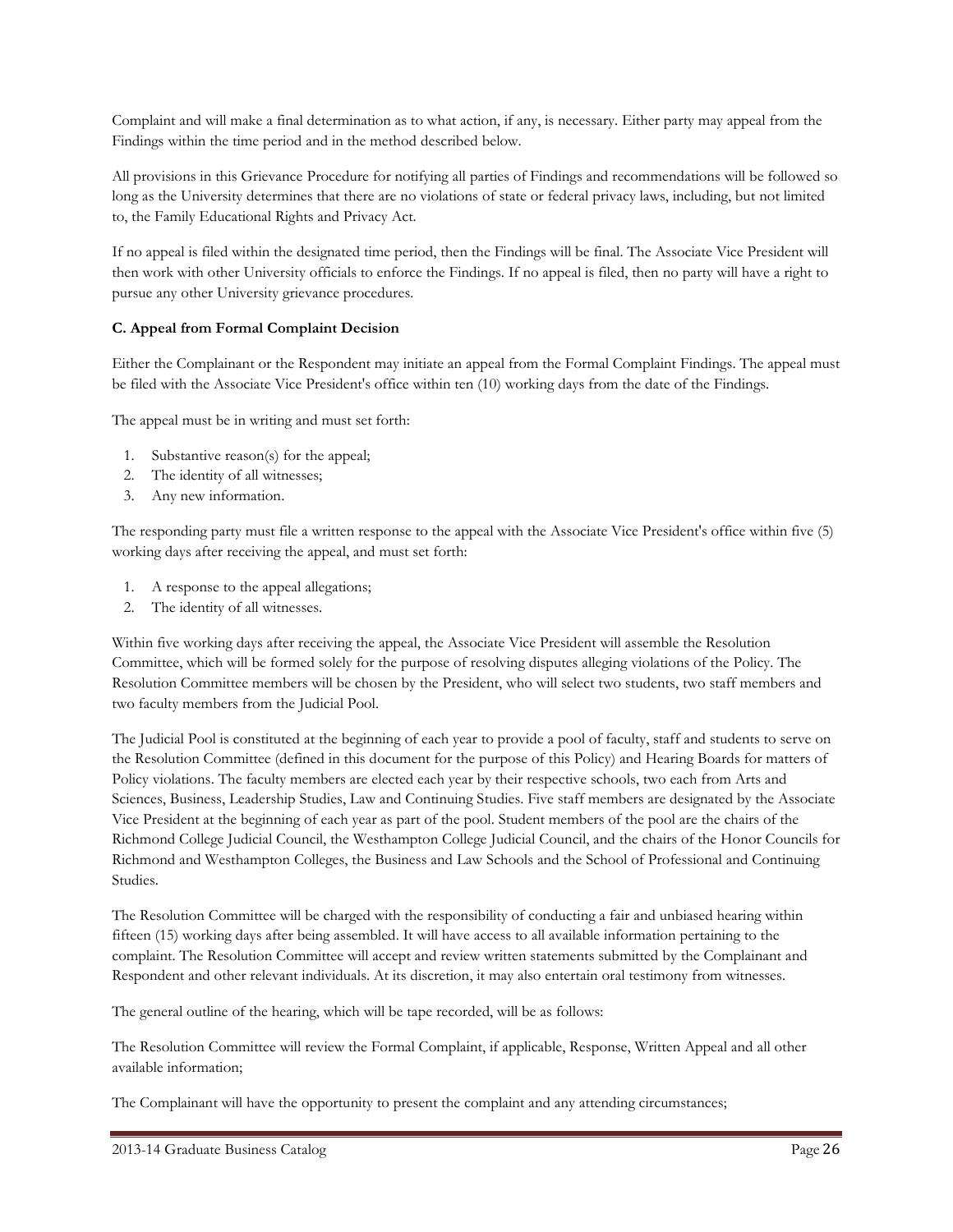The Respondent will have the opportunity to present a response and any attending circumstances;

The Resolution Committee may request specific individuals to appear before it and may also implement additional procedures as it deems necessary for a fair and equitable process;

Other than witnesses, only the Complainant, Respondent, Associate Vice President (or her/his designee) and members of the Resolution Committee may be present during the hearing; except that the Complainant and/or Respondent may be accompanied by a non-participating support person such as a member of the CAPS staff, but neither may be represented by legal counsel in these procedures;

The Resolution Committee will deliberate, in private and outside the presence of any other individuals, and render its collective Recommendations in writing within ten (10) working days after the conclusion of the hearing.

The Resolution Committee's Recommendations will be forwarded to the Associate Vice President, who will notify the Complainant and Respondent of the Recommendations, subject to applicable privacy laws. Each party will have five (5) working days to submit to the Associate Vice President written comments on the Recommendations.

The Associate Vice President will then forward the Recommendations, the investigative materials, including the hearing evidence, and the comments by the Complainant and Respondent, if any, to the following (depending on whether the Resolution Committee recommended action against a student, staff member or faculty member):

**Students:** Vice President of Student Affairs, Dr. Stephen Bisese

**Staff:** Vice President for Business and Finance, Mr. Hossein Sadid

**Faculty:** President of the University, Dr. Edward Ayers

Determinations as to the action or inaction based on the Recommendations will be made by these University officers, as applicable. These officers may use their discretion in seeking any additional information or advice before rendering a final decision. The decision will be made within thirty (30) days from the date of the Recommendations. The decision made by each of these individuals is final; provided, however, that if the Resolution Committee recommends termination of a faculty member and the Recommendation is accepted by the President, the normal "termination for cause" procedures defined in the Faculty Handbook will be followed.

# **Hazing**

# **Purpose**

The purpose of this policy is to ensure that students at the University of Richmond are not subjected to any type of hazing when joining a fraternity, sorority, athletic team or any other University of Richmond sponsored student group.

# **Definition of Hazing**

Hazing is defined as any action or situation, created intentionally or unintentionally and with or without the consent of the persons subjected to the action or situation that produces mental or physical harm, embarrassment, harassment, or ridicule.

# **University of Richmond Policy on Hazing**

No student or any person affiliated with the University of Richmond shall engage in hazing, as defined above.

If, in the determination of the University's Code of Conduct and subsequent to a hearing conducted according to University procedure, any student or person affiliated with the University is found to have committed any act prohibited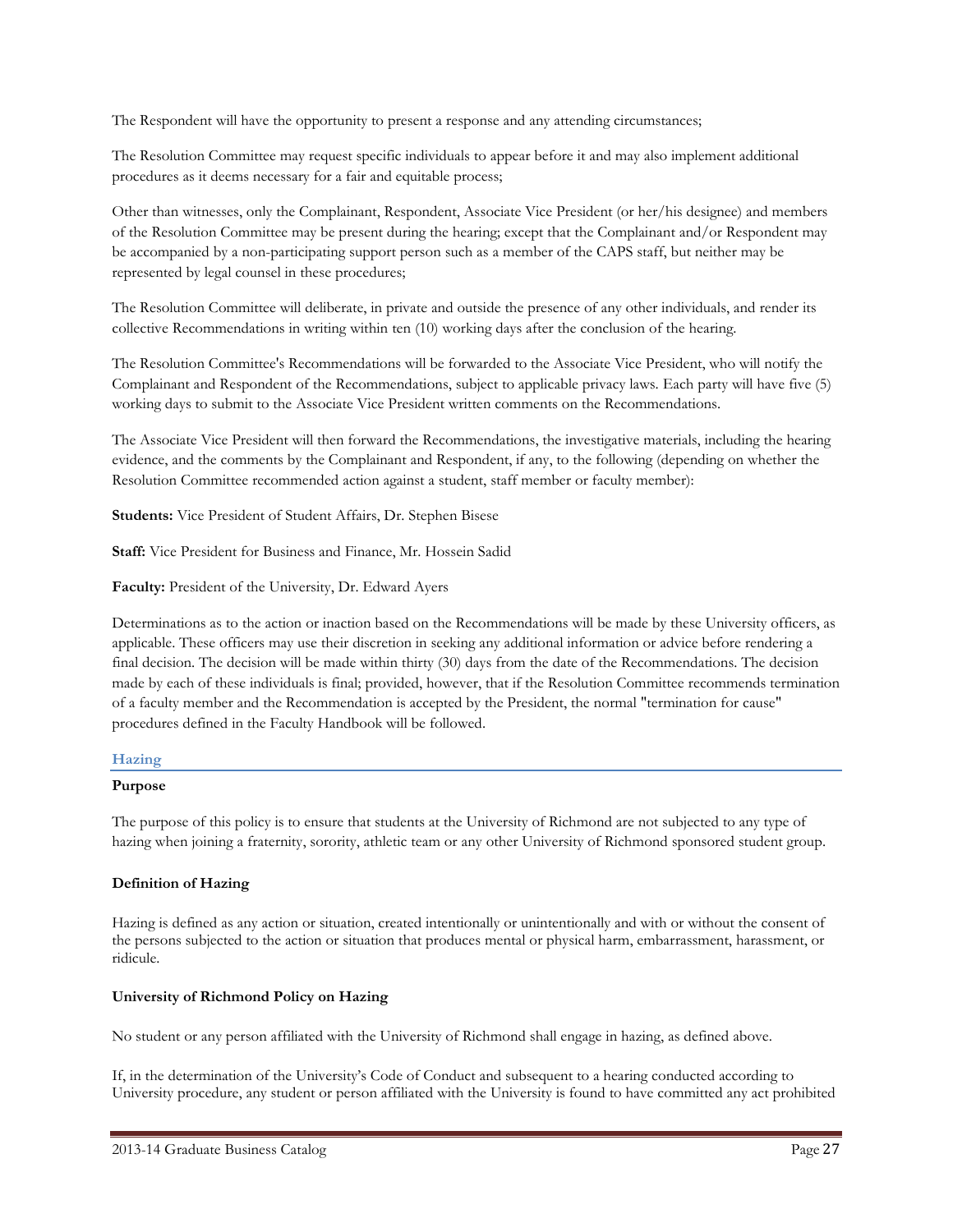herein, then such student or person affiliated with the University of Richmond shall be subject to penalties in accordance with this policy and the University of Richmond's Student Code of Conduct.

The penalties set forth below may be imposed for violations of this policy regardless of whether the violation occurred on or off campus, and shall be in addition to any other penalty to which the offending student(s) may be subject for violations of the State of Virginia's criminal law and any other applicable law rule, or regulation.

- 1. Individuals subject to the University of Richmond jurisdiction found guilty of hazing violations may be subject to suspension.
- 2. Organizations subject to the University of Richmond jurisdiction that authorize hazing in disregard of this policy may be penalized by revocation of organization registration, revocation of permission to meet on campus or to use campus facilities, and/or revocation of the right to exist at the University of Richmond.

# **Examples of Hazing**

Examples of forbidden hazing activities include, but are not limited to:

- Intimidation, threats and verbal hostility;
- Rough wrestling matches and football games;
- Hitting an individual with paddles, even in so-called fun exchanges, and other types of beatings;
- Sexually degrading activities, including stripping, simulation of sexual acts, improper touching, or sexually explicit chants and songs;
- Pressuring an individual to get a brand or tattoo or to shave his or her head;
- Dousing an individual with dangerous substances;
- Requiring an individual to eat unpleasant-tasting food;
- Requiring an individual to sleep in uncomfortable places or depriving them of sleep;
- Forcing an individual to do physical exercise;
- Forcing an individual to swim, which can result in drowning;
- Forcing an individual to wear unusual clothing;
- The keeping of pledge books and/or forcing an individual to get member's or alumni's signatures;
- Requiring an individual to memorize non-essential information;
- Isolating an individual from other group members; or an activity that intentionally or unintentionally subjects an individual to mental or physical harm, embarrassment, harassment, or ridicule;
- Forcing an individual to do personal errands of any kind.

# **Jeanne Clery Disclosure of Campus Security Policy and Campus Crime Statistics Act**

University of Richmond is committed to assisting all members of the university community in providing for their own safety and security. The annual security and fire safety compliance document is available on the University of Richmond website at oncampus.richmond.edu/administration/police/craa/.

If you would like to receive a copy of the security and fire safety report which contains this information, you can stop by the University Police Department at Special Programs Building, #31 UR Drive, University of Richmond, VA 23173 or you can request a copy be mailed to you be calling (804) 289-8722.

The website and document contain information regarding campus security and personal safety including topics such as: crime prevention, University police law enforcement authority, crime reporting policies, disciplinary procedures and other matters of importance related to security on campus. They also contain information about crime statistics for the three previous calendar years concerning reported crime that occurred on campus, in certain off-campus buildings or property owned or controlled by University of Richmond, and on public property within, or immediately adjacent to and accessible from the campus.

This information is required by law and is provided by the University of Richmond Police Department.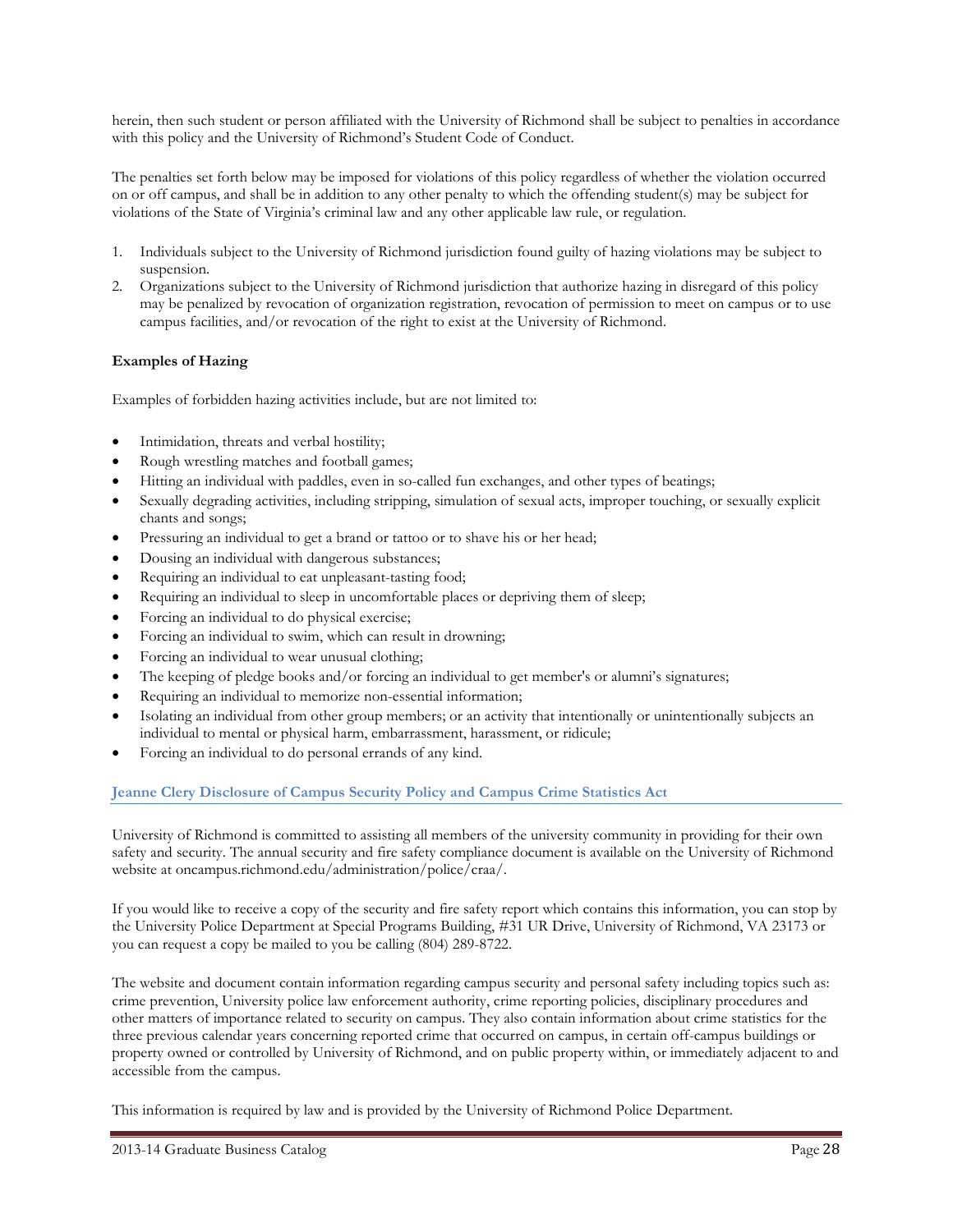#### **Policies**

The University of Richmond is governed by policy statements that guide individual members in their actions toward each other and toward the larger community. These policy statements support the University's educational mission while seeking to ensure that both individual and group rights are appropriately observed and maintained.

#### **Response to Troubled Students**

#### **If immediate assistance is needed because of a threat to someone's safety, call the police:**

On-campus situations: Call UR Police emergency (804-289-8911); or 911 from any campus phone

Off-campus situations: Call 911 to access local police responders

# **For all other types of mental health or safety concerns, please fill out an Incident Report Form, which will be routed to the appropriate office(s):**

- Undergraduate women: Westhampton College Dean's Office (804) 289-8468
- Undergraduate men: Richmond College Dean's Office (804) 289-8061
- Law students: Kris Henderson (804) 289-8186
- MBA students: Lois Vogle (804) 289-8553
- School of Professional and Continuing Studies students: John Zinn (804) 287-6378 or Ned Swartz (804) 287-6338
- Counseling and Psychological Services (CAPS): (804) 289-8119.
- AFTER-HOURS: Contact University of Richmond Police: (804) 289-8715 (non-emergency), (804) 289-8911 (emergency).

#### **Be alert to signs of difficulty:**

- Deterioration in classroom performance or quality/quantity of work
- Missed assignments
- Repeated absences from class
- Disorganized or erratic performance
- Frequently falls asleep in class
- Comes to class bleary-eyed, hungover, or smelling of alcohol
- Continually seeks special provisions (late papers, extensions, postponed examinations); NOT including accommodations granted by a UR Disability Accommodation Notice
- Essays or creative work which indicate extremes of hopelessness, social isolation, rage, or despair
- Inappropriate or atypical behavior in class (e.g., hostile glances; highly argumentative; leaving class abruptly)

#### **General behavioral indicators:**

- Direct statements indicating distress, family problems or other difficulties
- Unprovoked or excessive anger or hostility
- Exaggerated personality traits (e.g., more withdrawn or more animated than usual)
- **Excessive dependency**
- Tearfulness
- Dramatic mood swings
- Flat affect (i.e., no display of emotion at all)
- Deterioration in physical appearance, or lack of personal hygiene
- Impaired speech; disjointed thoughts
- Social withdrawal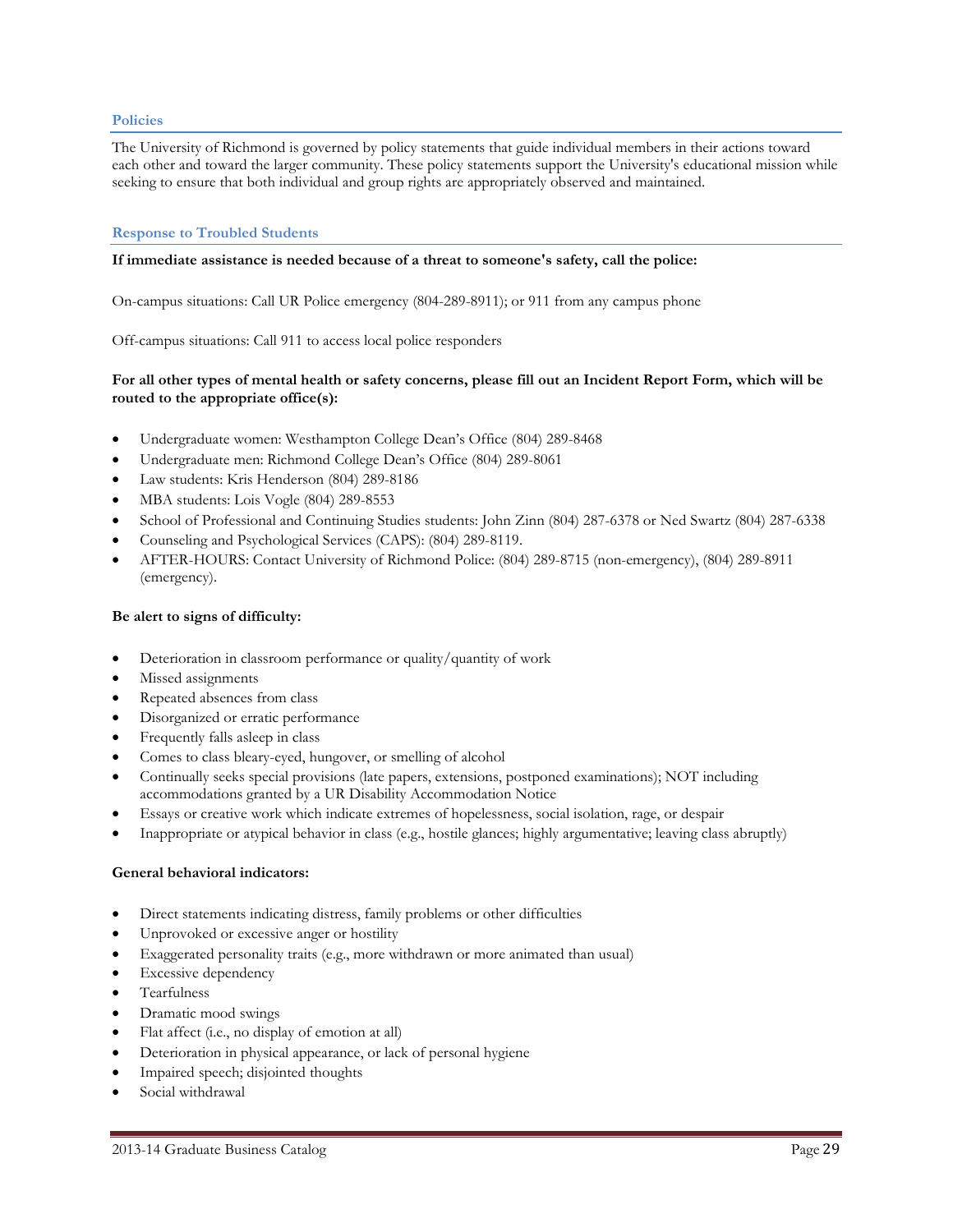- Loss of interest in previously enjoyed activities
- **Excessive fatigue**
- Significant changes in weight
- Marked worries, fears, anxiety
- Marked restlessness, tension, or agitation

# **Safety risk indicators:**

- Hints about not being around in the future, or saying goodbye
- Any statement, written or oral, which has a sense of finality or a suicidal tone to it
- Essays or papers which focus on despair, rage, suicide or death
- Gives away prized possessions
- Self-injurious or self-destructive behaviors
- Active substance abuse and/or increase in use of drugs or alcohol
- High degree of agitation, or impulsivity
- Any other behavior which seems out of control
- Has been a victim of bullying by others
- Enjoys hurting animals
- History of previous violent acts
- Frequently starts or participates in fights
- Extreme hostility toward peers or authority figures
- Loses temper and self-control easily
- Becomes easily frustrated and converts frustration into physical violence
- Access to or preoccupation with weapons
- Possesses or creates media depicting graphic images of death or violence
- Statements indicating harmful intentions toward others
- Detailed plans for committing acts of violence

#### **Take these signs seriously**

Don't disregard what you've observed. At the very least, convey your observations and concerns to the appropriate dean's office. The dean's office usually has the most holistic picture of each student, and is best able to gather information from a variety of sources. The dean's office can call a student in, express concern and make referrals to appropriate sources of help.

#### **Sex Offender**

In accordance with the Jacob Wetterling Crimes Against Children and Sexually Violent Offender Registration Act, the Virginia State Police will advise the University of Richmond Police Department if a registered sex offender is employed, carries a vocation, or is a student at the University of Richmond. This information is also available at the Virginia State Police Sex Offender registry.

Sexual Misconduct

As an educational institution, the University of Richmond values a learning community in which all members feel secure, physically and intellectually. Behavior that harms others or threatens campus security challenges the institution's key mission to "sustain a collaborative learning and research community that supports the personal development of its members and the creation of new knowledge." Sexual misconduct is such behavior and is prohibited at the University of Richmond. Sexual misconduct is a broad range of behavior that includes but is not limited to non-consensual sexual intercourse, non-consensual sexual contact, sexual exploitation, sexual harassment, and stalking.

As a recipient of federal funds, the University of Richmond complies with Title IX of the Education Amendments of 1972 (Title IX). Title IX provides: "No person in the United States shall, on the basis of sex, be excluded from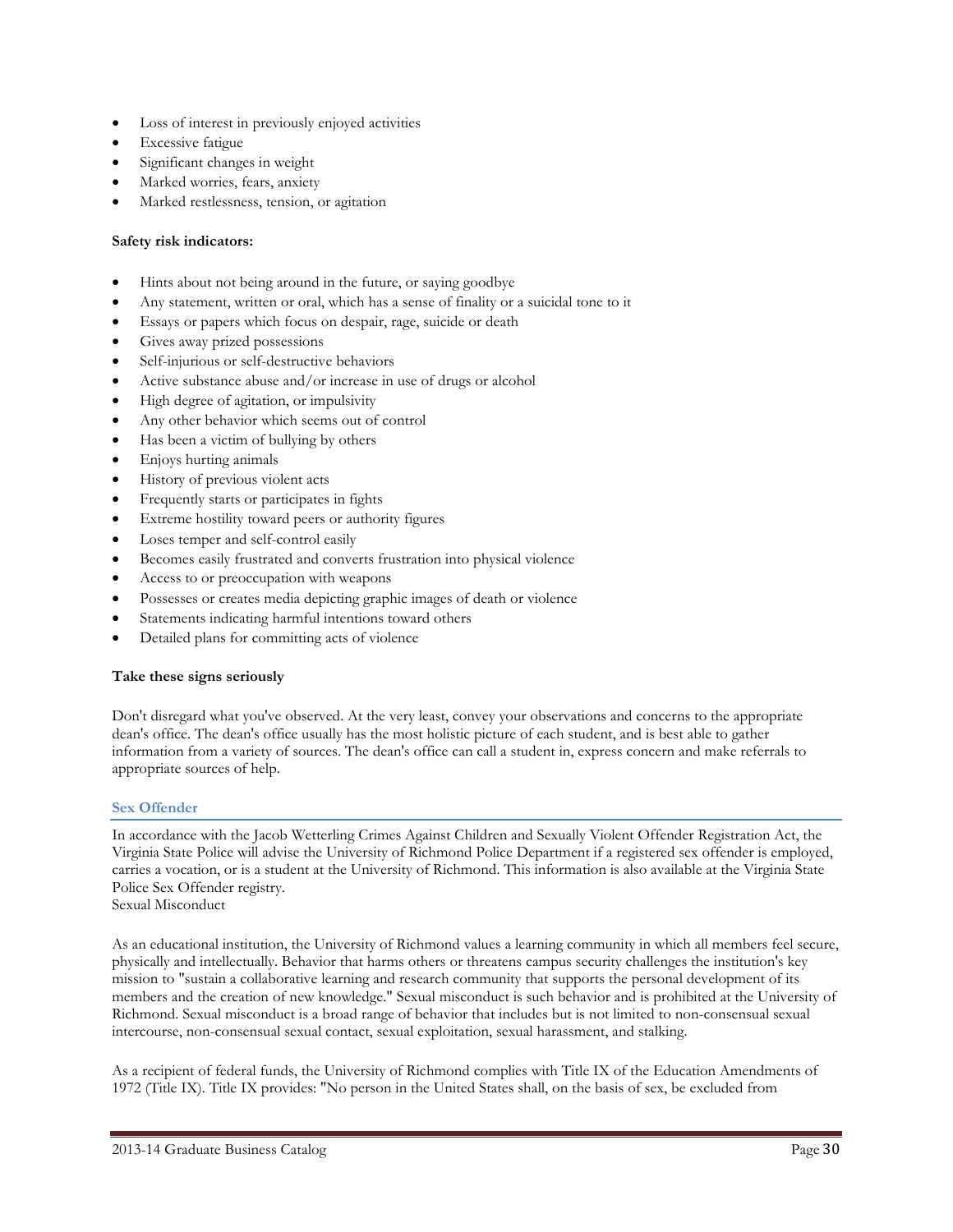participation in, be denied benefits of, or be subjected to discrimination under any education program or activity receiving Federal financial assistance."

This sexual misconduct policy ("Policy") also applies to sexual misconduct complaints involving applicants for admission, or students aggrieved by third parties such as contractors or vendors serving the University.

For cases involving students, either as the victim or the accused, contact:

Kerry Albright Fankhauser Deputy Title IX Coordinator and Associate Dean for Westhampton College at (804) 287- 6646

#### or

Dan Fabian Deputy Title IX Coordinator and Associate Dean for Richmond College at (804) 289-8835.

For cases involving faculty or staff as the victim, contact:

Carl Sorensen Title IX Coordinator and Associate Vice President of Human Resource at (804) 289-8166.

Further information about Title IX and sexual discrimination in education is available from the Office of Civil Rights, 400 Maryland Avenue, SW, Washington, DC, 20202-1100; 800-421-3481; OCR@ed.gov. Additional information is located at studentdevelopment.richmond.edu/sexual-misconduct/index.html.

#### **Standards of Conduct**

The University of Richmond considers cultivation of self-discipline and resolution of issues through process of reason to be of primary importance in the educational process and essential to the development of responsible citizens. All members of the University community have a responsibility to comply with local, state, and federal laws and with all published University policies and regulations. In a community of learning, individual or group conduct that is unlawful disrupts or interferes with the educational processes, causes destruction of property, or otherwise infringes upon the rights of others or of the University itself cannot be tolerated.

The trustees of the University of Richmond have authorized a policy statement on standards of conduct, penalties, and disciplinary procedures to guide the conduct of students and their guests. This statement sets forth those standards of conduct that the University of Richmond deems essential for fulfilling its educational mission. Any person who violates the standards of conduct and regulations of the University of Richmond shall be subject to disciplinary action and, if need be, legal action. Disciplinary action may range from disciplinary warning up to and including suspension or expulsion from the University. Sanctions will be imposed after proper determination has been made in accordance with established disciplinary procedures of the University, with fair procedures observed and with appropriate appeal procedures available, as outlined in the policy statement and any approved revisions thereof.

A copy of this policy statement and/or any officially approved revisions thereof is readily available in the Student Handbook for each student who matriculates. All members of the University community should familiarize themselves with this policy statement and revisions and with any other official publications, handbooks, or announcements issued on occasion by the University of Richmond or by individual colleges and schools of the University.

# **University Academic Honor Code Statute**

All schools within the University of Richmond operate under an Academic Code of Ethics; copies are available in the appropriate dean's office. Breaches of the code include cheating, plagiarism, violation of a signed pledge, lying, academic theft, and in general, breaking one's word of honor in any circumstance. Any person who violates these standards shall be subject to disciplinary action ranging from reprimand up to and including expulsion from the University.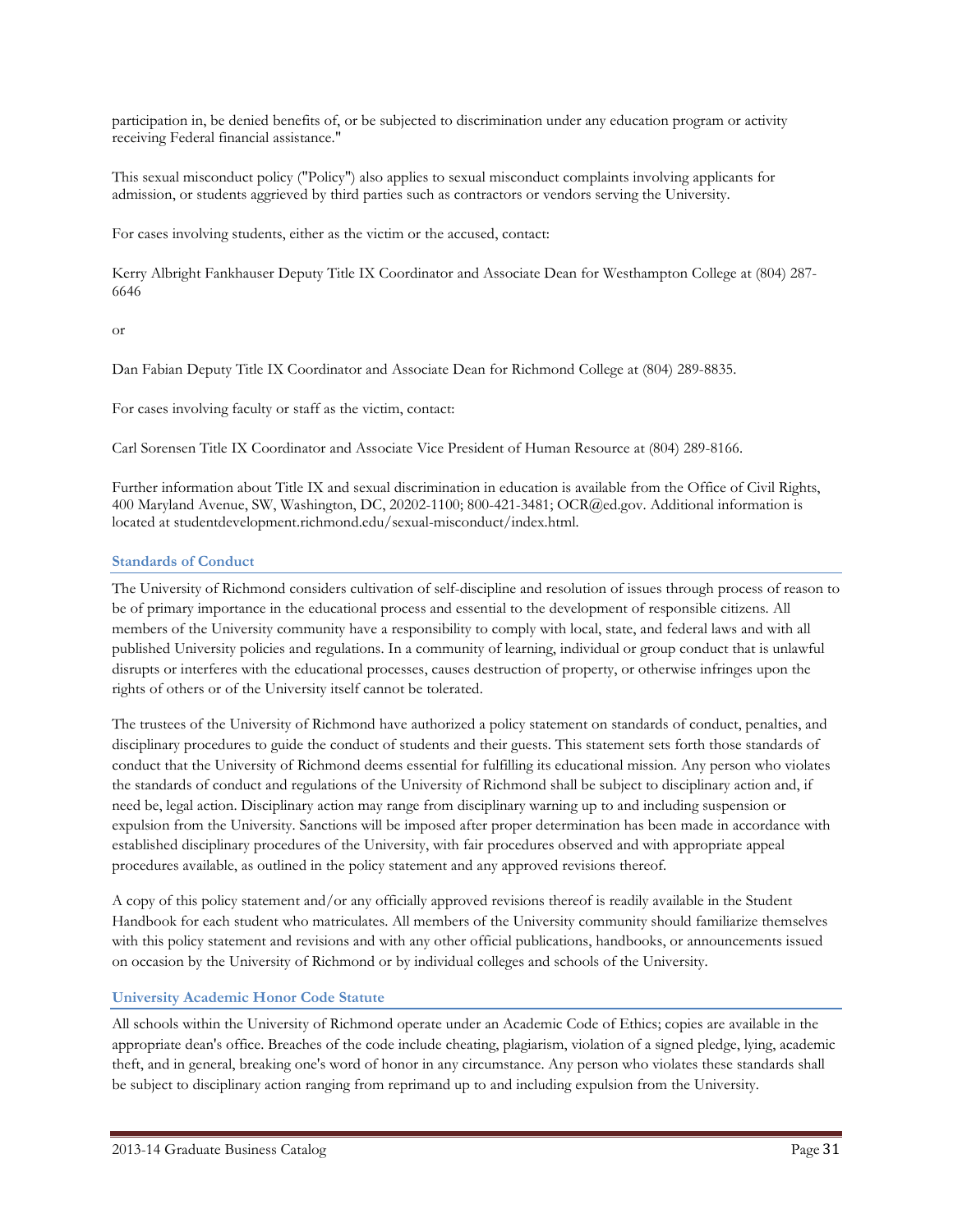Determination of guilt or innocence and imposition of penalties, when necessary, will be effected according to established procedures, with procedural fairness observed, and with appropriate appeal procedures available.

# **University Police**

The University of Richmond Police Department, a nationally accredited police department, is committed to providing a safe and secure environment for our students, faculty, staff, and visitors. The University of Richmond Police Department provides 24-hour uniformed response to calls for service, provides routine and directed patrol activities, performs vehicular crash investigation, and investigates criminal offenses. Additionally, all police officers are Red Cross First Responder/CPR-certified. Uniformed security officers also assist with building security and other calls for service as needed. All crimes that occur on campus should be reported to the University Police in person or by calling 911, (804) 289-8911 or (804) 289-8715. More information about the police department, including crime statistics, can be found online at police.richmond.edu.

# **Confidentiality/Privacy Rights/Right to Know**

University of Richmond procedures and the Family Educational Rights and Privacy Act (FERPA) prohibit the unauthorized release of confidential information about individual students. However, directory information is not considered to be confidential and may be published or otherwise released. Directory information includes: name; addresses, including permanent, campus, local (off-campus), e-mail, and campus computer network (IP) address; associated telephone numbers; date and place of birth; school or college; major and/or minor fields of study; degree sought; expected date of completion of degree requirements and graduation; degrees conferred; awards and honors (e.g., dean's list); full- or part-time enrollment status; dates of attendance; previous institutions attended; participation in officially recognized activities and sports; weight and height of members of an athletic team; and photograph. A full list of information considered directory information is available on the Office of the University Registrar's Web page at registrar.richmond.edu/ferpa/statement/index.html or by contacting the Office of the University Registrar. Students may opt to have their directory information withheld. To exercise this option, the appropriate form must be obtained from the Office of the University Registrar, completed, and returned to that office. Once filed, this form remains in effect until withdrawn by the student in writing to the Office of the University Registrar. For further information, contact the Office of the University Registrar.

# **Rights with Respect to Education Records**

The Family Educational Rights and Privacy Act (FERPA) affords students certain rights with respect to their education records. These rights include:

1. Access to Education Records: students have the right to inspect and review their education records within 45 days of the day the University receives a written request for access. Students should submit their request to the Office of the University Registrar and specify the record(s) they wish to inspect. Arrangements will be made for access and the student notified of the time and place where the records may be inspected.

2. Request for Amendment of Education Records: students have the right to request amendment of their education records if they believe the records are inaccurate. They should write the University Registrar, clearly identify the part of the record they want changed, and specify why it is inaccurate. If the University decides not to amend the record as requested by the student, the University will notify the student of the decision and advise the student of his or her right to a hearing regarding the request for amendment. Additional information regarding hearing procedures will be provided to the student when notified of the right to a hearing.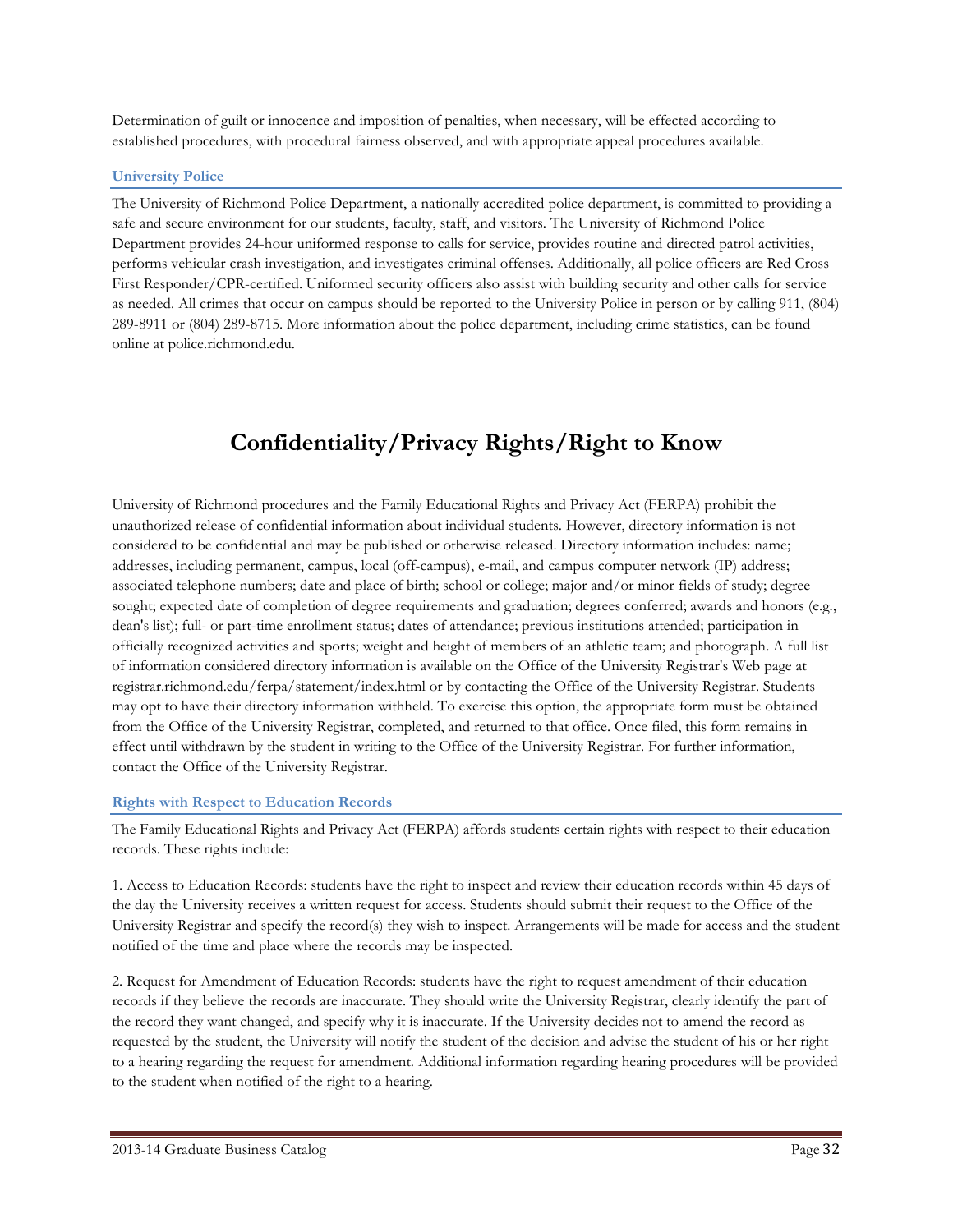3. Disclosure of Education Records: students have the right to consent to disclosures of personally identifiable information contained in education records, except to the extent that FERPA authorizes disclosure without consent.

One exception which permits disclosure without consent is disclosure to school officials with legitimate educational interest. A school official is a person employed by the University in an administrative, supervisory, academic or research, or support staff position (including law enforcement unit personnel and health staff); a person or company with whom the University has contracted (such as an attorney, auditor, or collection agent); a person serving on the Board of Trustees; or a student serving on an official committee, such as a disciplinary or grievance committee, or assisting another school official in performing his or her tasks. A school official has a legitimate educational interest if the official needs to review an education record in order to fulfill his or her professional responsibility.

As of January 3, 2012, the U.S. Department of Education's FERPA regulations expand the circumstances under which your education records and personally identifiable information (PII) contained in such records—including your Social Security Number, grades, or other private information—may be accessed without your consent. First, the U.S. Comptroller General, the U.S. Attorney General, the U.S. Secretary of Education, or state and local education authorities ("Federal and State Authorities") may allow access to your records and PII without your consent to any third party designated by a Federal or State Authority to evaluate a federal- or state-supported education program. The evaluation may relate to any program that is "principally engaged in the provision of education," such as early childhood education and job training, as well as any program that is administered by an education agency or institution. Second, Federal and State Authorities may allow access to your education records and PII without your consent to researchers performing certain types of studies, in certain cases even when we object to or do not request such research. Federal and State Authorities must obtain certain use-restriction and data security promises from the entities that they authorize to receive your PII, but the Authorities need not maintain direct control over such entities. In addition, in connection with Statewide Longitudinal Data Systems, State Authorities may collect, compile, permanently retain, and share without your consent PII from your education records, and they may track your participation in education and other programs by linking such PII to other personal information about you that they obtain from other Federal or State data sources, including workforce development, unemployment insurance, child welfare, juvenile justice, military service, and migrant student records systems.

Upon request, the University discloses records without consent to officials of another school in which a student seeks or intends to enroll.

4. Right to File a Complaint: Students have the right to file a complaint with the U.S. Department of Education concerning alleged failures by the University of Richmond to comply with the requirements of FERPA. The name and address of the office that administers FERPA is:

Family Policy Compliance Office U.S. Department of Education 400 Maryland Avenue, SW Washington, D.C. 20202-4605

The University's complete policy statement can be found on the University Registrar's website at registrar.richmond.edu/ferpa/statement/index.html.

Note: Because of the access afforded by a University ID, this number is not considered directory information and will not be released without a student's consent except in situations as listed above. Students should treat the University ID as confidential; it should be protected and not carelessly shared with others. It will be used for a student's entire time at the University of Richmond, so it should always be treated in a confidential manner.

**Right To Know**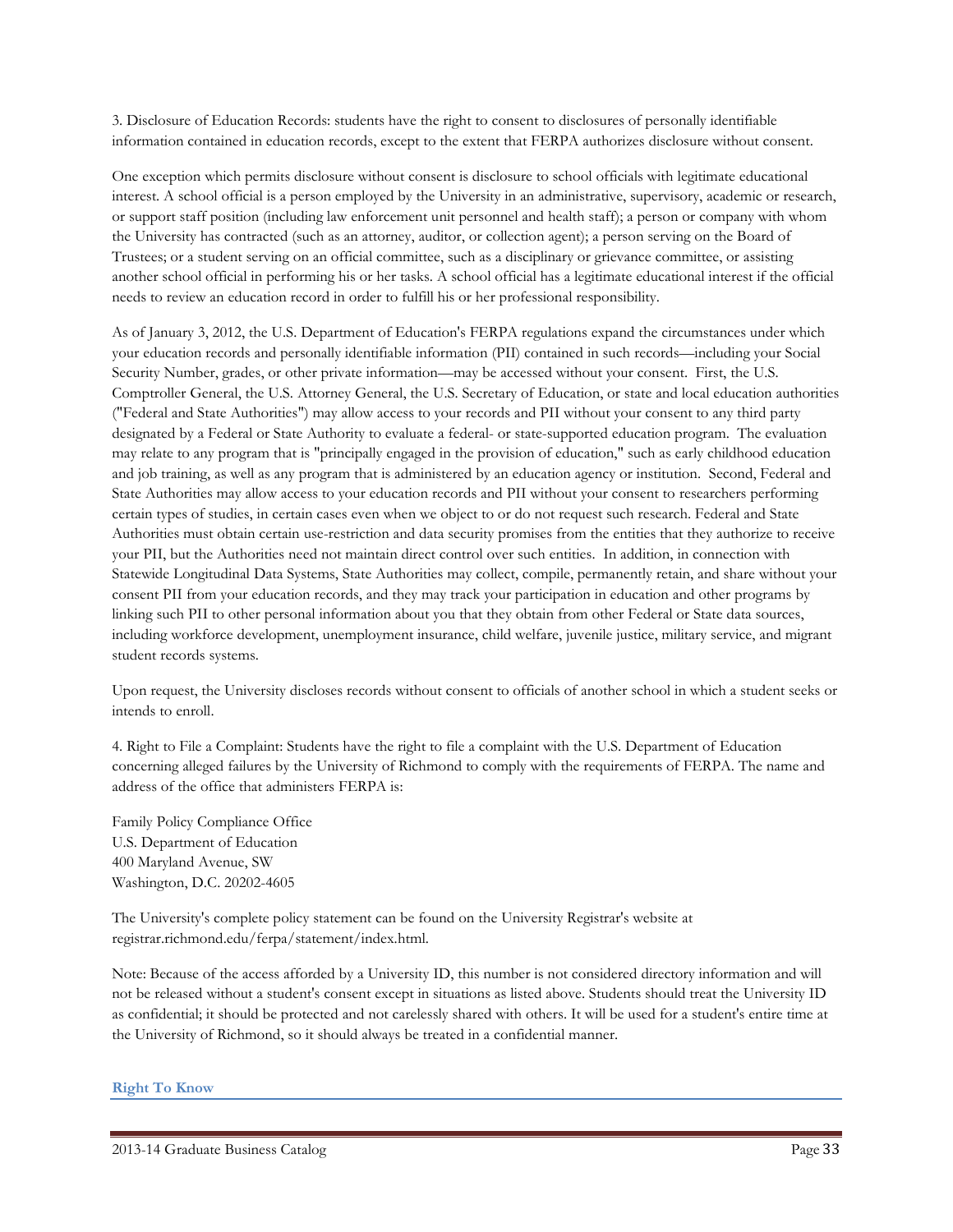In accordance with the Student Right To Know and Campus Security Act, the University of Richmond makes graduation rates available to all current and incoming students. These figures can be found at ifx.richmond.edu/research/fact-book.html.

# **Academic Procedures**

# **Registration**

In registering for courses, it is presumed that students enrolled in advanced-level courses will have the necessary academic background.

Students shall register each term according to the instructions published by the graduate business office and the University Registrar. A calendar is published concurrently with pertinent dates.

Students are able to register for classes through BannerWeb, a secured website that may also be accessed over the Internet through the Registrar's Office homepage.

Through BannerWeb, students can register for classes, drop classes, view their class schedules, view grades for a specific term, and view their unofficial University of Richmond transcript. Students are responsible for all activity on their BannerWeb account including PIN maintenance, registration, and security. If a student has questions or needs assistance with any aspect of BannerWeb, he or she should contact the Office of the University Registrar at (804) 289-8639 or registrar@richmond.edu.

Once registered, students may change their registration (add/drop) according to the published schedule. Students must contact the MBA Office to add/drop a class after registration has closed. For a regular term, generally adds and withdrawals without academic record may be made during the first two weeks of classes. After that time only withdrawals-with-record are possible. The grade to be recorded during the withdrawal-with-record period is left to the instructor's discretion. To initiate changes in registration, the student should contact the graduate business office promptly.

# **Class Attendance**

Each student is expected to attend all meetings of all classes, including lectures, seminars, laboratories, and workshops, in which he or she is enrolled. The specific attendance policy in each course, however, is determined by the instructor of the course, subject to the section on University holidays below. The specific attendance policy for each course will be announced to the students and distributed on the course syllabus at the beginning of each semester.

Faculty members will honor an official notification from the appropriate dean that a student is to be excused from participation in a University-sponsored event, such as choral performances off campus, intercollegiate athletic events, or judicial hearings at which the student must be present. A student generally will be held responsible for all work of a class or laboratory missed during an absence. Acceptance of any excuse for an absence, other than those excused by the appropriate dean, and any provision for makeup, will be at the discretion of the instructor, provided it is consistent with the announced policy for the course and with the University holiday schedule below. Missed classes, work, tests, and/or excessive absences with or without good cause may result in a poorer grade, or failure, in the course.

Generally, absences that may be excused by faculty members include accident or illness, death or serious illness of a family member, bona fide religious holiday observance, or participation in other University activities such as field trips. Students should make arrangements with their instructors as far in advance as possible for the make-up of any missed work. Students experiencing difficulty in making reasonable arrangements for make-up work may see their dean.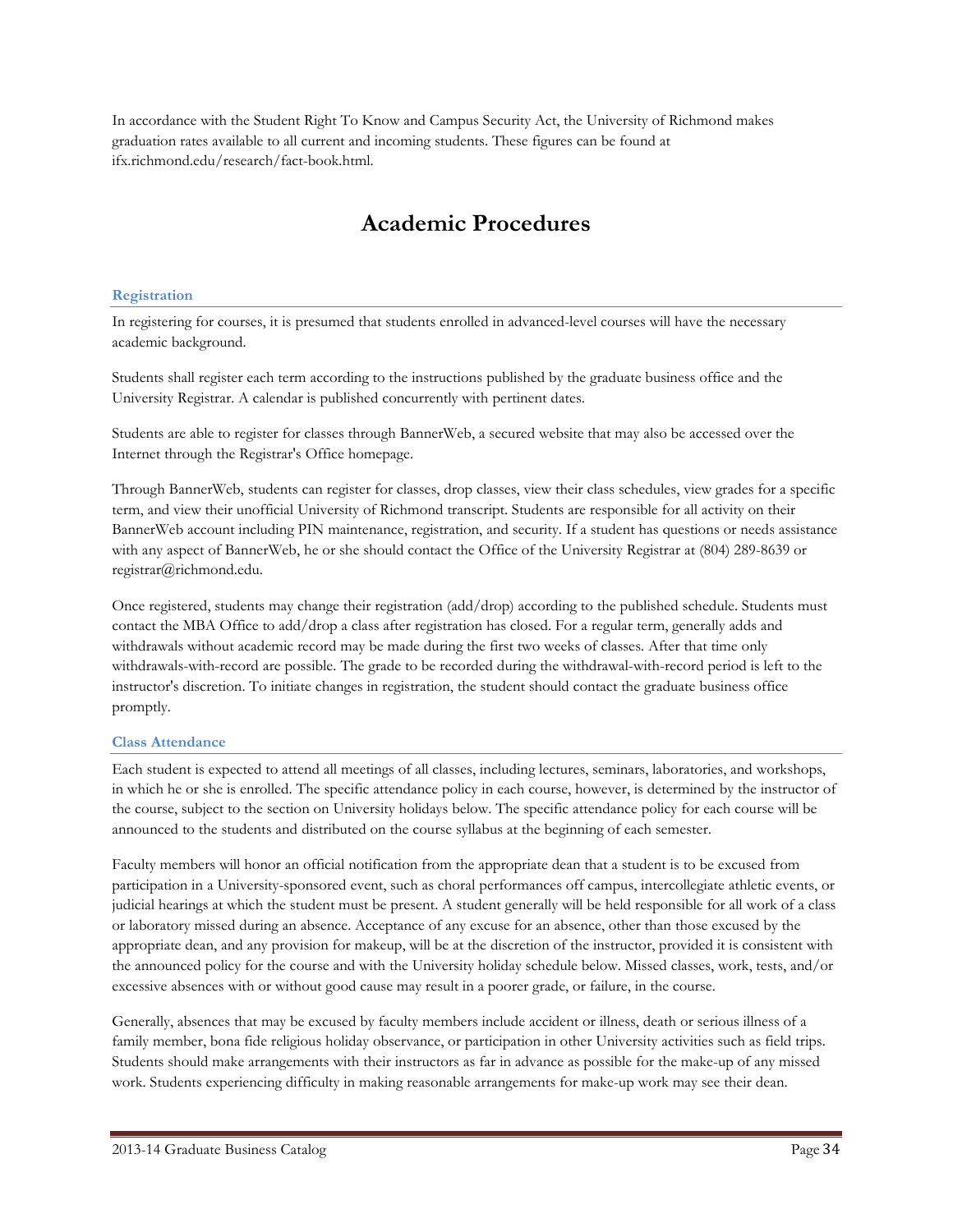Students enrolled in business school courses must attend at least 75 percent of the class meetings, regardless of the reasons for absence, to be eligible to receive credit for the course.

# **Credit and Grades**

The graduate business programs use the semester hour credit value and the four-point grading system as applied to a normal A-F grading scale.

A semester hour is the value of one class hour of work a week through the semester. Grade points are given to each semester hour according to the following scale:

 $A+4.0 B+3.3 C+2.3 D+1.3$ 

A 4.0 B 3.0 C 2.0 D 1.0

A- 3.7 B- 2.7 C- 1.7 D- 0.7

F 0.01 0.0 M 0.0 V 0.0

These letter grades may be accompanied by a  $(+)$  or minus  $(-)$  to indicate a relative position within the grade category. The grade point average is calculated by dividing the total number of grade points earned by the total number of GPA units. The grade point average is represented to two significant decimal figures and truncated, not rounded. Each of these totals is accumulated term by term. Students may not choose to take a class pass/fail in the MBA program. However, certain classes (e.g., the opening residency) may be offered on a pass/fail basis. Special grades also are used as follows: V-failing due to excess absence; W-withdrawn passing; M-withdrawn failing; and X-grade unavailable. The V and M count as F in the grade point average computation.

# **Course Load**

Most MBA students will enroll in either seven or eight credits per semester. Students wishing to enroll in nine or more credits in a given semester will need explicit permission from the MBA office. All students should consider requirements of their employers when scheduling academic classes. The maximum load for a graduate student is 16 semester hours in one semester.

# **Repeated Courses**

Coursework may not be repeated for credit toward graduation except as sanctioned by the University; however, particular coursework may meet more than one requirement for graduation. An example of a sanctioned repeat-forcredit is the subsequent registration for a course in which the content changes from term to term, such as special topics or independent studies. Also, certain courses in a major or program may have to be repeated if the grade earned the first time does not meet requirements; in such a case, the credit will be counted only once but both grades will be calculated in the cumulative grade point average.

Courses taken on an audit basis cannot be repeated for credit unless approved by the appropriate dean.

Except in clear situations, the Office of the University Registrar should be consulted before registration to learn if a proposed repeat is sanctioned for credit or if sanction is possible.

All courses taken at the University of Richmond become a part of the permanent academic record. The grade for a course repeated at the University of Richmond becomes a part of the grade point average if the grade otherwise would be included in the computation.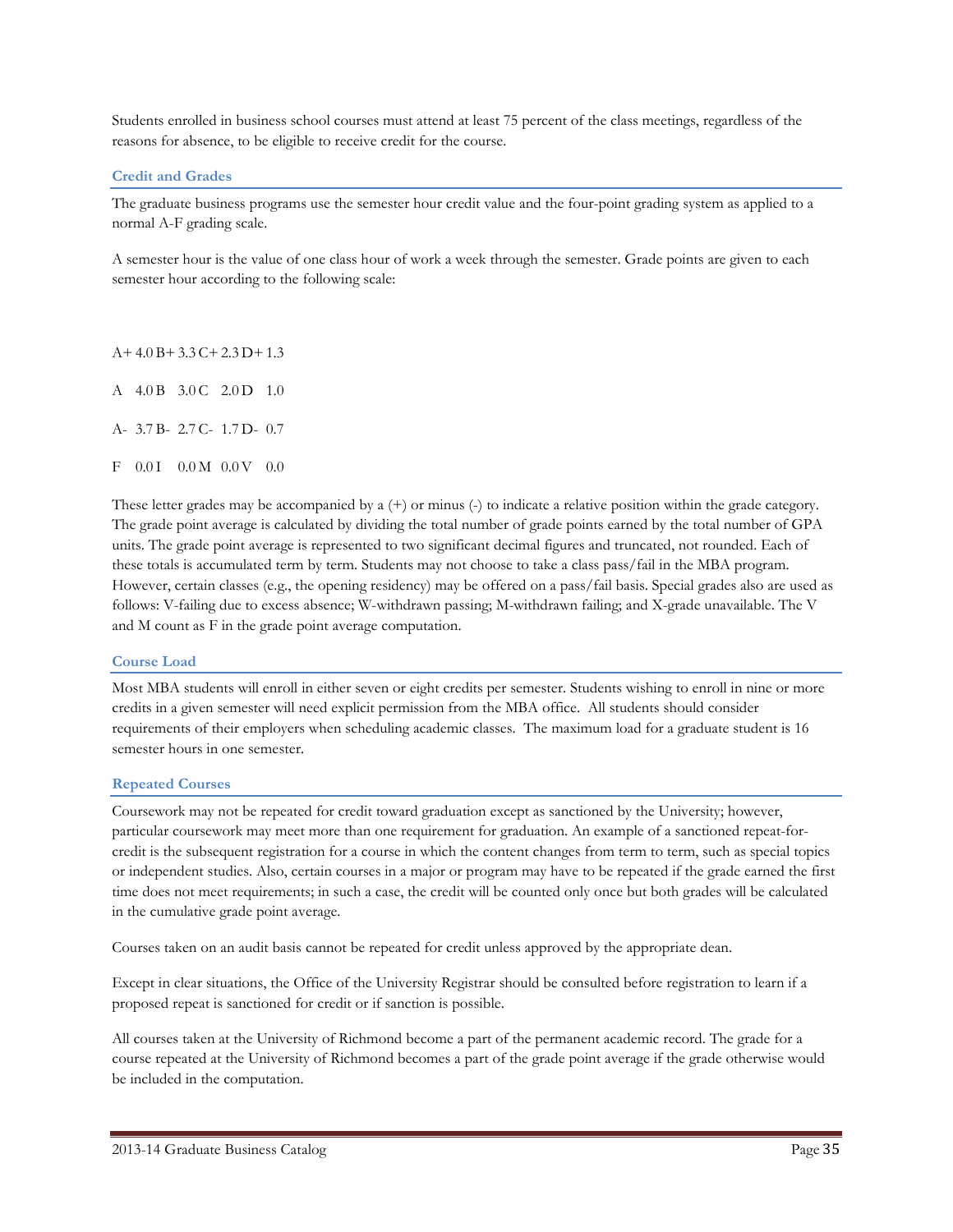# **Academic Progress and Scholarship**

A student is expected to make steady progress toward completion of his or her program. A student who, over a period of 12 months, fails to complete a graduate business course at the University of Richmond, unless completing elsewhere an approved course for transfer, will be terminated from the program. Such a student desiring to return to the program must reapply and be readmitted under the catalog standards applicable at the time of reapplication. A student is expected to maintain an average of no less than B (3.00) to remain in the MBA program.

Students who are employed full-time may take one or two courses per semester. A full-time employee wishing to take three courses in a given semester must first obtain the appropriate form from the Graduate Studies Office. An approval signature is required from each professor before the student can enroll in three courses.

A student who earns less than B in two or more courses (whether or not they are being taken for graduate credit) may be suspended from the graduate business program. A student who earns three Cs, one C and one D, or one F will automatically be dismissed from the program. A student who has been suspended or dismissed may apply for readmission after the lapse of one academic year. Application for readmission must be made in writing to:

# *Graduate Council c/o Director Graduate Business Programs Robins School of Business University of Richmond, VA 23173*

# **Transfer Credits**

It is expected that all work for the MBA degree will be completed at the University of Richmond. Under certain circumstances, a maximum of 9 semester hours may be accepted in transfer. All coursework transferred must be completed at an institution accredited as degree-granting by a recognized regional accrediting body for higher education, as well as an AACSB accredited graduate school, at the time the coursework is completed.

Written approval by the Director must be obtained in advance if a student desires to take work elsewhere for transfer credit. Upon completion of the approved work, credit will be allowed only if a grade of B or better is earned and after an official transcript documenting the fact is received by the MBA office directly from the institution giving the instruction.

# **Academic Records and Transcripts**

Grades are available through BannerWeb. Students may also check grade changes, incomplete makeups and posting of transfer credit throughout the year from any location. Grades are deemed correct unless notification to the contrary is received by the University Registrar within three (3) months after the close of the term specified.

If students need an official copy of the academic record, they can request a transcript through the Office of the University Registrar. All courses taken at the University of Richmond become a part of the permanent academic record.

Advice concerning progress toward the degree may be obtained in the Graduate Business Program Office.

# **Registration Holds**

The following holds will prevent students from registering (students can access BannerWeb to check holds): Admissions Office, Cashier, Dean's Office, Library, Long-Distance (Student Account Hold), Parking Services (Student Account Hold), Student Credit Service, Perkins Loan in Repayment, Registrar's Office, Student Health, and Student Accounts. For further information on these types of holds, contact the office from which the hold originated.

# **Religious Observance Policy**

The University is a secular institution that values a diversity of religious expression. The University is also an active community with a wide range of personal commitments and academic and extracurricular activities.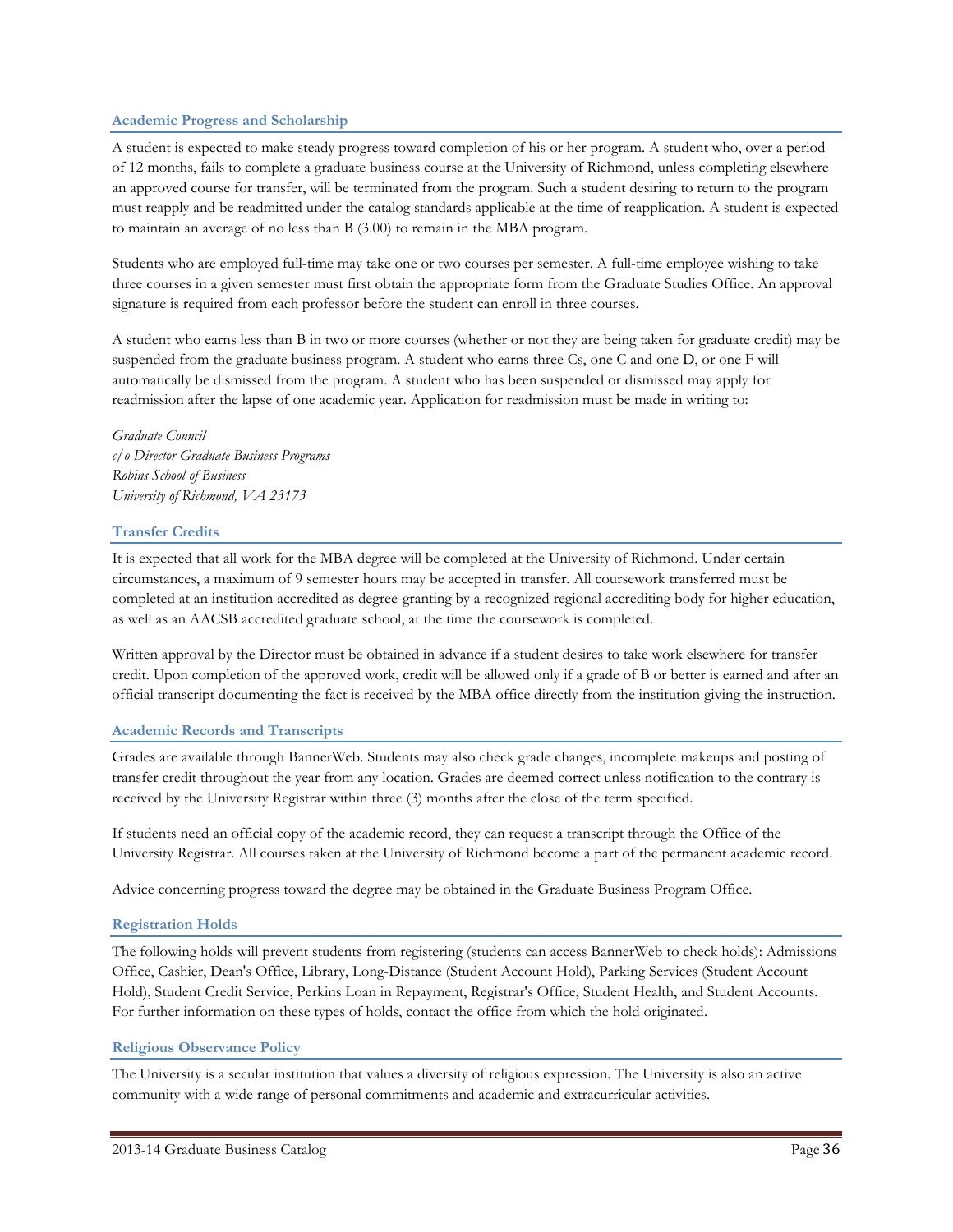Planning for academic and extracurricular activities should be done with sensitivity to the diverse religious commitments of the community and an awareness of religious holidays. Scheduling large-scale, one-time academic or extra-curricular events on a religious holiday should be avoided whenever possible.

Any student may be excused from class or other assignments because of religious observance. A student who will miss an academic obligation because of religious observance is responsible for contacting his or her professor within the first two weeks of the semester. The student is responsible for completing missed work in a timely manner.

Faculty are expected to be mindful of potential conflicts with religious observances and should make reasonable accommodations when students' religious practices conflict with their academic responsibilities.

The religious observance calendar is meant to serve as a scheduling guide. It lists significant holidays from the five largest global faith traditions. However, it is not comprehensive and students may choose to observe a holiday not included on the calendar.

The holidays listed are those which occur during the [academic](http://graduatebusinesscatalog.richmond.edu/student-life/calendar.html) year when the University is open. Please see the academic [calendar page](http://graduatebusinesscatalog.richmond.edu/student-life/calendar.html) to view religious observance dates.

# **Incomplete Work**

Two other letters are used in reports for MBA students. I and Y mean that course work has not been completed by the end of the term. The I, which counts as a failing grade in the grade point average, is given when the reasons for incomplete work are deemed unjustifiable by the instructor. The work is to be made up by the date the instructor specifies, but no later than the midterm point of the next regular term. If the work is not made up during the grace period, the I will be converted to F unless the instructor has submitted to the registrar a written request for delay until a specified date, which has been approved by the director. The Y, which does not count as a failing grade, is given when the reasons for incomplete work are deemed justifiable by the instructor. There is no deadline for completion of the work unless the instructor so specifies. In the case of an I or Y, once the make-up grade is received, it appears to the right of the incomplete grade on the permanent record. In any case, it is the student's responsibility to make arrangements for and progress to the completion of an incomplete course. Part-time students carrying a grade of I or Y may not enroll for further coursework without the permission of the director.

# **Evaluation**

Instructors establish grading criteria for their courses and prepare and submit the final course reports (using the grades defined under Credits and Grades) to the University Registrar for recording. In the event of a question about the accuracy of the recorded grade, a student should direct inquiries to the instructor and/or the Office of the University Registrar.

It is recognized that each class and each student in a class has unique characteristics that the instructor alone is in the best position to evaluate; consequently, except in unusual circumstances, formal appeals concerning the evaluation on which a grade is based are not appropriate.

If unusual circumstances appear to have existed which could have affected the evaluation, the student should first bring the matter to the attention of the instructor (if available). If that informal inquiry is impossible, or if its results are disputed, the student may next bring the matter to the attention of the department chair and the instructor, jointly. In the event of continued dispute, the student may formally petition the dean of the student's school who, in consultation with department faculty, may present the matter to the appropriate academic council for a decision.

# **Withdrawal from the University**

Students who plan to withdraw from the University of Richmond must submit an official withdrawal letter to their Dean. The Dean's Office will notify the appropriate offices of the student's withdrawal from the University of Richmond including the actual withdrawal date.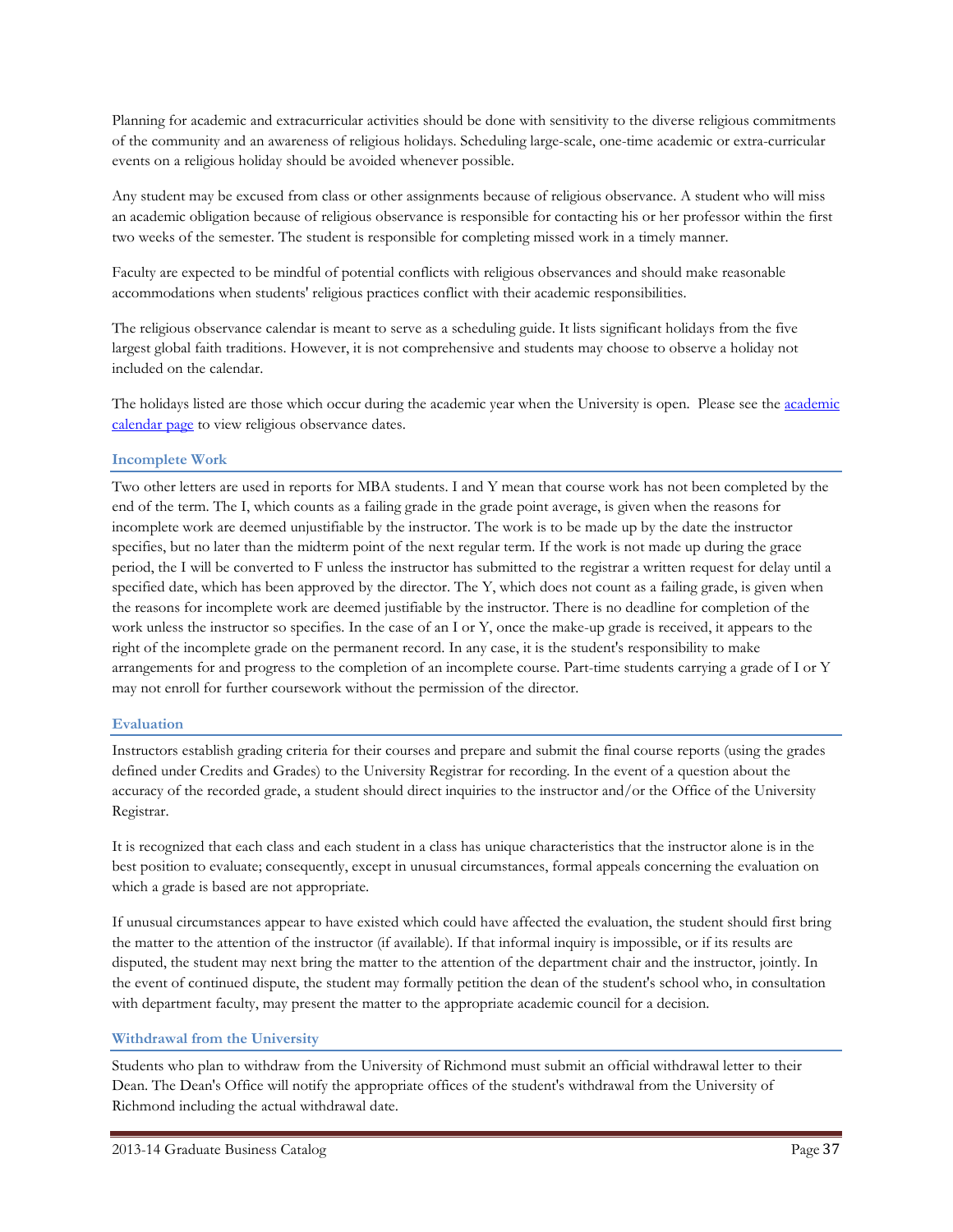# **MBA Program**

Graduate study in business administration at the University of Richmond is designed for professionals who hold an undergraduate degree. The MBA degree program is a decision-based course of study that provides students with the ability to advance to higher levels of management in all types of organizations.

The objectives of the MBA program are:

- To prepare students for career growth as they move through different organizations and industries
- To provide students with the knowledge and tools to deal with contemporary business challenges
- To provide an educational environment that allows students to interact with peers who work in a broad range of companies and industries
- To provide a classroom experience that encourages analysis, decision-making, and written and verbal communication

Key characteristics of the MBA program in the Robins School of Business:

- The school of business is among a select group of business schools that are fully accredited by the Association to Advance Collegiate Schools of Business (AACSB International). The University of Richmond also is accredited by the Commission on Colleges of the Southern Association of Colleges and Schools
- Outstanding facilities and teaching environment
- Class sizes of 15 to 25 students ensure a personal class environment
- Convenient location on the western outskirts of Richmond, with ease of parking close to the business school
- A wealth of data in our business information center
- An MBA faculty dedicated to quality teaching and to providing a real-world orientation to meet today's business challenges
- A student-centered approach to learning

#### **Degree Requirements**

To qualify for the Master of Business Administration degree, a candidate must complete the curriculum satisfactorily, including the achievement of at least a 3.00 grade point average on all applicable coursework. Of the 45 required hours, the MBA candidate must complete at least 36 semester hours of applicable graduate-level coursework at the University of Richmond and must complete the curriculum requirements within five years of starting the program, unless amended by the graduate council.

To graduate, a student must file a degree application and participate in commencement. Degree applications must be filed in the Office of the University Registrar by the second Friday in September for the coming May or August commencement or by the first Friday in February for the coming December commencement. The graduate degree application form is available on BannerWeb under Student Services or in the Graduate Business Programs Office.

Degrees are awarded in person except by the decision of the University not to do so. A student who expects to graduate may request absentia status by explaining in writing the very unusual circumstance which prevents participation in the ceremony. This request must be received by the University Registrar no later than eight working days before the ceremony. The Registrar will notify the degree candidate of the status granted by the University. Unless approved as "absentia," a candidate for graduation who does not participate in the commencement ceremony does not graduate. Such a candidate may graduate at a later date by again filing a degree application and by following the appropriate commencement policy.

August and December degrees are conferred as of the date specified in the University calendar and diplomas are mailed to those qualified.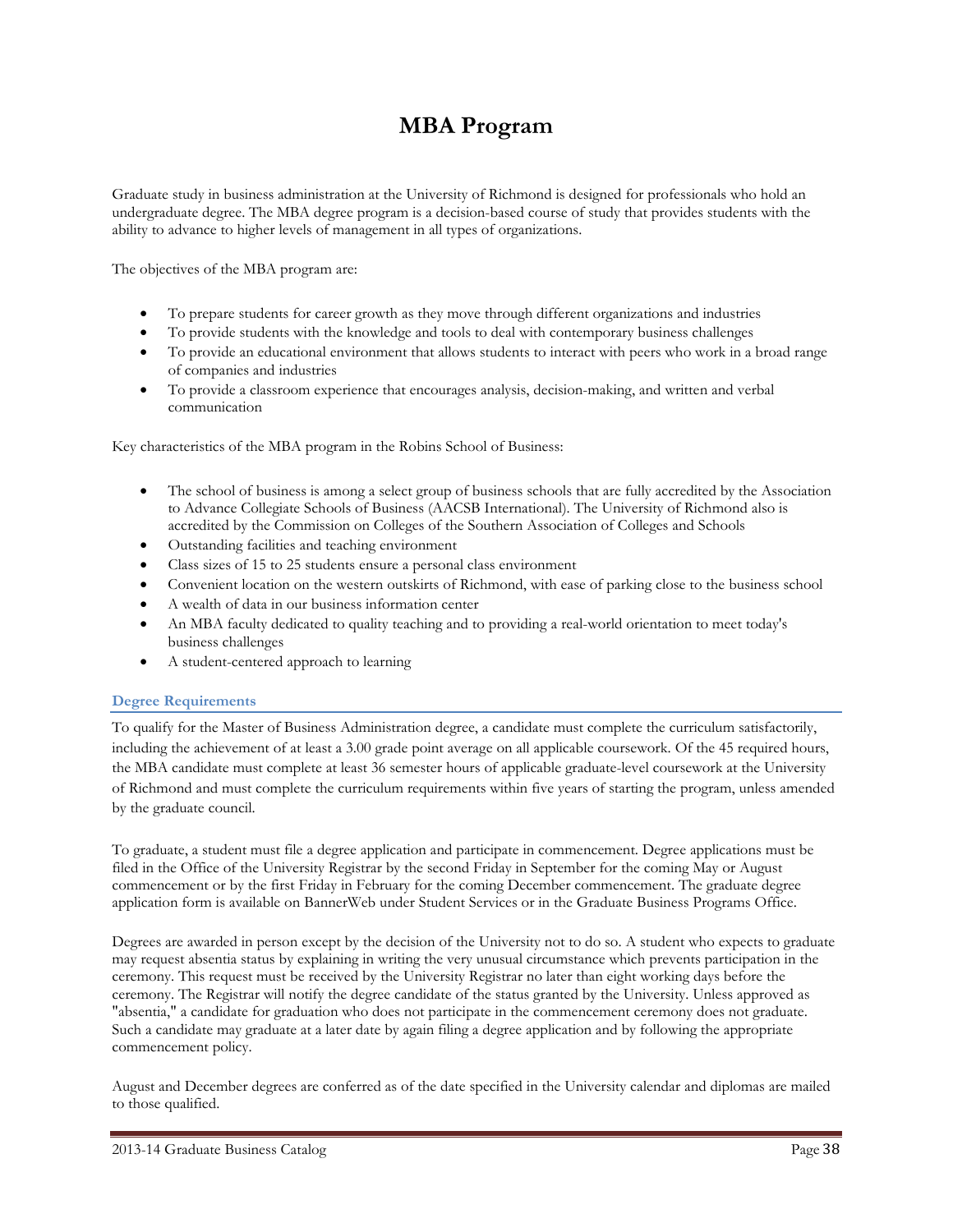Note: No degree is conferred if the student's responsibilities to the University are in an unsatisfactory condition. Such responsibilities include financial and administrative matters such as, but not limited to, delinquent payments, parking fines, or overdue library books.

#### **Curriculum Program Options**

#### Option I: The MBA Program

The MBA program is designed to meet the needs of people holding responsible positions with Richmond-area business organizations and institutions, and who wish to continue their education on a part-time basis. Accordingly, all classes meet in the evening.

#### Option II: The JD/MBA Program

The JD/MBA program is offered through a reciprocal arrangement with the University of Richmond School of Law. A student may pursue a dual-degree program designed to provide its graduates with two degrees, the JD and the MBA, attesting to competency in both the law and in business administration. Because certain credits may count in both degree programs, the student pursuing this option may complete the JD and MBA degrees in less time than would be necessary to complete the two degrees independently.

#### **Courses and Curriculum**

The MBA degree program includes 21 courses ranging from 1 to 3 credits. The core curriculum totals 37 credits and includes 17 courses, many of which serve as prerequisites to other courses. In addition, students will complete 4 courses (8 credits) of electives.

The only course transfer credits that will be considered will be equivalent graduate business courses completed at an AACSB-accredited school. A maximum of nine credits may be transferred into the program. See Academic Procedures section for specifics on transfer credits.

#### **Core Courses**

The satisfactory completion of 17 core courses is required. These courses form a common body of knowledge of business administration. The core courses are:

MBA 500 Opening Residency MBA 501 Financial and Managerial Accounting MBA 504 Statistical Analysis for Business MBA 506 Economics for Managers MBA 508 Social, Ethical, and Legal Issues in Business MBA 510 Financial Management MBA 520 Marketing Management MBA 530 Organizational Behavior MBA 540 Operations Management MBA 555 Analytics and Information MBA 561 Principles of Business Communication MBA 562 Communicating In and Across the Organization MBA 570 Global Environment of Business/International Residency MBA 580 Strategic Management MBA 591 Capstone Project: Scope MBA 592 Capstone Project: Analysis MBA 593 Capstone Project: Recommendations and Conclusion

# **Four Elective Courses**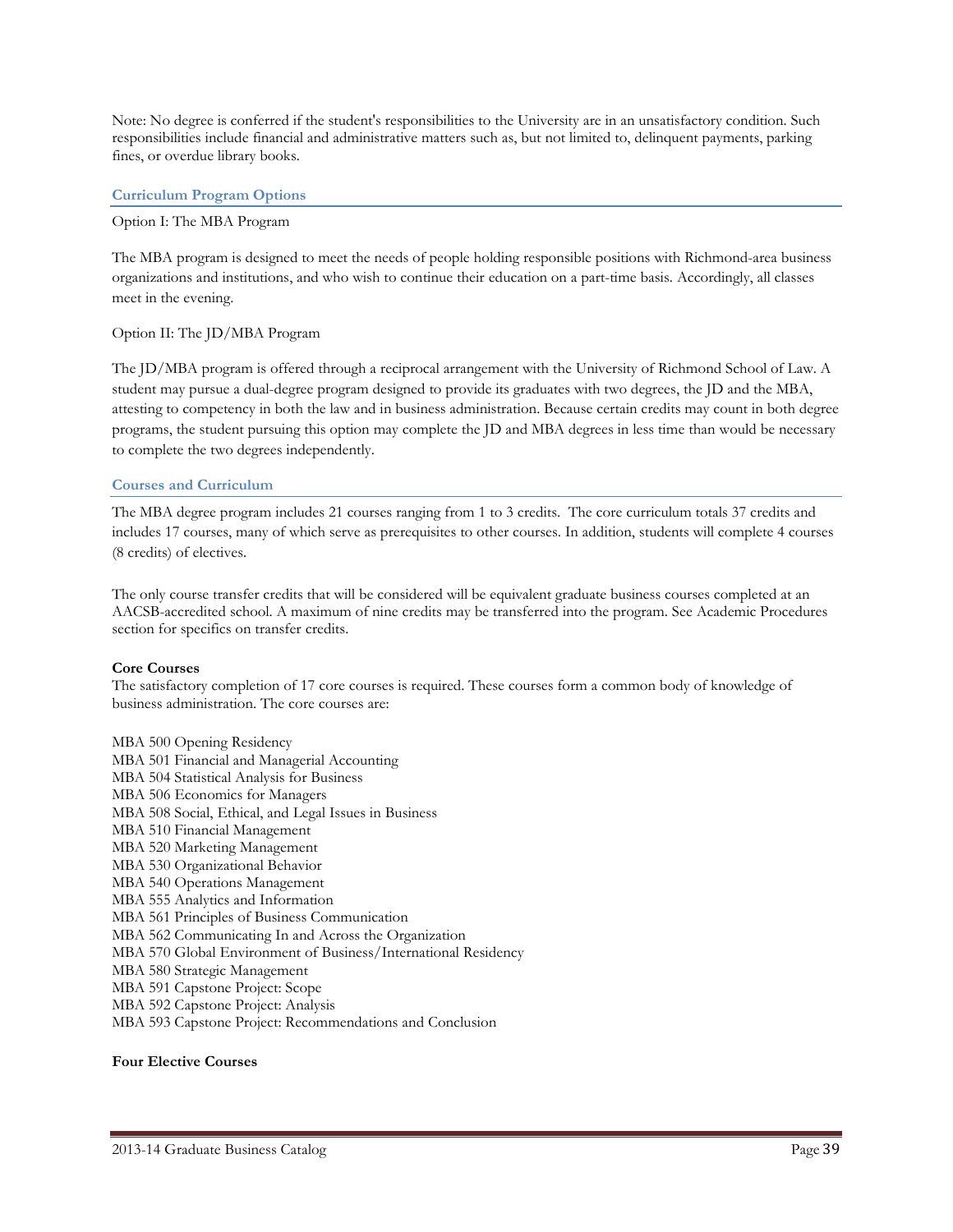The four elective courses, totaling at least eight hours, provide an opportunity for students to further skills and knowledge in areas of personal interest.

# **JD/MBA Curriculum Requirements**

JD/MBA students normally substitute four law school elective courses for the MBA elective courses, and three courses (MBA 508, MBA 561 and MBA 562) are waived from their degree requirements. More details and suggested curricula are available in the dean's office of each school. Students who are pursuing the combined JD/MBA program and who complete the JD degree before the MBA degree must satisfy the MBA degree requirements within one year of completing the JD requirements. Further, the requirements for both degrees must be completed within five years of the starting date of the degree program, JD or MBA, in which the students first enrolled.

#### **Courses**

MBA 500 Opening Residency

Semester hours: 2

Description

The objectives of the opening residency are to develop esprit de corps among all participants; to give the participants concrete, take-away knowledge; and to set the appropriate expectations about effort, quality, and cooperation. To accomplish these goals students analyze a "live case" on a topic of relevant strategic importance. The residency ends with a case competition among the student teams, judged by University faculty and selected executives from the case company on both content and presentation quality. As part of the residency, participants are introduced to the goals, expectations, and methods that are used throughout the program, including case analysis methods and business research and analysis skills Prerequisites

Departmental approval required.

MBA 501 Financial and Managerial Accounting

Semester hours: 3

Description

Integrates financial and managerial accounting topics with corporate governance issues to demonstrate how various stakeholder groups use accounting information to make decisions. These stakeholders include managers, board members, investors, creditors, and government regulators. Our focus is interpreting accounting information, rather than creating it. Topics include interpreting the income statement, balance sheet, and statement of cash flows, the implications of cost structure, planning, performance evaluation, and management responsibility for internal control over financial statement information. Mastery of pre-course instruction in accounting is assumed when the course begins.

MBA 504 Statistical Analysis for Business

Semester hours: 2

Description

Addresses the theory, methodology, and application of statistics to contemporary business problems. Topics include descriptive statistics, probability theory, discrete and continuous distributions, one- and two-population statistical inference, analysis of variance, correlation, regression, and selected other topics.

MBA 506 Economics for Managers

Semester hours: 3

**Description** 

Examines fundamentals of macroeconomics and international economics, including analysis of business cycles and macroeconomic policy. Explores economic methodologies to solve business-oriented problems, with a focus on the role that economic analysis plays in the decision process.

MBA 508 Social, Ethical, and Legal Issues in Business Semester hours: 2 Description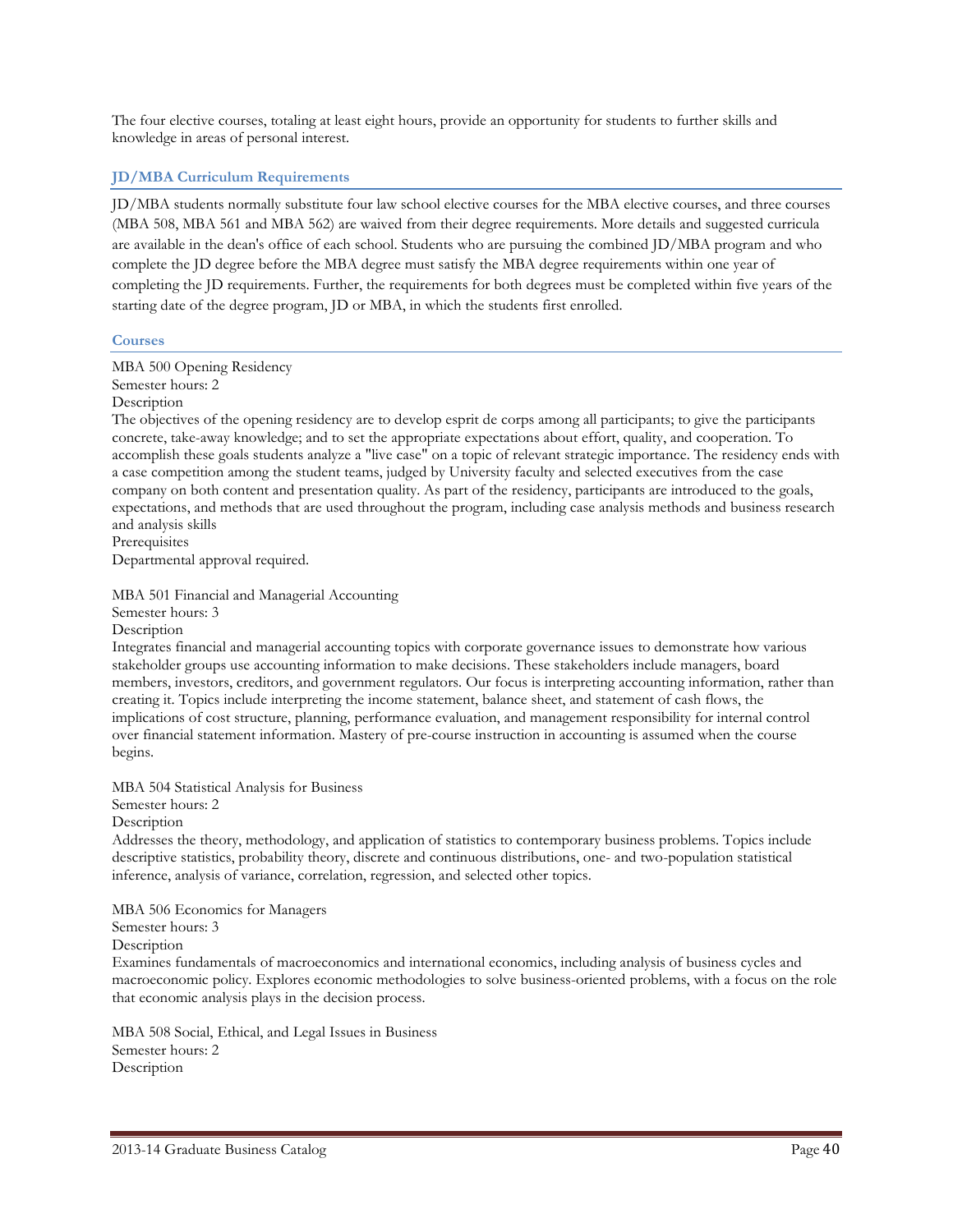Examines the theory and practice of law and ethics in the context of economic and other organizational interactions. Discussion will center on engagements between organizations, their stakeholders and society at large. Topics include human rights, labor issues, the natural environment, international laws and norms, and cultural relativism among others.

MBA 509 Selected Topics in Economics Semester hours: 2 Prerequisites MBA 506

MBA 510 Financial Management Semester hours: 3 **Description** 

Financial management techniques, policies, and theory are discussed via case studies and problem-scenario analysis. Policies and strategies for current and longterm assets, working capital, total capitalization, and profit distribution presented in the context of share price maximization. Multinational considerations, leasing, risk analysis, project evaluation, and cost of capital are specifically addressed.

Prerequisites MBA 501

MBA 512 Investments Semester hours: 2

Description

Covers the structure, trading, and valuation of financial instruments in dynamic competitive markets. Both money markets and capital markets are examined with an emphasis on longer-term investing. Uses a blend of theoretical and practical approaches to investment strategies. Specific topics include market efficiency, yield and rate of return analysis, risk measurement, asset pricing theory, portfolio theory, valuation models, futures, and derivative contracts. **Prerequisites** 

MBA 510

MBA 514 Global Financial Management

Semester hours: 2

Description

Tools and concepts used to identify and analyze risks in dynamic international financial markets are addressed. Designed in three modules. The first module provides a foundation in currency valuation, currency markets, parity theories, and balance of payments phenomena. The second module examines hedging concepts and practices. Applications of forward, future, option, and swap contracts are emphasized. The last module focuses on different approaches to the management of transaction, translation, and operating exposures of a firm. Case studies are employed as integrating exercises.

Prerequisites MBA 510

MBA 517 Selected Topics in Accounting Semester hours: 2 Prerequisites MBA 501

MBA 519 Selected Topics in Finance Semester hours: 2 **Prerequisites** MBA 510

MBA 520 Marketing Management Semester hours: 3 Description

An intensive study of the marketing process in advanced market economies concerning the environment within which marketing decisions are made. Areas of concentration: consumer wants; motivation and purchasing power; structure of distribution; product service market offerings; a global approach; and management of the firms marketing effort.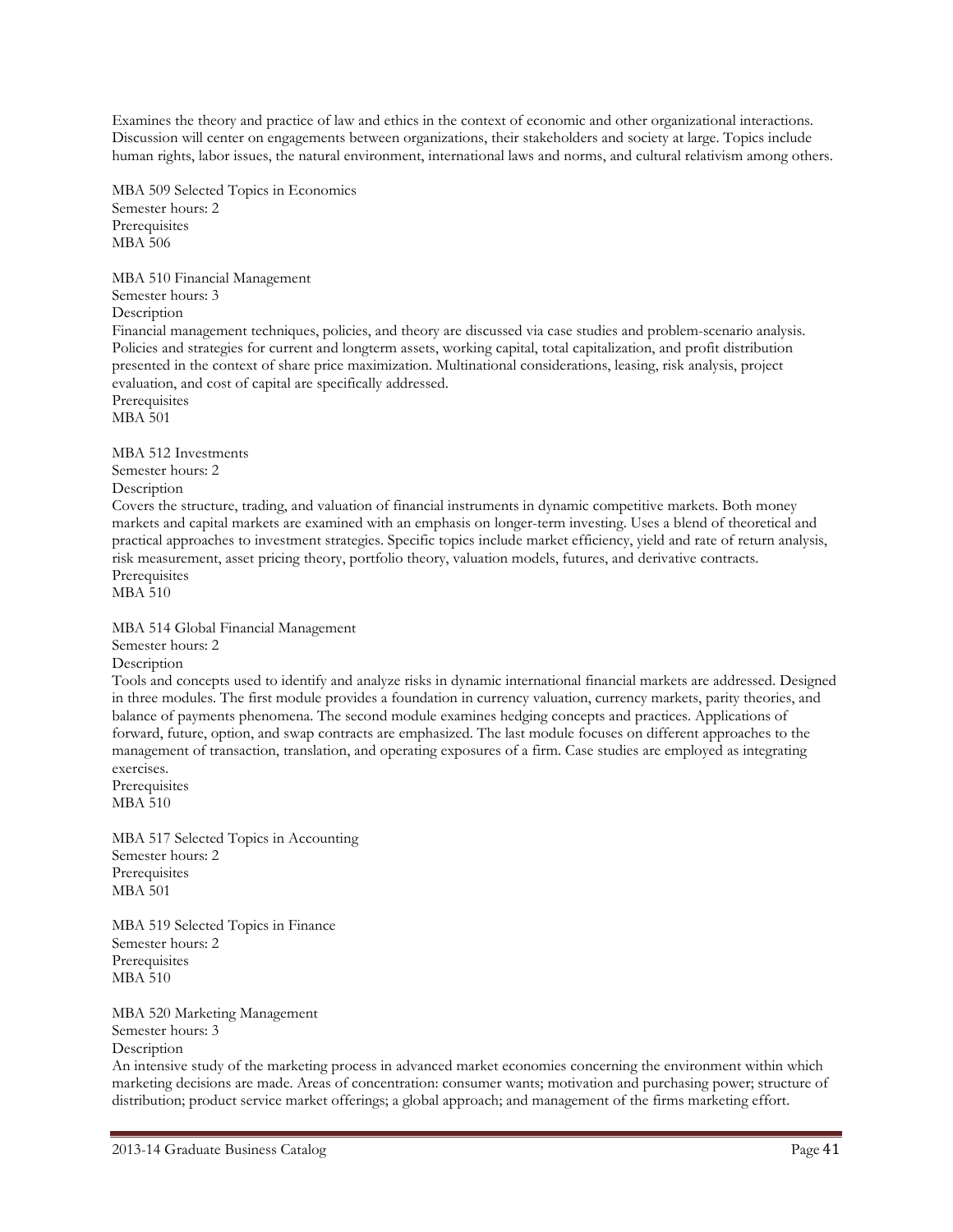Strategic decisions of the marketing mix variables applied to both service and manufacturing companies of various sizes. Lectures and the case analysis method are used to integrate the student's marketing background.

MBA 529 Selected Topics in Marketing Semester hours: 2 Prerequisites MBA 520

MBA 530 Organizational Behavior Semester hours: 2 Description Analysis of workplace behaviors and organizational psychology as they relate to the management of employees, teams, and other key organizational constituents. Understanding of basic management issues such as motivation, individual differences, leadership, teams, and managing change, provides students with a foundation needed for enhancing individual and team performance and attitudes at work.

MBA 532 Mergers and Acquisitions Semester hours: 2 Description Explores how mergers and acquisitions can achieve the strategic growth objectives of a corporation. The issues raised in merger and acquisition decisions are addressed, specifically (1) negotiation strategies, (2) valuation analysis, (3) strategic fit, (4) effects of competitive bidding, and (5) problems with post-acquisition integration. The alternative mechanisms for corporate diversification such as joint and internal ventures also are explored. **Prerequisites** MBA 510 MBA 534 Negotiations Semester hours: 2 **Description** Multidisciplinary study of concepts related to bargaining and negotiations. Situations involving interpersonal behavior and group conflict will be examined using research findings from several disciplines. **Prerequisites** MBA 530 MBA 539 Selected Topics in Management Semester hours: 2 **Prerequisites** MBA 530

MBA 540 Operations Management Semester hours: 3 Description The systematic direction and control of the process that transforms inputs into finished goods or services. It emphasizes the concepts and analytical methods that are used in understanding the management of the firm's operations. Prerequisites MBA 504

MBA 555 Analytics and Information

Semester hours: 3 Description

The purpose of the course is to provide the knowledge, skills, and abilities needed to manipulate very large data sets, analyze complex business problems, and develop evidence-based recommendations to improve firm performance. Students will work with relational database and spreadsheet software to import, structure, cleanse, transform, filter, and analyze data. You will also learn to integrate data from a variety of sources and utilize visualization software to graphically communicate analytical results. Prerequisites

MBA 504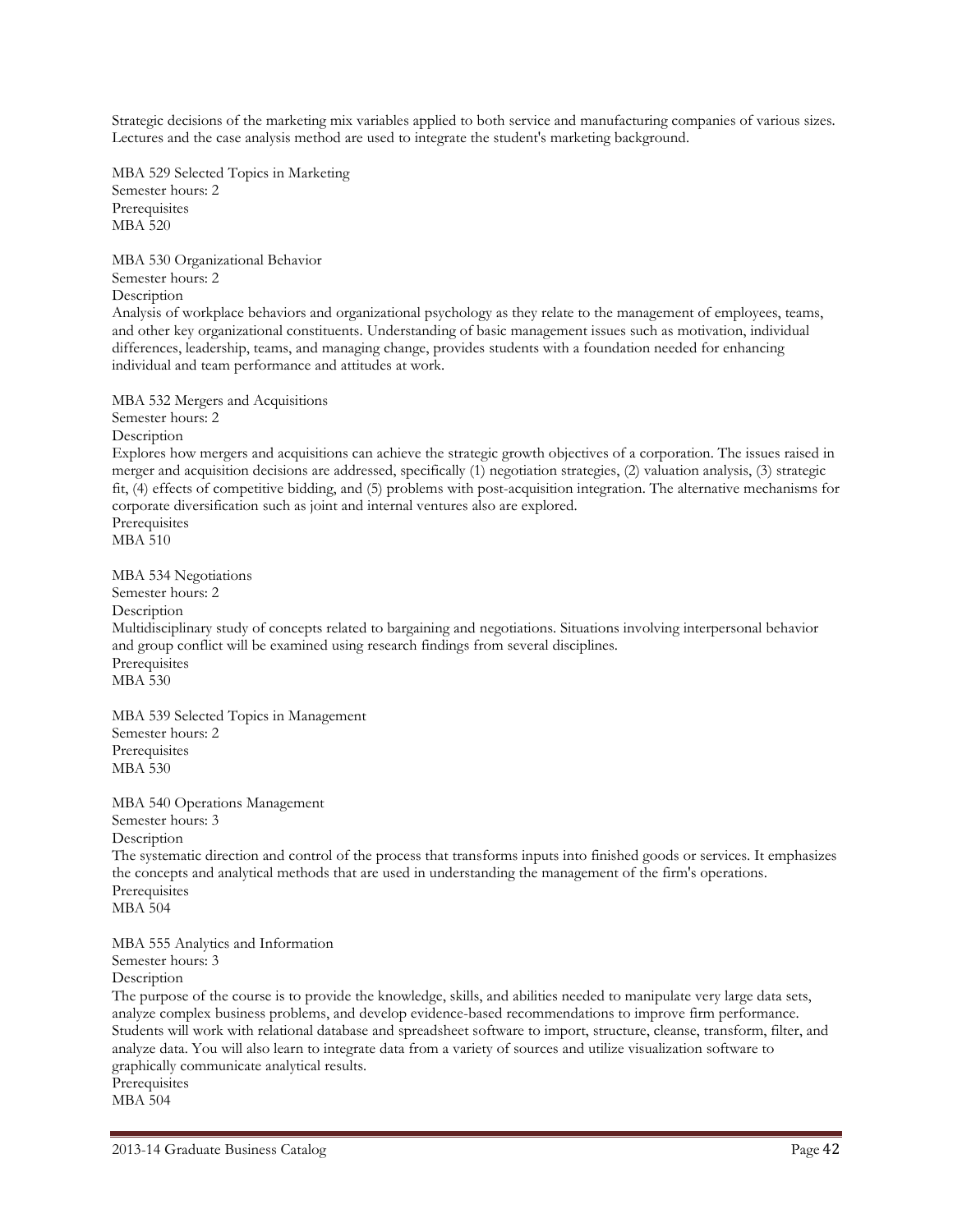MBA 561 Principles of Business Communication

Semester hours: 1

Description

Practical learning experience designed to sharpen written and oral communications skills. The course addresses various forms of written communications designed to inform, convince, and persuade. The syllabus will include professionalism of written communications, communications planning, and the appropriateness of various written media for conveying information.

MBA 562 Communicating In and Across the Organization

Semester hours: 1

**Description** 

Continuing with the practical learning experience of Communications I, this course emphasizes oral communications in organizations. The syllabus will include planning and the professional execution of various types of oral communications, message reinforcement, executive presence, use of humor, styles under stress, best practices for conference calls and face-to-face meetings, the art of asking questions, and communicating difficult messages. Prerequisites

MBA 561

MBA 570 Global Environment of Business/ International Residency

Semester hours: 3

Description

An intensive, in-depth experience designed to enhance understanding of a country or region and the unique issues that it faces. The residency will consist of travel abroad and discussions with local business people, academics, politicians, and civil servants, coupled with visits to other local operations to enhance this understanding. In addition, there will be a project relating to a relevant company or institution to be completed by students upon their return to the U.S. The project will begin prior to departure, developed during the residency, and completed after the residency. A presentation of the final project report is required.

**Prerequisites** 

MBA 501, MBA 504, MBA 506, 510, and 520. Departmental approval required.

MBA 580 Strategic Management

Semester hours: 3

Description

Examines strategic alternatives and choices to be made by companies in light of opportunities and threats within the external environment. Also examines how companies should create core competencies to enhance the strategic choice and to create sustainable competitive advantage. Different levels of strategic management are emphasized. Prerequisites

MBA 510 and MBA 520

MBA 587 Independent Study Semester hours: 3

MBA 590 Capstone Project Semester hours: 3

Description

A project relating to a local company or organization is developed, researched, and analyzed, with a recommended solution presented to senior management and a supervising business school professor. Each project is completed by one student working independently, or occasionally by a team of two students. The project will incorporate the total learning experience of the program.

Prerequisites MBA 580

MBA 591 Capstone Project: Scope Semester hours: 1 Description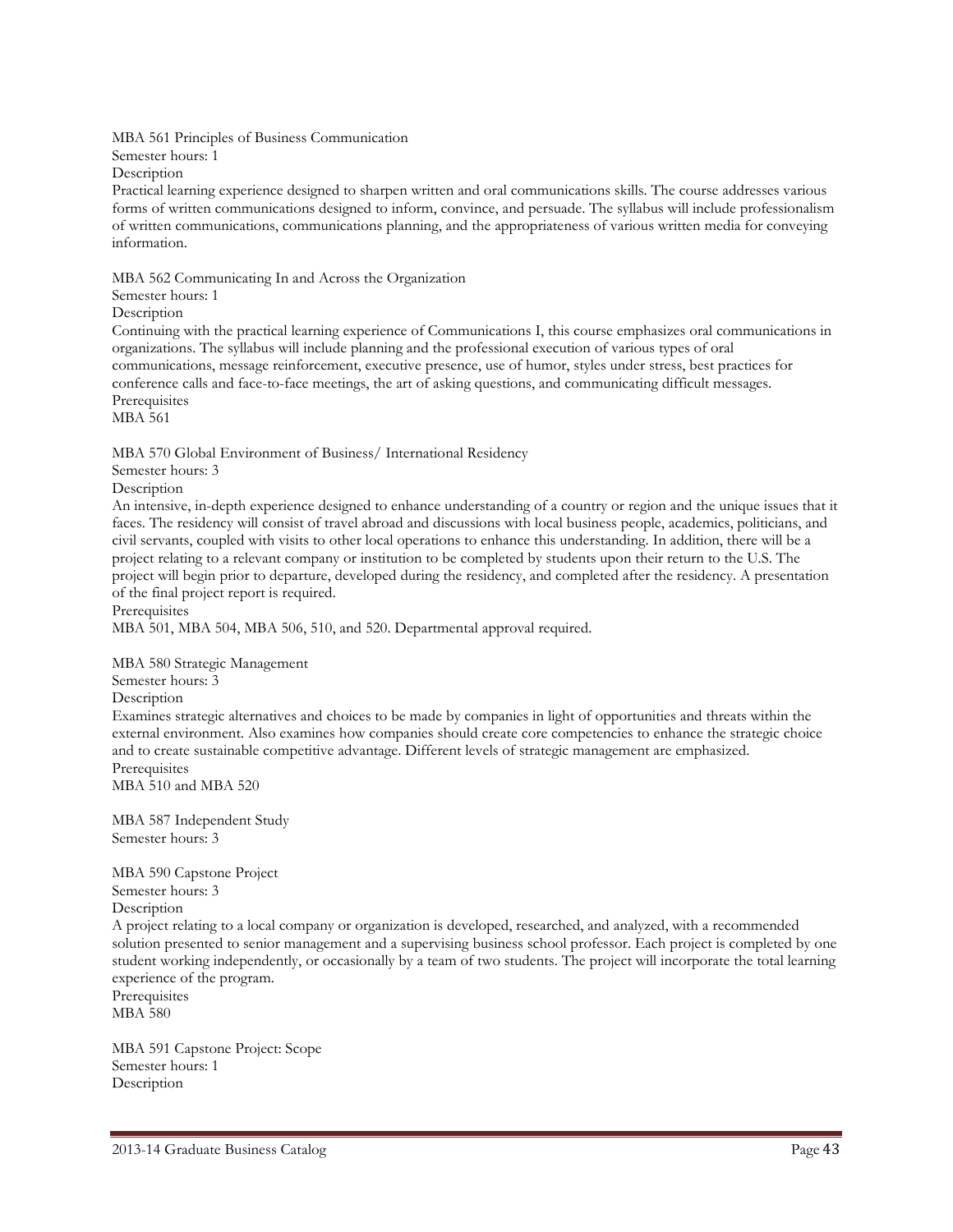A field-based course in which students, under the direction of a faculty member, articulate and appropriately scope a strategic challenge facing a host organization. The course builds on principles taught in MBA 580 (Strategic Management). Please note: Students will register for MBA 591 during the same semester they are enrolled in MBA 580. Prerequisites

MBA 501, MBA 504, MBA 506, MBA 510, and MBA 520. Co-requisite MBA 580. Departmental approval required.

MBA 592 Capstone Project: Analysis

Semester hours: 1

Description

A field-based course in which students, under the direction of a faculty member, conduct quantitative and qualitative analyses to gain insight about possible solutions to a strategic challenge facing a host organization. The course builds on principles taught in MBA 555 (Analytics & Information). Please note: Students will register for MBA 592 during the same semester they are enrolled in MBA 555.

**Prerequisites** 

MBA 591. Co-requisite MBA 555. Departmental approval required.

MBA 593 Capstone Project: Recommendations and Conclusion

Semester hours: 1

Description

A field-based course in which students, under the direction of a faculty member, create recommendations to address a strategic challenge facing a host organization. Students will be required to present recommendations both orally and in writing.

Prerequisites

MBA 592. Departmental approval required.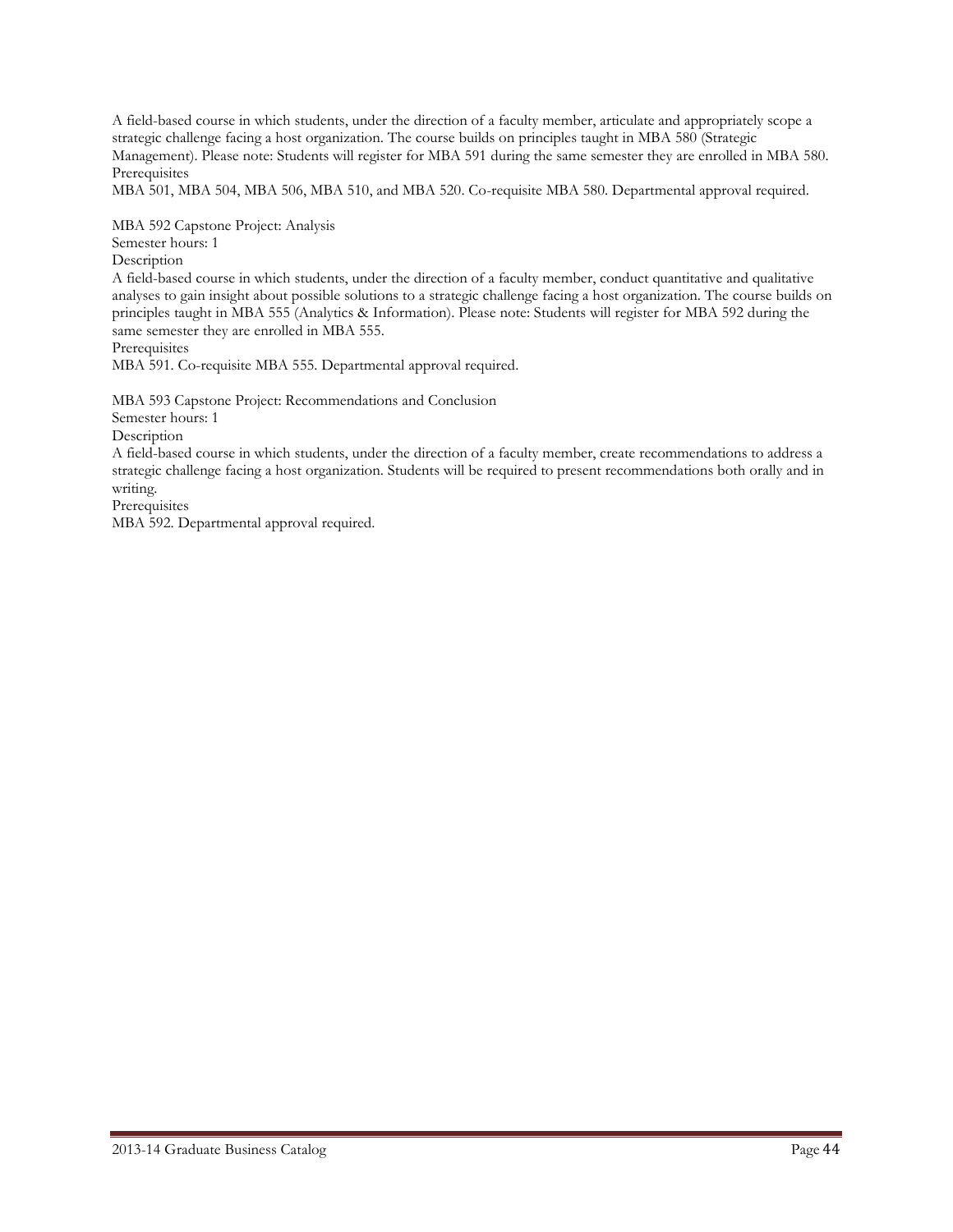# **Directory**

#### **2013-14 Board of Trustees**

Stephen J. Aronson North Salem, New York

Edward L. Ayers Richmond, Virginia

R. Lewis Boggs Richmond, Virginia

Alan W. Breed Greenwich, Connecticut

Timothy W. Finchem Ponte Vedra Beach, Florida

Roger L. Gregory Richmond, Virginia

Susan M. Humphreville Los Angeles, California

Jeffrey M. Lacker Richmond, Virginia

Charles A. Ledsinger, Jr. Bethesda, Maryland

Ann Carol Marchant Richmond, Virginia

Herbert H. McDade III Rye, New York

William H. McLean Wilmette, Illinois

Leland D. Melvin Washington, District of Columbia

Louis W. Moelchert, Jr. Richmond, Virginia

S. D. Roberts Moore Roanoke, Virginia

Paul B. Queally New Canaan, Connecticut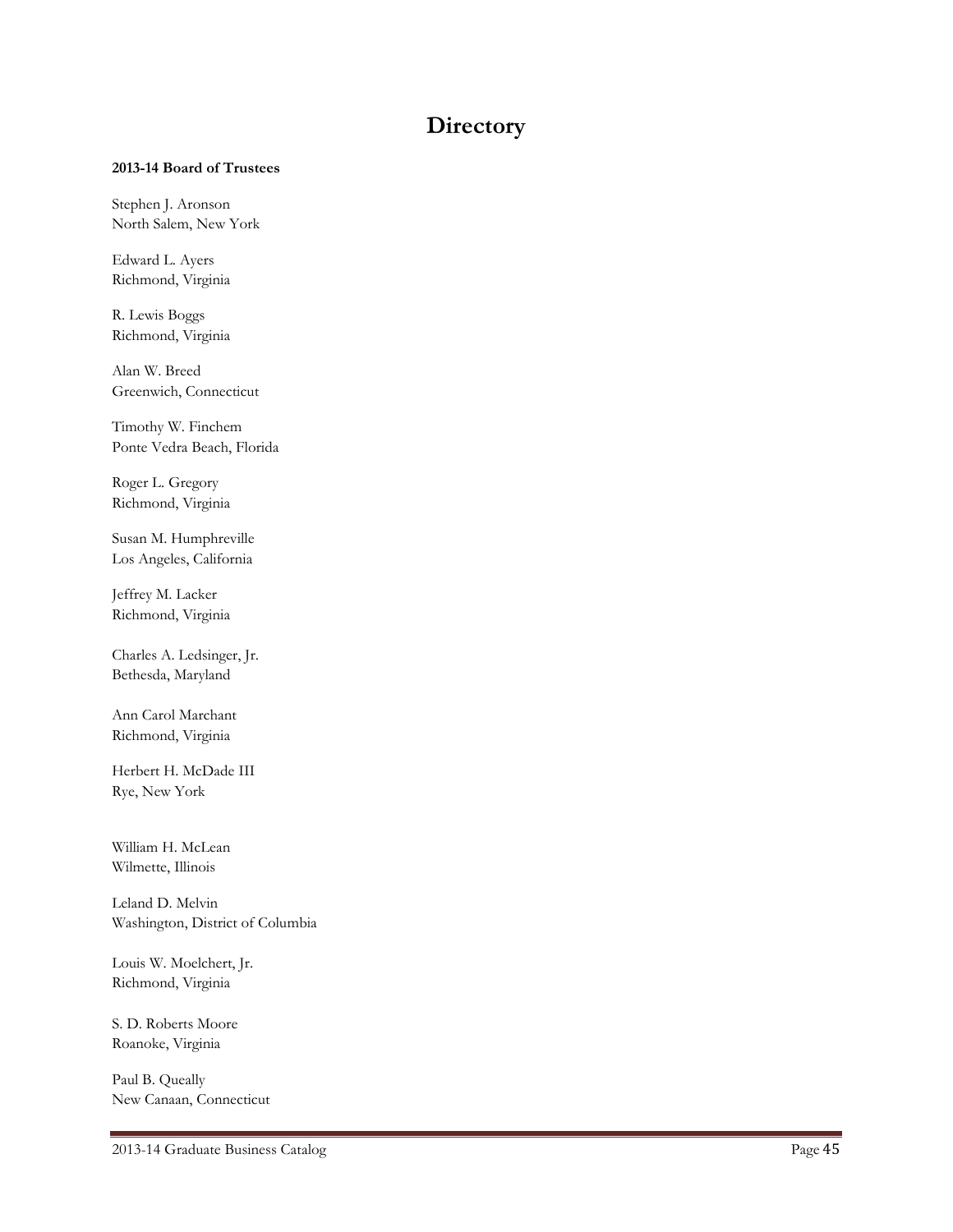Susan Gunn Quisenberry Richmond, Virginia

Gregory S. Rogowski Ponte Vedra Beach, Florida

Leonard W. Sandridge, Jr. Charlottesville, Virginia

Michael S. Segal Pacific Palisades, California

Suzanne F. Thomas Aylett, Virginia

Lynne E. Washington Mechanicsville, Virginia

Allison P. Weinstein Richmond, Virginia

# **Trustees Emeriti**

Waldo M. Abbot Greenwich, Connecticut

Lewis T. Booker Richmond, Virginia

Austin Brockenbrough III Richmond, Virginia

Dale P. Brown Naples, Florida

Robert L. Burrus, Jr. Richmond, Virginia

Martha A. Carpenter Charlottesville, Virginia

Richard E. Connors Ridgefield, Connecticut

Otis D. Coston, Jr. McLean, Virginia

Kevin M. Cox Johns Island, South Carolina

John R. Davis, Jr.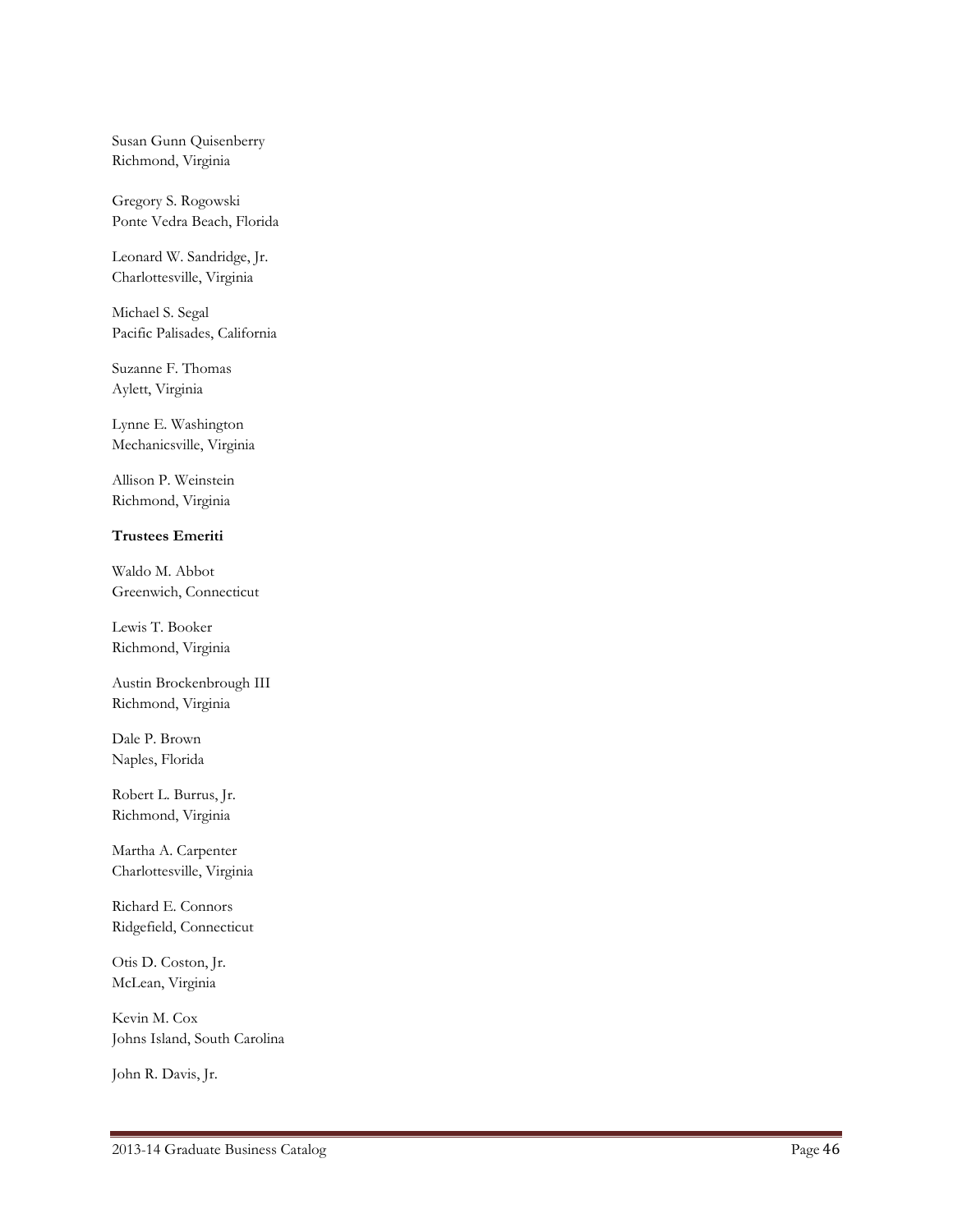Glen Allen, Virginia

F. Amanda DeBusk Potomac, Maryland

Ed Eskandarian Boston, Massachusetts

Floyd D. Gottwald, Jr. Richmond, Virginia

Robert S. Jepson, Jr. Savannah, Georgia

Richard S. Johnson Richmond, Virginia

Allen B. King Richmond, Virginia

Robert C. King, Sr. Richmond, Virginia

Thomas C. Leggett Halifax, Virginia

Stephen M. Lessing Cold Spring Harbor, New York

Daniel J. Ludeman St. Louis, Missouri

Lawrence C. Marsh New York, New York

Janice R. Moore Deltaville, Virginia

Dennis A. Pryor Manakin -Sabot, Virginia

Robert E. Rigsby Richmond, Virginia

Claire M. Rosenbaum Richmond, Virginia

Gilbert M. Rosenthal Richmond, Virginia

Guy A. Ross Key West, Florida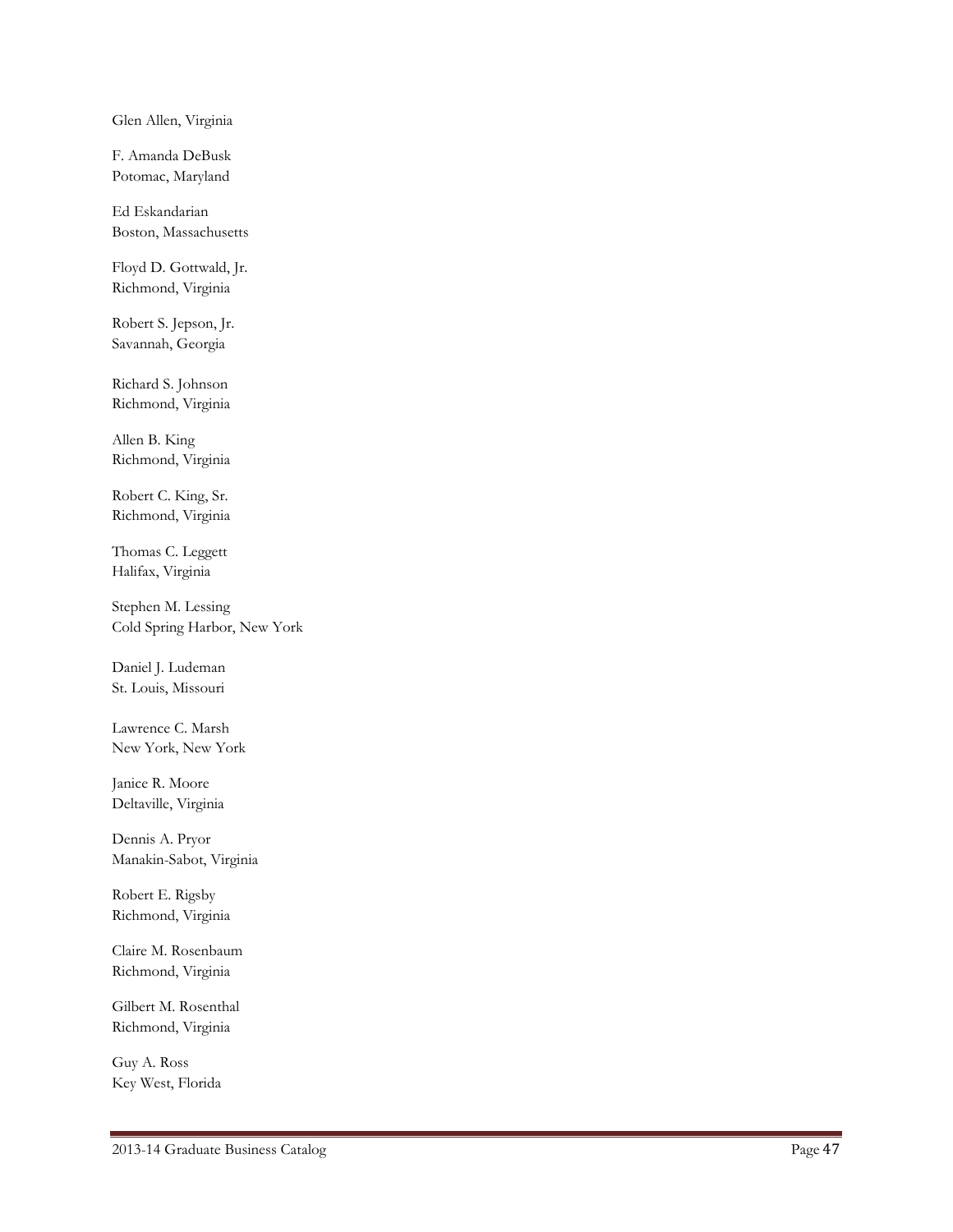Patricia L. Rowland Glen Ellyn, Illinois

Jeremiah J. Sheehan Vero Beach, Florida

Frederick P. Stamp, Jr. Wheeling, West Virginia

Charles W. Sweet, Jr. Barrington, Illinois

Michael E. Szymanczyk Sanibel, Florida

Fred T. Tattersall Vero Beach, Florida

George W. Wellde, Jr. New York, New York

Elaine J. Yeatts Richmond, Virginia

# **Administration**

# **The University**

Edward L. Ayers, *President* Stephen Allred, *Vice President and Provost* Stephen D. Bisese, *Vice President, Student Development* Ann Lloyd Breeden, *Secretary to the Board of Trustees* Keith A. Gill, *Director of Athletics* Thomas C. Gutenberger, *Vice President, Advancement* David B. Hale, *Vice President, Business and Finance* Rev. Craig T. Kocher, *Chaplain to the University* Carolyn R. Martin, *Executive Assistant to the President* Kathryn J. Monday, *Vice President, Information Services* Lorraine G. Schuyler, *Chief of Staff* Shannon E. Sinclair, *General Counsel* Anne E. Tessier, *Vice President, Enrollment Management*

# **University Deans**

Nancy Bagranoff, *Dean, Robins School of Business* Joseph R. Boehman, *Dean, Richmond College* Joseph G. Hoff, Interim Dean*, International Education* Juliette L. Landphair, *Dean, Westhampton College* James L. Narduzzi, *Dean, School of Professional and Continuing Studies* Sandra J. Peart, *Dean, Jepson School of Leadership Studies* Wendy Collins Perdue, *Dean, Richmond School of Law*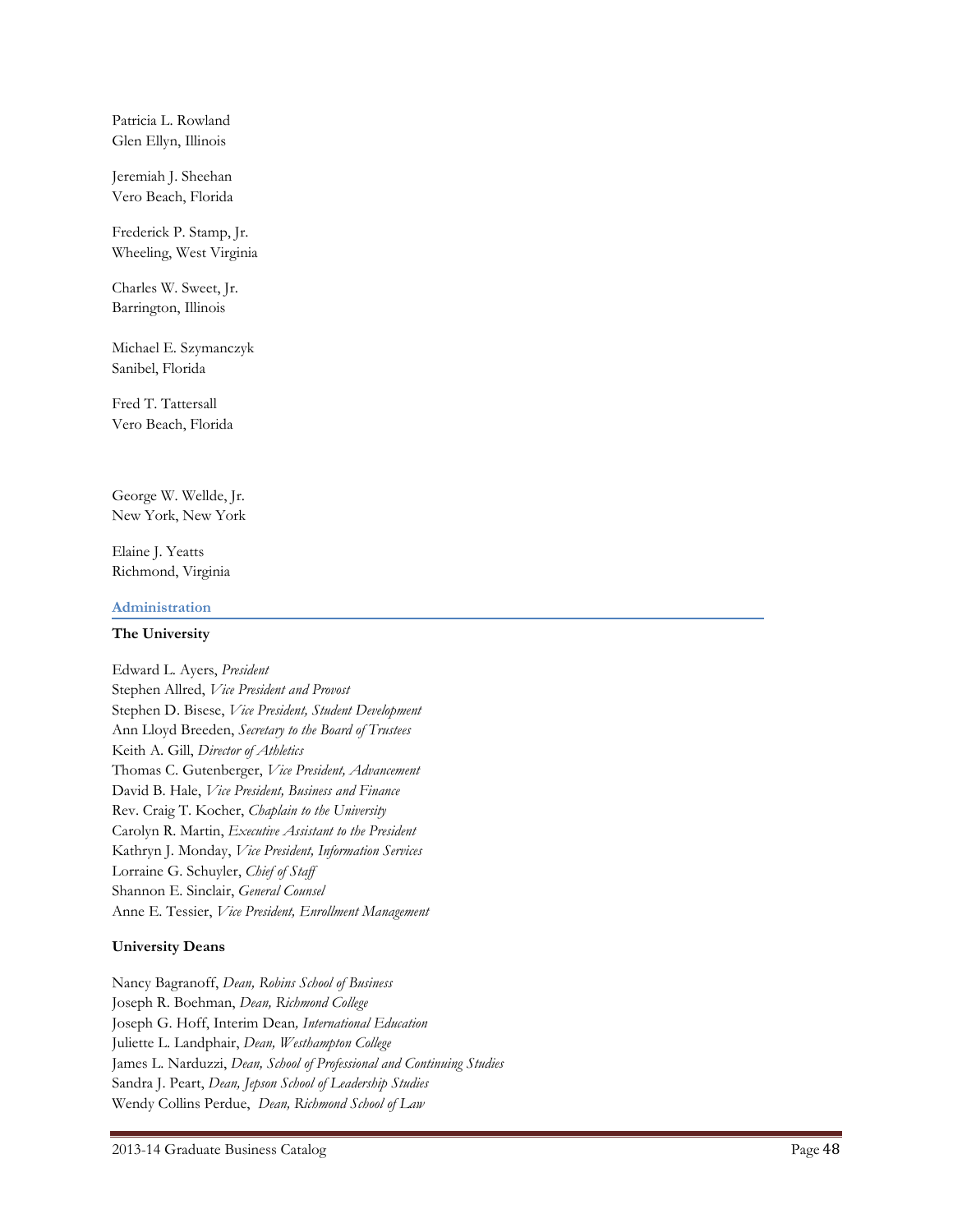Kathleen Skerrett, *Dean, School of Arts and Sciences* Gil Villanueva, *Assistant Vice President and Dean of Admission*

Susan D. Breeden, *University Registrar* Kevin Butterfield, *University Librarian*

#### **Academic Associates**

Patricia J. Brown, *Associate Dean, School of Professional and Continuing Studies* Thomas J. Cosse, *Associate Dean for International Programming, The E. Claiborne Robins School of Business* Richard S. Coughlan, *Associate Dean and Director, The Richard S. Reynolds Graduate School, The E. Claiborne Robins School of Business* Elisabeth Gruner *Associate Dean, School of Arts and Sciences* Malcolm Hill *Associate Dean, School of Arts and Sciences* Robert H. Nicholson, *Associate Dean for Undergraduate Business Programs, The E. Claiborne Robins School of Business* Terry L. Price *Associate Dean for Academic Affairs, Jepson School of Leadership Studies* Vincent Wei-cheng Wang *Associate Dean, School of Arts and Sciences*

**Faculty of the Robins School of Business**

*The year given designates the year of appointment. The year with ( ) is the year of first appointment.*

Arnold, Thomas M., *Associate Professor of Finance;* 2003 B.A. (LaSalle University), M.S. (Temple University), Ph.D. (University of Georgia)

Ashworth, D. Neil, *Professor of Management;* 1981 B.B.A. (University of Kentucky), M.Com. (University of Richmond), M.B.A., Ph.D. (University of South Carolina)

Babb, Harold W., *Professor of Marketing;* 1977 B.S. (University of Richmond), M.S. (Virginia Commonwealth University), Ph.D. (Virginia Polytechnic Institute and State University)

Bagranoff, Nancy A., *Dean and Professor;* 2010 B.S., (The Ohio State University), M.S., (Syracuse University), D.B.A., (The George Washington University)

Bosse, Douglas A., *Assistant Professor of Management;* 2006 B.S. (Miami University), M.B.A., Ph.D. (Ohio State University)

Clikeman, Paul M., C.P.A., C.I.A., *Associate Professor of Accounting;* 1995 B.S. (Valparaiso University), M.B.A. (University of Chicago), Ph.D. (University of Wisconsin)

Conover, C. Mitchell, *Associate Professor of Finance;* 2000 B.A. (University of Maryland), M.B.A. (East Carolina University), Ph.D. (Florida State University)

Cossé, Thomas J., *Professor of Marketing and International Business Studies, and Associate Dean for International Business Programs:* 1975 B.S.B.A. (University of Southwestern Louisiana), M.B.A., Ph.D. (University of Arkansas)

Coughlan, Richard S., *Associate Professor of Management and Senior Associate Dean for Graduate and Executive Business Programs:*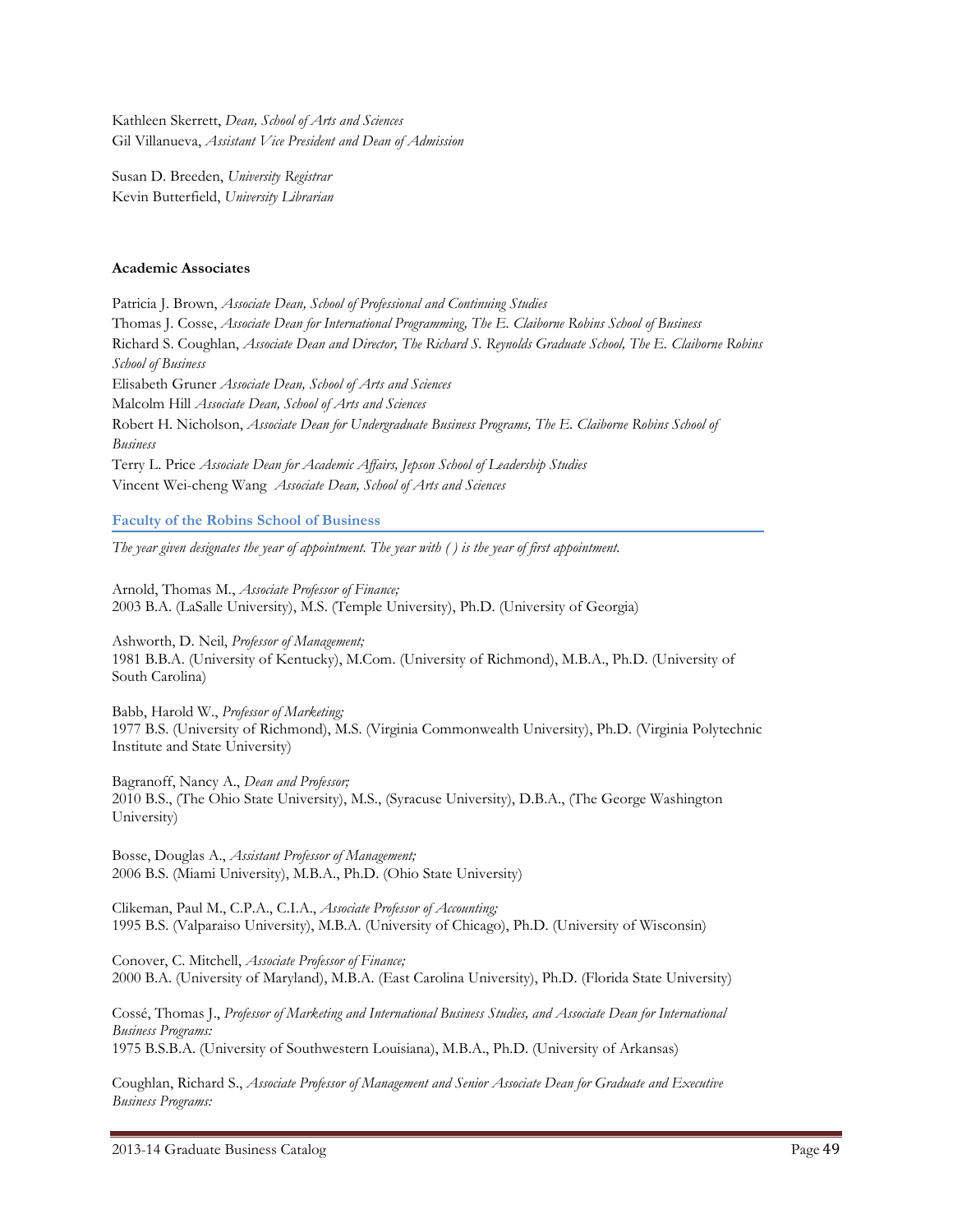1998 B.S. (University of Virginia), M.B.A., M.S., Ph.D. (University of Arizona)

Craft, Erik D., *Associate Professor of Economics;* 1994 B.A. (St. Lawrence University), M.A., Ph.D. (University of Chicago)

Croushore, Dean D., *Professor of Economics and the Rigsby Fellow in Economics;* 2003 A.B. (Ohio University), M.A., Ph.D. (Ohio State University)

Curtis, Chad, *Assistant Professor of Economics;* 2012 B.A. (Northern Michigan University), M.A., Ph. D (University of Notre Dame)

Dean, David H., *Associate Professor of Economics;* 1987 B.A. (Hobart College), M.A., Ph.D. (Rutgers University)

Deans, P. Candace, *Associate Professor of Management;* 2002 B.S. (University of North Carolina at Chapel Hill), M.Ed. (North Carolina State University), M.B.A. (East Carolina University), Ph.D. (University of South Carolina), M.L.A. (University of Arizona)

Dolan, Robert C., *Professor of Economics;* 1980 B.A. (Hobart College), M.S., Ph.D. (Rutgers University)

Earl, John H., Jr., C.F.A., C.I.C., C.L.U., C.H.F.C., A.R.M., C.F.P., *Associate Professor of Finance;* 1981 B.B.A., M.S.B.A. (University of Massachusetts at Amherst), Ph.D. (Arizona State University) Eynan, Amit, *Professor of Management and The CSX Chair in Management and Accounting;* 2003 B.S., M.S. (Technion-Israel Institute of Technology, Haifa, Israel), M.S., Ph.D. (Washington University)

Fagan, Marbury A., II, C.P.A., *Instructor of Accounting;* 1994 B.S., M.B.A. (University of Richmond)

Fishe, Raymond P. H., *Professor of Finance and the Patricia A. and George W. Wellde, Jr. Distinguished Chair in Finance;* 2003 B.S.B.A., Ph.D. (University of Florida)

Geiger, Marshall A., C.P.A., *Professor of Accounting;* 2000 B.S.B.A. (Bloomsburg University of Pennsylvania), M.S., Ph.D. (Pennsylvania State University)

Hamilton, Timothy, *Assistant Professor of Economics;* 2012 B.A. (Bentley University), Ph.D. (North Carolina State University)

Harrison, Jeffrey S., *Professor of Management and the W. David Robbins Chair in Strategic Management;* 2004 B.S. (Brigham Young University), M.B.A., Ph.D. (University of Utah)

Heinicke, Craig W., *Visiting Professor of Economics* 2007 B.A. (SUNY College at Purchase), M.A. (University of Toronto), Ph.D. (University of Toronto)

Ho, Violet Tzu Wei, *Associate Professor of Management;* 2009 BAcc (Nanyang Technological University, Singapore), M.S., Ph.D. (Carnegie Mellon University)

Hoyle, Joe Ben, C.P.A., *Associate Professor of Accounting;* 1979 B.A. (Duke University), M.A. (Appalachian State University)

Kukar-Kinney, Monika, *Associate Professor of Marketing;* 2003 B.A. (University of Ljubljana, Slovenia), M.S., Ph.D. (Indiana University)

Kumas, Abdullah, *Assistant Professor of Accounting;* 2013 M.S. (Oklahoma State University), M.S., Ph.D. (Southern Methodist University)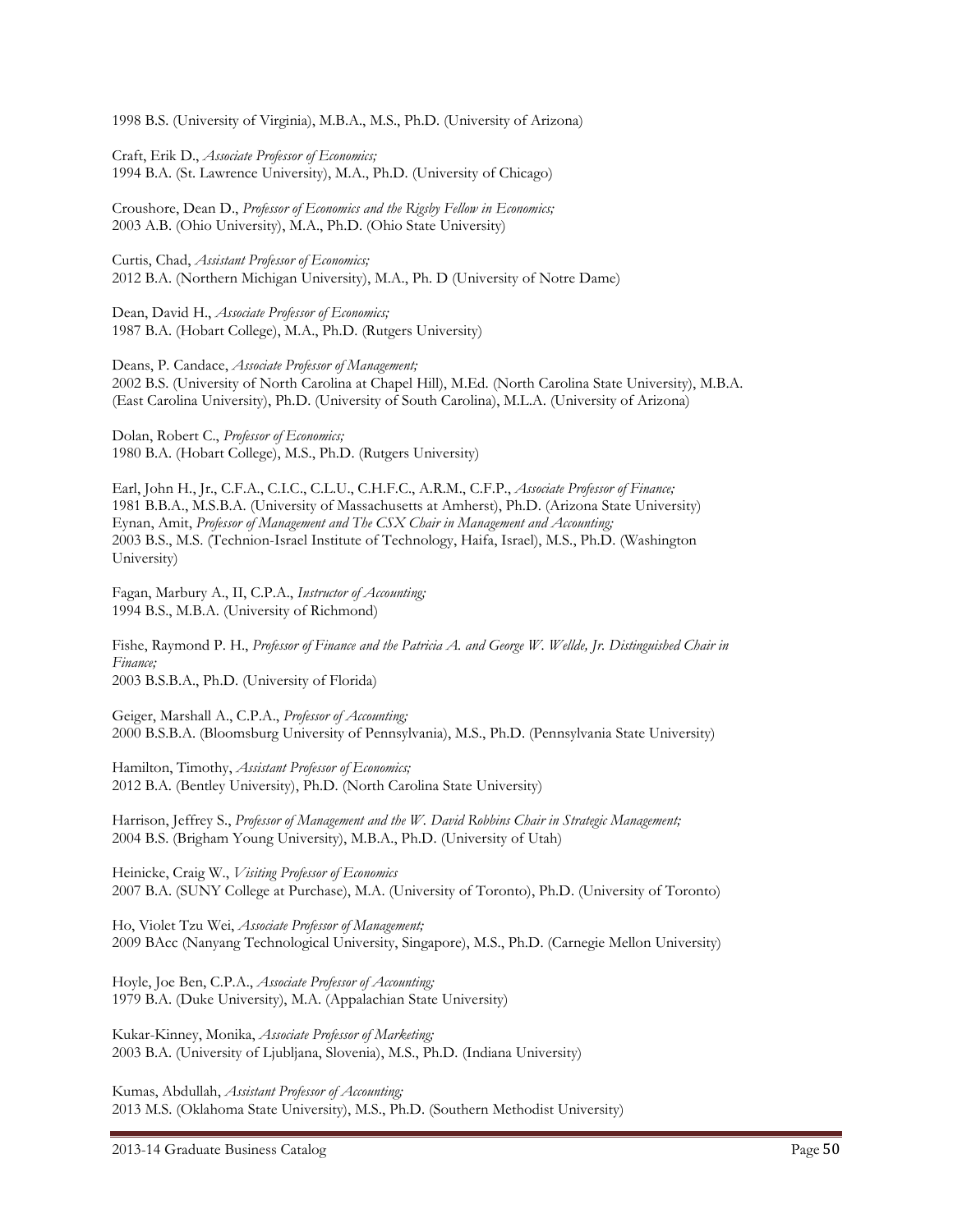Lancaster, M. Carol, *Associate Professor of Finance;* 1989 B.S.E. (University of Arkansas), M.B.A., D.B.A. (Louisiana Tech University) Lascu, Dana-Nicoleta, *Professor of Marketing;* 1991 B.A. (University of Arizona), M.I.M. (American Graduate School of International Management), Ph.D. (University of South Carolina)

Linask, Maia, *Assistan Professor of Economics;* 2012 B.A. (Harvard University), M.A., Ph.D. (Johns Hopkins Univesity)

Litteral, Lewis Andy, *Associate Professor of Management;* 1982 B.S. (Georgia Southern College), M.S., Ph.D. (Clemson University)

Mago, Shakun Datta, *Assistant Professor of Economics;* 2006 B.A., M.A. (University of Delhi), M.S., Ph.D. (Purdue University)

Marquardt, Adam J., *Assistant Professor of Marketing,* 2007 B.S. (Salisbury University), M.B.A. (University of Tennessee), Ph.D. (University of Oregon)

Marshall, Cassandra, *Assistant Professor of Finance;*  2011 B.A. (Western Kentucky University), M.S., Ph. D. (Indiana University)

Mattson, Thomas, *Assistant Professor of Management;* 2013 B.A. (The George Washington University), M.B.A. (SUNY at Albany), Ph.D. University of Hawaii at Manoa

McGoldrick, KimMarie, *Professor of Economics;* 1992 B.S. (State University of New York at Oswego), M.A., Ph.D. (State University of New York at Binghamton)

Mehkari, M. Saif, *Assistant Professor of Economics;* 2011 B.A. (Ohio Wesleyan University), M.A., Ph.D. (The Ohio State University)

Monks, James W., *Associate Professor of Economics;* 2001 B.A. (Union College), M.A., Ph.D. (Boston College)

Mykhaylova, Olena, *Assistant Professor of Economics;* 2008 B.A. (Lakeland College), M.A. (Georgetown University), Ph.D. (Georgetown University)

New, J. Randolph, *Professor of Management;*

1994 B.S., B.A. (University of Arkansas), M.B.A. (University of Arkansas), Ph.D. (Arizona State University) Nicholson, Robert H., *Associate Professor of Economics and Associate Dean for Undergraduate Business Programs;* 1972 B.S. (University of Delaware), M.S., Ph.D. (North Carolina State University)

North, David S., *Associate Professor of Finance and David Meade White Distinguished Teaching Fellow;* 2000 B.A. (Michigan State University), M.B.A. (University of Notre Dame), Ph.D. (Michigan State University)

Paik, Gyung Hyun, *Assistant Professor of Accounting;* 2010 B.A. (Seoul National University), M.A. (Brigham Young University), M.B.A. (University of Utah), Ph.D. (University of Illinois at Urbana-Champaign)

Phillips, Robert A., *Associate Professor of Management;* (2005) 2009 B.S.B.A. (Appalachian State University), M.B.A. (University of South Carolina), Ph.D. (University of Virginia)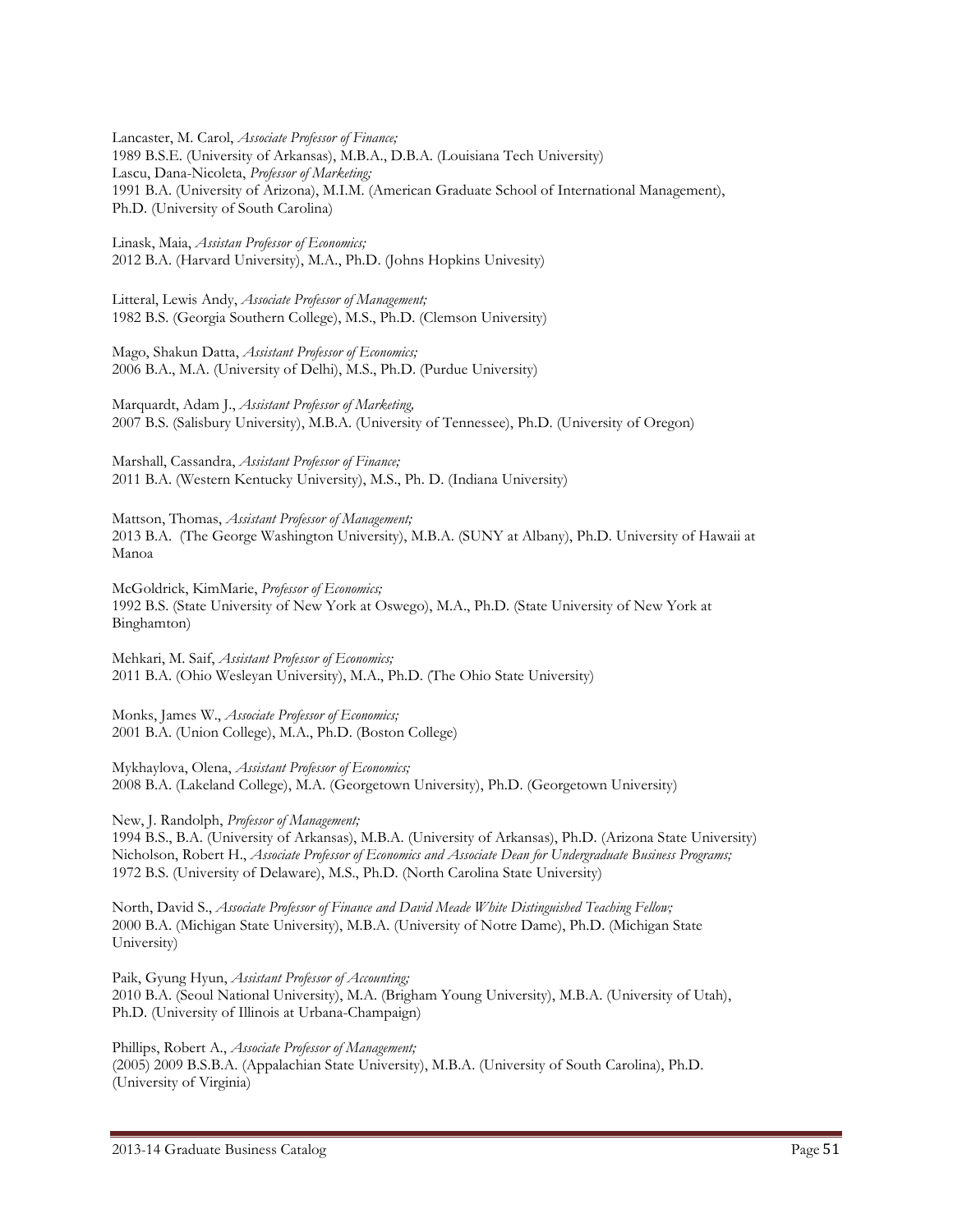Pollack, Jeffrey Matthew, *Assistant Professor of Management;* 2009 B.A. (Northwestern University), M.S. (North Carolina State University), Ph.D. (Virginia Commonwealth University)

Raggio, Randle David, *Assistant Professor;* 2010 B.S.B.A., (University of Southern Mississippi), M.B.A., (Vanderbilt University), M.A., Ph.D., (Ohio State University)

Ridgway, Nancy M., *Professor of Marketing;* 2001 B.B.A., M.B.A., Ph.D. (University of Texas at Austin)

Schmidt, Robert M., *Professor of Economics;* 1981 B.A. (University of Wisconsin-Madison), M.A., Ph.D. (Duke University)

Schrempf-Stirling, Judith, *Assistant Professor of Management;*  2011 M.A. (University of Maastricht (NL)), Ph.D. (Universite de Lausanne)

Selby, Daniel D., *Assistant Professor of Accounting;* 2009 B.S. (Norfolk State University), MAcc, Ph.D. (Florida State University)

Shi, Ruixia, *Assistant Professor of Management;* 2009 B.Eng (Shanghai Jiao Tong University, Shanghai, China), M.S., Ph.D. (University of Texas at Dallas)

Slaughter, Raymond L., C.P.A., *Associate Professor of Accounting;* 1977 B.A. (Kentucky State University), M.B.A. (University of Pennsylvania), J.D. (Howard University), LL.M. (College of William and Mary)

Stevens, Jerry L., C.C.M., *Professor of Finance;* 1987 B.S. (Southwest Missouri State University), M.S., Ph.D. (University of Illinois)

Szakmary, Andrew C., *Associate Professor of Finance;* 2001 B.A., M.B.A. (Columbia University), Ph.D. (University of New Orleans)

Tallman, Stephen B., *Professor of Management and the E. Claiborne Robins Distinguished Professorship in Business;* 2005 B.S. (United States Military Academy), Ph.D. (University of California at Los Angeles)

Taylor, Porcher L. III, *Associate Professor of Management;* 2010 B.S. (United State Military Academy at West Point), J.D. (University of Florida College of Law)

Thekdi, Shital, *Assistant Professor of Management* 2012 B.S.E., M.S. (University of Michigan), Ph.D. (University of Virginia)

Thompson, Steven Michael, *Assistant Professor of Management;* 2005 B.S., M.B.A., Ph.D. (University of Connecticut)

van der Laan Smith, Joyce Ann, *Assistant Professor of Accounting;* 2008 B.S. (Florida International University), Ph.D. (Virginia Commonwealth University)

Vendrzyk, Valaria P., *Associate Professor of Accounting;* 2003 B.S., M.B.A. (Shippensburg University), Ph.D. (Texas A&M University)

Walden, W. Darrell, C.P.A., *Associate Professor of Accounting;* 1994 B.S. (Virginia Union University), M.S. (Syracuse University), Ph.D. (Virginia Commonwealth University)

Whitaker, Jonathan W., *Assistant Professor of Management;*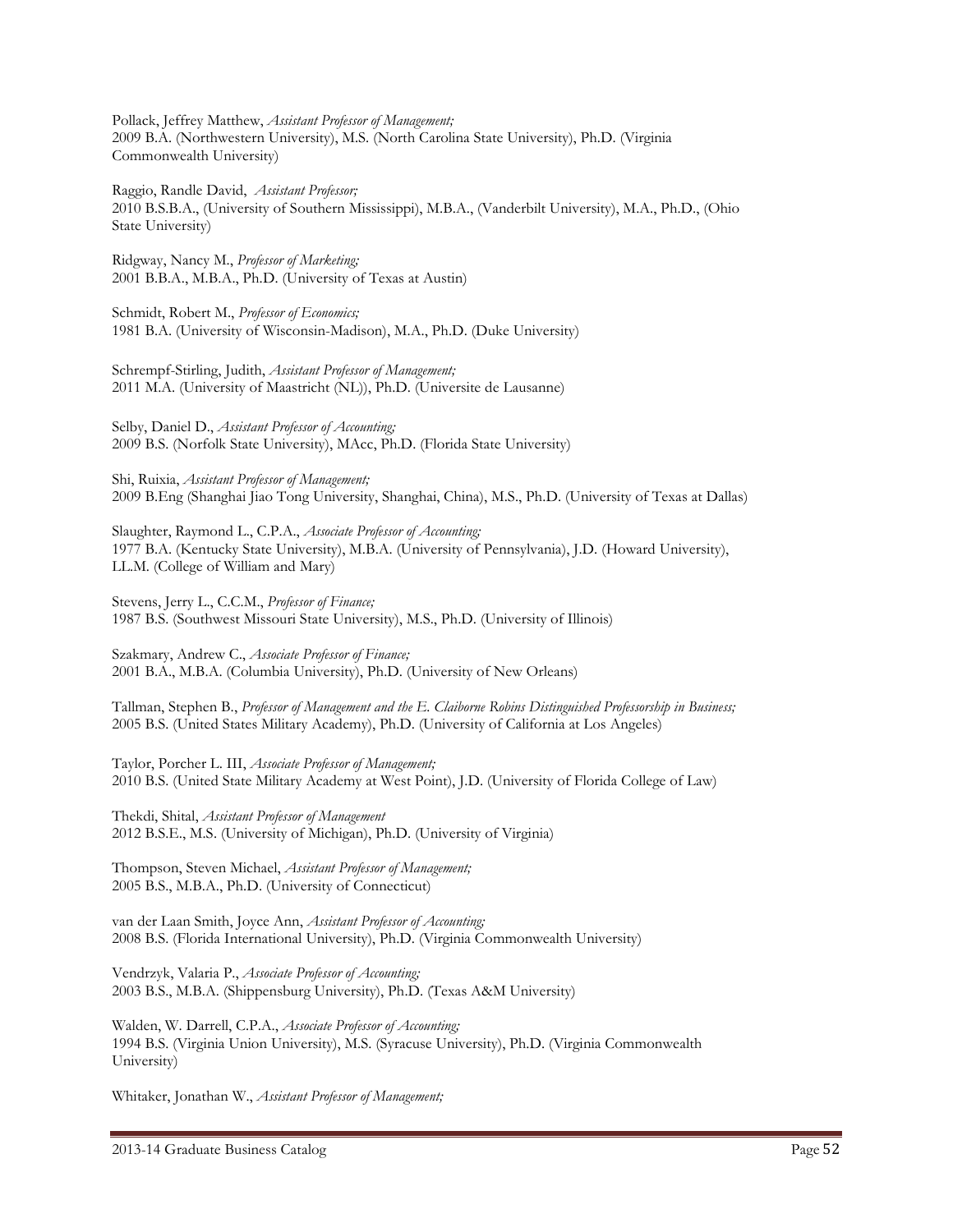2007 B.A. (University of Southern California), M.B.A. (University of Chicago), Ph.D. (University of Michigan)

Wight, Jonathan B., *Professor of Economics and International Studies;* 1982 B.A. (Duke University), M.A., Ph.D. (Vanderbilt University)

# **Retired Business Faculty**

Bettenhausen, Albert E., *Assistant Professor of Business Administration and Associate Dean, Robins School of Business, Emeritus;* 1971 B.S., B.A. (University of Richmond), M.B.A. (University of Florida)

Bird, Francis A., C.P.A., *Professor of Accounting, Emeritus;* 1972 B.S. (Drexel University), M.S., Ph.D. (Pennsylvania State University)

Cook, Robert Winston, Jr., *Associate Professor of Economics, Emeritus;* 1980 B.A. (University of Richmond), M.A., Ph.D. (Virginia Polytechnic Institute and State University)

Edwards, N. Fayne, *Professor of Economics, Emeritus;* 1968 B.S. (Virginia Polytechnic Institute and State University), Ph.D. (University of Kentucky)

Giese, Thomas D., *Professor of Marketing, Emeritus;* 1978 B.S., M.S. (Southern Illinois University), Ph.D. (University of Mississippi)

Goodwin, James C., Jr., *Professor of Management Systems, Emeritus;* 1976 B.S., M.B.A. (Louisiana State University), Ph.D. (University of North Carolina)

Jones, Phillip A., Sr., *Professor of Accounting, Emeritus;* 1973 B.A. (Harpur College), M.A. (State University of New York at Binghamton), Ph.D. (Michigan State University)

Jung, Clarence R., Jr., *Professor of Economics, Emeritus;* 1966 B.A. (DePauw University), M.A., Ph.D. (Ohio State University)

King, Robert L., *Professor of Marketing and Director of International Business Studies, Emeritus;* 1990 B.B.A. (University of Georgia), M.A., Ph.D. (Michigan State University), Doctor Honoris Causa (Oskar Lange Academy of Economics, Wroclaw, Poland)

Partain, Robert T., *Professor of Business Administration, Emeritus;* 1963 B.B.A., M.B.A. (North Texas State University), Ph.D. (University of Texas)

Phillips, Robert Wesley, *Professor of Finance, Emeritus;* 1974 B.A. (Denison University), M.B.A. (Ohio University), D.B.A. (Indiana University)

Robbins, W. David, *Professor of Business Policy, Emeritus; Dean Emeritus of the Robins School of Business; The W. David Robbins Chair of Business Policy;* 1959 B.A. (North Texas State University), M.B.A. (Northwestern University), Ph.D. (Ohio State University)

Rose, John S., *Professor of Management Systems, Emeritus;* 1977 A.B., A.M. (University of Michigan), Ph.D. (Northwestern University)

Sanborn, Robert H., *Associate Professor of Accounting, Emeritus;* 1988 B.A. (Johns Hopkins University), M.B.A. (Boston University), Ph.D. (University of Georgia)

Weisenberger, Terry M., *Associate Professor of Marketing, Emeritus;* 1977 B.S., M.B.A., Ph.D. (Michigan State University)